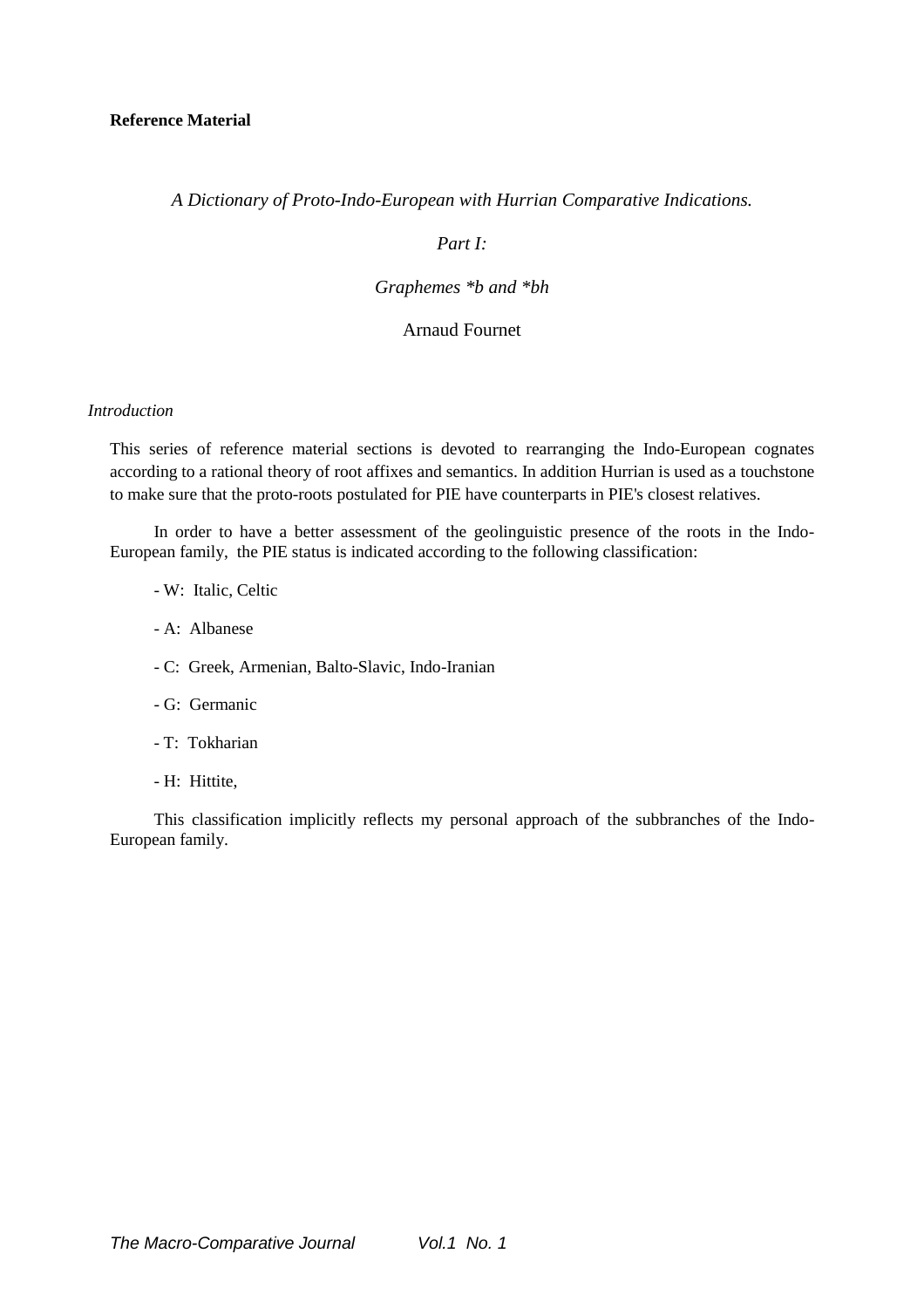**\*a** 

See \*H<sub>2</sub> Hurrian confirms Hittite's indications that there were two separate phonemes  $H_2$  in PIE.

\*\*\*

Examples of #a- as a prefix:

Greek *aglis* ~ *gelgis* 'garlic' < \* $\sqrt{g}$  1 y Greek  $\alpha$ *glaFos* ~ *glaukos* 'bright' < \* $\sqrt{g}$  1 w Greek *agreiphna* 'rake' et *griphos* 'net' < \* gh\_bh 'to seize, grab' Greek *aielouros* < \*awisel 'wild cat' ~ Latin *vison* ~ English *weasel* < \*√wis-Greek *aigupios* ~ *gups* 'vulture' Greel *amalos* ~ *ablekhros* ~ *blekhros* 'soft, weak' < \*√m\_l Greek *anepsios* 'first cousin'  $\sim$  \* $\sqrt{\text{nep}-\text{ot}}$  'nephew' Greek *apion* < \*a-pis-on ~ Latin *pirus* < \*pisos 'pear' Greek *aspis* 'aspic viper' ~ Latin *serpens* 'snake' < \*√s\_p 'to crawl' Greek *aspalaks* ~ *spalaks* 'mole' Greek *aspharangos* 'throat, gorge' ~ *pharungs* 'throat' Greek *astaphis* ~ *staphis* 'dry resin', *staphule* 'grapes' Greek *astakhus* ~ *stakhus* 'wheat-ear' Greek *astralos* ~ Latin *sturnus* 'starling' < \*√st\_r-/tr\_s- 'starling, thrush' Greek *atharē* 'kind of porridge' < \*ghrew 'groats' Greek *anthrēnē* 'drone' ~ *tenthrēnē* 'wasp' ~ *thronaks* 'drone' < \*√dhren 'to drone, buzz' Greek *atrapos* 'path' ~ *trapeo* 'to tread on'

PIE \**abhros* ~ *bher*- "strong"; Hurrian *ebri* "lord" (< \**abri*) ~ *buru* "strong"

fed Zeus means "that who hides Zeus", in relationship with the myth.

Italy *Apennini* "mountains" < \*b(h)en Latin *apis* "bee" < \*a-bhi

Examples of #a- as a prefix combined with prefix -ma-:

Greek *amārakon* "Organum majorana" ~ *arakon* "a kind of weed, Lathyrus" Greek *amānītos* "Amanite mushroom" (< which causes pain) ~ *anīē* "pain, suffering" (Homeric *ī*). The long  $\sqrt{a}$  supposes  $\sqrt{a}$  and the prefix #ama- can then be parsed. Greek *amalθeia* "Amaltheia" < Pok651 \*leH<sub>2</sub>-(dh) "to hide, to forget". The name of the goat who

Examples of #a- as a prefix combined with infix -t-:

Latin *aquila* "eagle" ~ Greek *aisalos* < \*?a-k<sup>w</sup>-ya-los "merlin hawk" ~ Greek *iktinos*<sup>1</sup> "kite' (with infix -t-) ~ Germanic \*ku-tya "kite".

Examples of #a- as a prefix combined with prefix -ma- and infix -*d*-:

Greek *amugdalê,* (Cyrenic) *amusgela, amusgula* < \*?a-ma-gw-T-alā "almond" < PIE472 \*gwel- "acorn, ovale-shaped fruit with a hard shell". Borrowed in Latin as *amanda*. Greek *amaldūnô* "to wipe, wash away" < Pok692 \*lou- "to wash"

 1 This word has an exact correspondent in Armenian.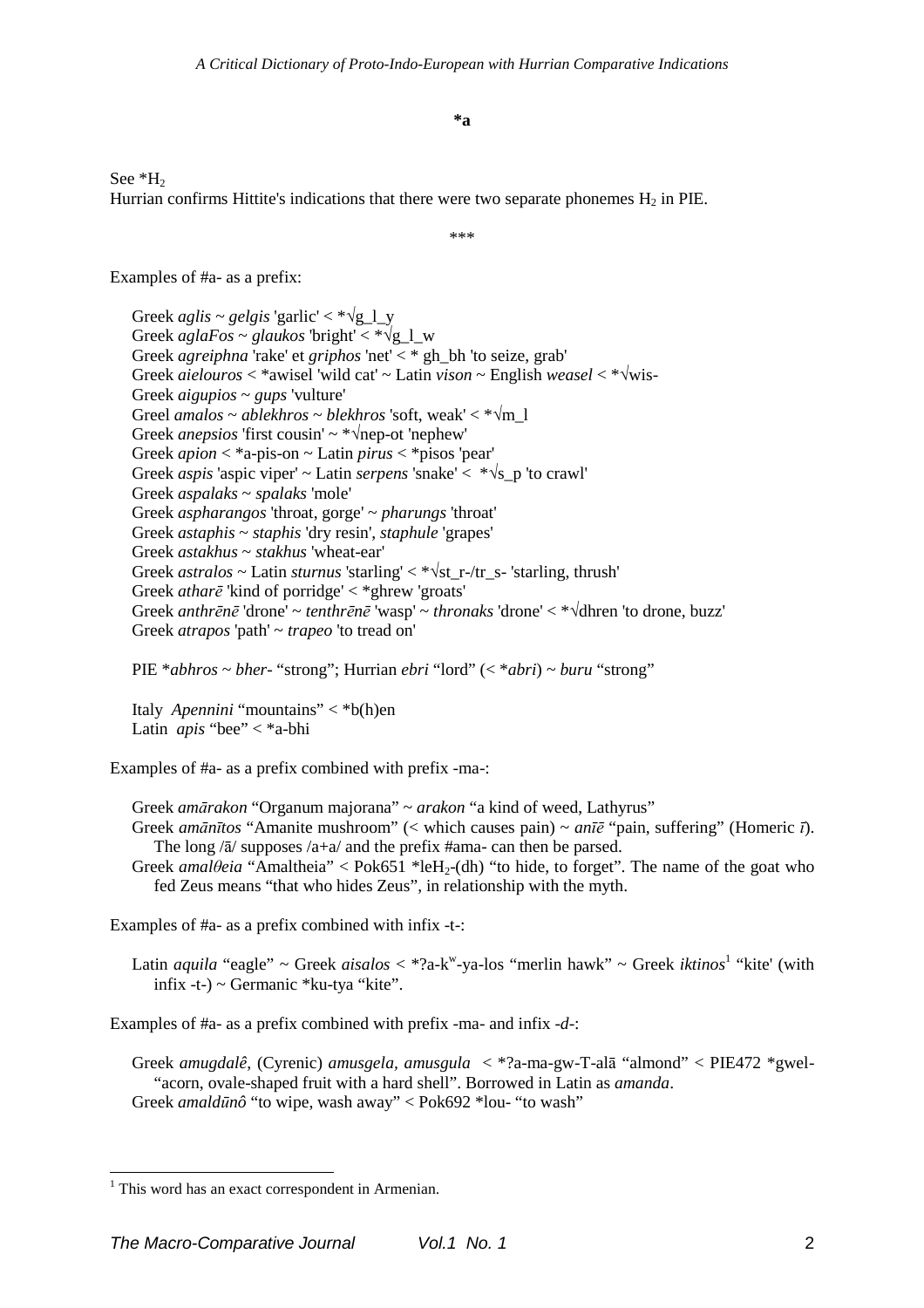Variant form \*ˀi-:

Irish *ath* 'oven' < Celt \*apatinos < \*?a-kwH<sub>2</sub>-tinos ~ Greek *ipnos* < \*?i-kwH<sub>2</sub>-nos < \* $\sqrt{kwH_2}$  'to burn' Greek *ignue* 'knee joint'  $\sim$  *gonu*  $\sim$  *gnuks* 'knee'  $\lt^* \sqrt{g}$  nu 'knee' Greek (dialectal) *iknus* 'ash' < \* $\sqrt{k}$  n<sup>2</sup> Greek *ikhthū*s 3 'fish' < \*√gh-dh-uH 'fish' (possibly from < \*√gh\_uH 'to gape, be wide open' Greek *iskhion* 'hip' (< \*i-s\_k-snos) ~ Sanskrit *sakthi* 'thigh' <sup>4</sup>

Peter Schrijver has made a survey of some bird-names in the languages of Western Europe. The data collected reveal the existence of the prefix #a- in these languages as well, not just in Greek. The idea that these bird-names are substratic is in my opinion unfounded. When properly analyzed, the words appear to be fully Indo-European.

- \*mesəl- ~ \*aməsl- 'black-bird' : Welsj *mwyalch* ; Latin *merula* > French *merle* ; OHG *amsla*, *amasla*, *amisla*, *amusla* ; OE *ōsle*.
- \*laHw- ~ \*aləHw- 'lark' : OE *lāverce* > *lark* ; OHG *lērahha*, *lērihha* ; Middle Dutch *leewerke* ; Gaulish *alauda.* This item has been borrowed into Finnish as *leivo(nen)*.
- \*raud- ~ \*arud- 'ore' : Latin *raudus* 'lump of ore' ; OHG *aruz*, *ariz* ; OE *arut*. This item has been borrowed into Finnish as *rauta* and in Saami as *ruowde*.
- \*leuk- ~ \*aleuk 'white' : French *Alose* < *alausa* 'a fish of the Moselle called *shad*, Culpea alosa' attested in Ausonius.

It can be further added that some Hispanic toponyms like *Arandis* 'Junto al límite' become clear when analyzed as being \*a+rand 'limit, border'. As pointed out by previous analyses, \*are+rand is difficult and ad-hoc. The widespread distribution from Spain to Scandinavia and Greek cannot be explained with local substrates. This prefix  $a^2$ - (and  $a^2$ i-) is an inherited feature of Indo-European languages.

\*\*\*

\*abh- "father" not in LIV (IEW91-92) PIE status: WA\_\_\_\_\_. Possibly a substrate word or a babytalk word. Not attested in Hurrian. Ital. *babbo* "father"; Alb. *baba* "father";

M.H.G. *bābe*, *bōbe* "old woman, mother", Lith. *bóba*, O.C.S. *baba* "old woman"; Welsh *bun* "queen, wife, woman";

 $\overline{a}$ 

<sup>2</sup> The standard word is *konia*.

 $3$  The Greek form is morphologically extraordinary and has both  $#$ <sup>2</sup>i- and the infix -dh-.

<sup>&</sup>lt;sup>4</sup> These two words have long been suspected of being related but the standard theory cannot handle the relationship.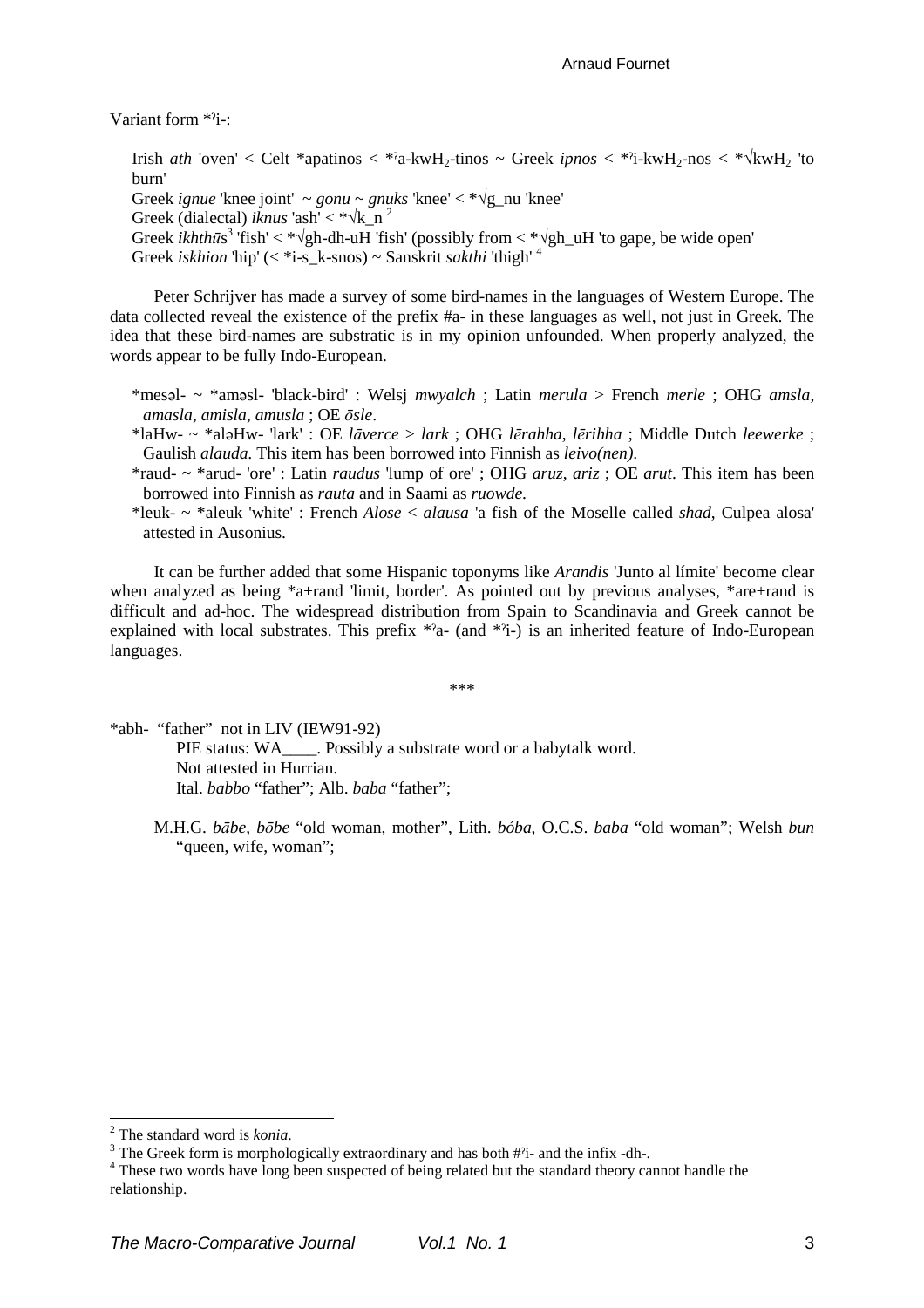**\*b** 

A rare and dubious sound in PIE. Examples appear to be variants of \*bh- [b].

\*\*\*

(??) \*b\_b- "imitative of indistinct speech" not in LIV (IEW91-92, 93-94, 95)

PIE status: WACG\_\_. Probably a variant of \*bh\_H<sub>2</sub>- "to speak".

Not attested in Hurrian.

O.Ind. *bababā-karōti* for the crackle of the fire; O.Ind. *balbalā-karōti* "to stammer"; O.Ind. *barbara*-ḥ "stammering";

Gk. *βαβάζω* "to chat, talk indistinctly", *βαβράζω* "to chirp"; Gk. *βαµβαλύζω* (out of it Lat. *bambalō*), *βαµβακύζω* "my teeth are chattering", *βαµβαίνω* "to stammer"; Gk. βάρβαρος "not Greek, speaking an unintelligible / incomprehensible language" (from which Lat. *barbarus*); Gk. *βατταρίζω* "to stammers", *βαττολογέω* "to chat pointless stuff"; Gk. *βαὺβαὺ* "dog barking", *βαΰζω* "barks, blasphemes", *Βαυβώ* "bugbear, Hecate"; Gr *βόµβος* m. (out of it Lat. *bombus*) "a boom, deep hollow noise", *βόµβῡξ*, -*ῡκος* "fleas", *βοµβύκια* "humming insects", *βοµβυλιός* or -*ύλιος* "bumblebee" (and "narrow necked vessel"); about βαµβαίνω "clatters with the teeth; stammer, lisp";

Alb. *bumbulit* "it thunders"; Alb. bumballë "Blatta orientalis", also dial. "bumblebee";

Serb.-Church Slavic *bъbl'u*, *bъbati* "to stammer", Serb. *bòboćem*, *bobòtati* "to clatter with the teeth" etc; Ltv. *bibināt* "to babble, murmur", O.Pruss. *bebbint* "to mock"; Bulg. *blаbо́ l'ъ*, *bъlból'ъ* "to chat", Lith. *balbãsyti* "to babble", Ser.-Cr. *blàbositi* "to stammer ", Russ. *bolobólitъ* "to chat, drivel ", Cz. *beblati* "to stammer"; Cz. *blb* "gannet, gawk", *blblati*, *bleptati* "to stammer, stutter"; Serb. *blebètati*, Lith. *blebénti* "to babble"; Serb. *brboljiti*, *brbljati* "to babble"; Lith. *baũbti* "to bawl, bellow (ox)", *baũbis* cattle God as "bawler"; Lith. *bim̃balas*, *bim̃bilas* "gadfly, horsefly"; Lith. *bambéti* "to hum", in ablaut *bim̃pti* id., *bim̃balas*, *bim̃bilas* "gadfly, horsefly"; R.C.S. *búbenъ*, *bubonъ* "drum", Russ. *bubnítь* "chat, babble", Pol. *bęben* "drum";

Lat. *babulus* "chatterbox, a babbler, fool", Lat. *balbus* "stammering, babbling", *balbūtiō* " to stammer, stutter; hence in gen. "to speak obscurely"; Lat. Osc. *blaesus* "lisping, babbling"; Lat. *baubor*, -*ārī* "to bark gently or moderately";

Ger. *babbeln*, *pappeln*, Eng. *babble*, Nor. *bable*, Swe. *babbla*, O.Ice. *babba* "chat"; Gmc. O.Ice. *bumba* "drum", Dan. old *bomme*, *bambe* "drum", Du. *bommen* "to drone", Ger. *bammeln*, *bimmeln* "to ring, sound";

*Cf*. IEW97-98 \*b(h)eu "owl, etc." PIE status: WAC\_\_\_.

Pers. *būm* "owl"; Arm. bu, *buēč* "owl" (without consonant shift in onomatopoeic word), Gk. *βύᾱ*ς m., *βῦζα* f. "eagle owl", *βύζειν* "to cry like an eagle owl", Lat. *būbō* "eagle owl", Bulg. *buh* "eagle owl", Russ. *búchatь* "to shout vaguely and persistently long"; Alb. (\*buph) *buf* "owl" : Rom. *bufniţů*; *buhů* "owl";

Lith. *baublỹs* "great bittern", *baũbti* "to roar, bellow", *bubenù* "to drone vaguely"; Lat. *būtio* "great bittern", *būteo* "a buzzard"; Gk. *βοή* "call, cry, shout", *βοάω* "shouts, cries" (out of it Lat. *boāre* "to shout, cry"), *βωστρέω* "call, cry for help" (\*βοFαστρέω);

O.Ind. *búkkāra*-ḥ "roar of the lion", *bukkati* "barks" (Av. *bučahin*- "he who is prone to howling and snarling / hissing", *buxti*- "howl, hissing"?), Gk. *βύκτης* "howling".

Lith. *bùkčius* "stammerers", Ltv. *bũkšk̨êt* "to resound vaguely"; Slav. \**buk*- (from zero grade of \*bouk-) in R.C.S. *bučati* "to drone, roar", Serb. *bûčēm*, *búkati* "to roar", *búčīm*, *búčati* "to roar (as of the sea)"; Pol. *bąkać* "to talk in a low voice, murmur", *bąk* "great bittern"; *Cf*. Hung. *bagoly* "owl".

 $(??)$  \*b\_is- "gall" not in LIV (IEW102) PIE status: W\_\_\_\_\_\_\_. Probably a lw. Not attested in Hurrian.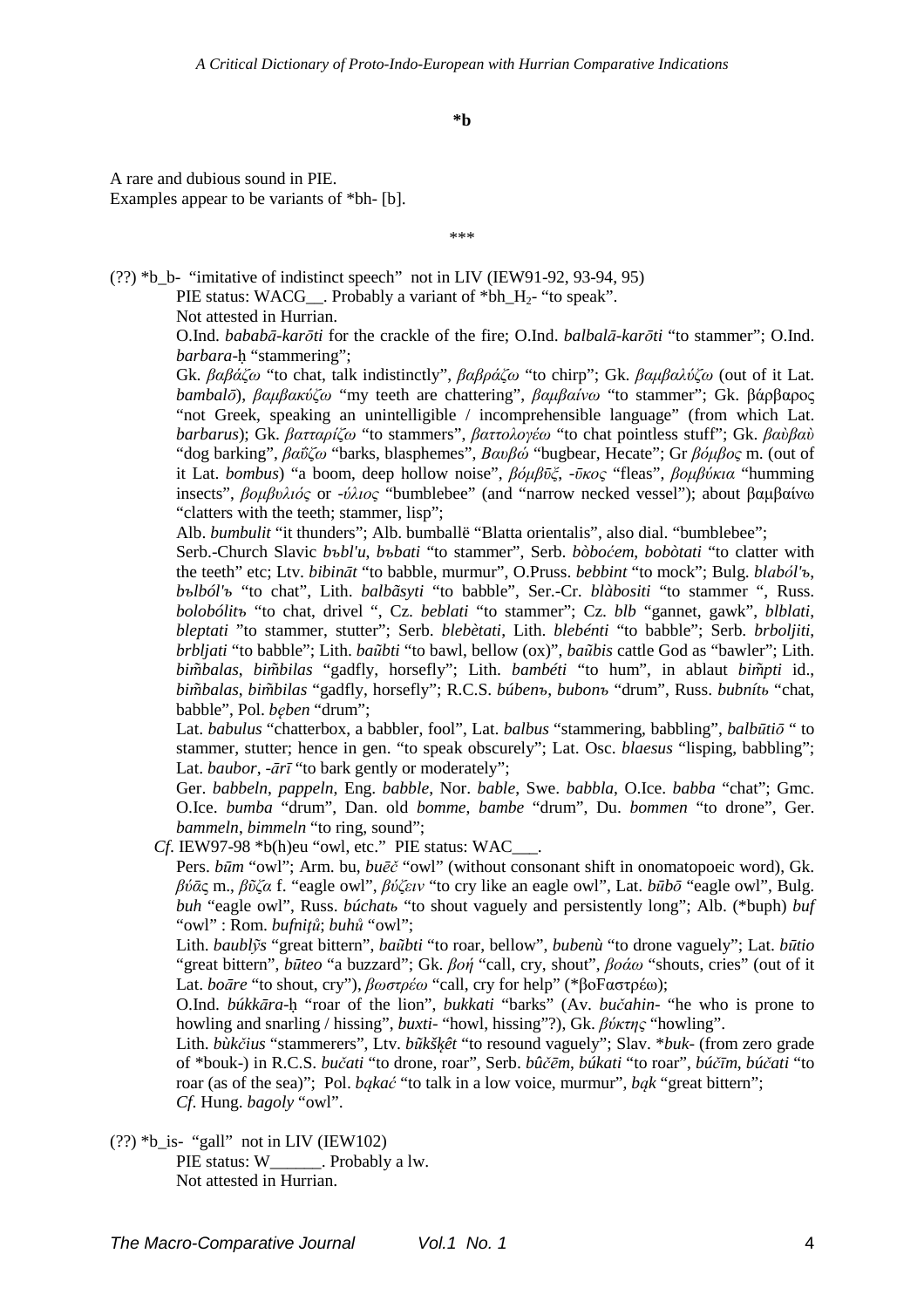Lat. *bīlis* (\*bislis, older \*bistlis) f. "gall, bile"; Welsh *bustl* m., O.Corn. *bistel*, Bret. *bestl* (\*bis-tlo-, -tli-) "gall"; Gallo-Rom. \*bistlos (Wartburg);

 $(?)$  \*b\_k- "stick, staff" not in LIV (IEW93)

PIE status: W\_C\_G\_\_. Probably a wanderwort. Cf. \*bh\_H<sub>2</sub>- "to strike". Not attested in Hurrian.

Lat. *baculum* "a staff, walking stick" from \*bac-(c)lom, older \*bak-tlom; vestiges of -cc- in Dimin. *bacillum*, *baccillum*, compare also *imbēcillus* "(without support) weak, frail" from *baccillos*.

Gk. *βάκτρον*, *βακτηρία*, *βακτήριον* "a staff, walking stick", *βακόν* πεσόν Hes. Gk. *βάκλα* τύµπανα (i.e. "club") Hes., otherwise "club, shillelagh, stick" (< Lat. ?) M.Eng. *pegge*, Eng. *peg* "pin, peg", Ger. *pegel* "pole"; Ltv. *bakstît* "poke".

(??) \*b\_d- "(water) drop" not in LIV (IEW95)

PIE status: W\_C\_\_\_. Cf. \*bhl\_id- "to flow". Not attested in Hurrian. Phryg. *βεδυ* "water" : nasalized Illyr. *Bindus* "water god", O.Ind. *bindú*-ḥ "drop" (probably for \**bandú*-ḥ under influence of *índu*-ḥ "drop"), Corn. *banne*, *banna*, Bret. *banne* "drop" (from which is borrowed M.Ir. *banna*, *bainne* "drop, milk"), really Irish *buinne* "to gush forth, spring up, flood"; Illyr. FIG *Bindus* (\*Bendus),

 $(?) *b_l - "strong" not in LIV (IEW96)$ 

PIE status: W\_CG\_\_. Note Germanic with #b-. Cf. \*bh\_l-(gh)- "to swell". Not attested in Hurrian. O.Ind. *bála*-m n. "force, strength, power", *bálīyān* "stronger", *báliṣṭha*-ḥ "the strongest" (irregular -l-); Gk. *βελτίων*, *βέλτερος* "better", *βέλτιστος*, *βέλτατος* "best" (but Cret. *δελτoς* < \*gwel-?); Lat. *dēbilis* "feeble, weak"; O.C.S. *boljьjь* "greater", *bolje* adv. "more, rather, to a greater extent, plus" and "very, more";

Swe. dial. *bål*, *bol* "thick and large, strong, very daring", O.Ice. poet. *bolmr* "bear";

### $(?) *b(h)_n$  "peak, mountain" not in LIV (IEW96-97)

PIE status: W\_C\_

Hurrian *baban* "mountain".

M.Ir. *benn* "horn, summit" (\*bn̥d-no- or \*bend-no-?), *bennach* "pointed", Welsh *bann* m. "hill, summit, horn (\*bnd-no-)", M.Bret. *ban* "eminence, overhang, haughtiness, pride", Gaul.\*ande-banno- > Fr. *auvent* "(\*protection roof) canopy, shield, shelter" (eig. "big horn"), Gaul. dial. *lacus Bēnācus*, if for *Bennācus*, "the horned" (Sirmione), from \*benno-  $(IE * bend-no- or *bnd-no-);$ 

Gk. dial. (Cyrenian) *βουνός* "hill";

Dubious Germanic words meaning *penis*, *awl* or *peg* can hardly justify \*b instead of \*bh-. (?) Italy *Apennini*;

*Cf.* Uralic Mordvin \*pando "mountain" < (?) Iranian \*ben $\theta$ ō < \*benteH<sub>2</sub>.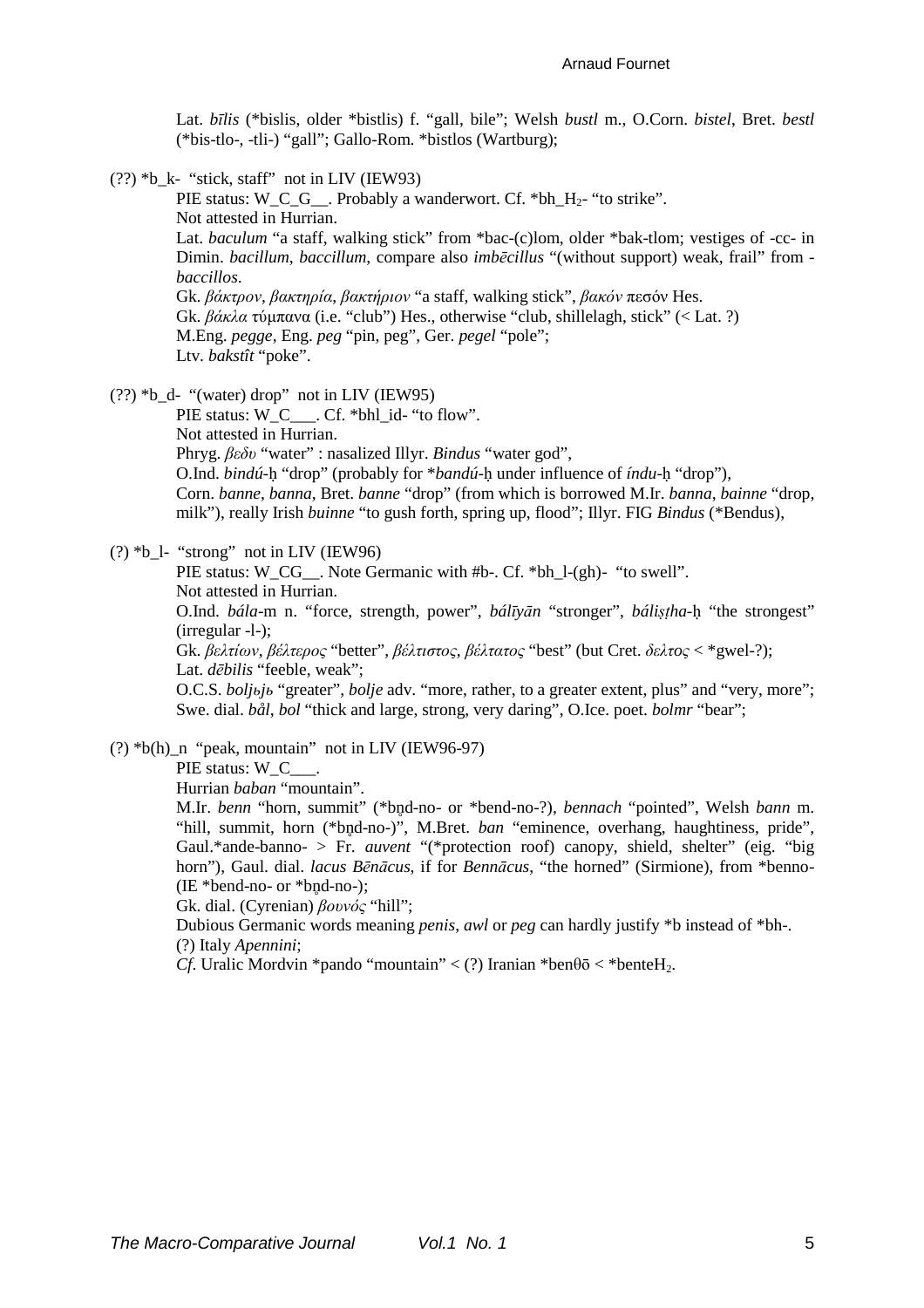$*hh$ 

#### sk sk sk

This grapheme was most probably the phoneme /b/.

One instance is attested as a prefix:

- \*plu-(s-) "flea" (IEW102) WACG\_: O.Ind. plúši-, Arm. lu (\*plus-), Alb. plesht, Lat. pūlex (\*pusl-ex), \*plouk- in O.H.G. flôh, O.E. fleah;
- \*bhlu-(s-) "flea" (IEW103)  $C : Gk$ .  $\psi \phi \lambda \lambda \alpha$  (\*blusjā), balto-Slav. \*blusā in Lith. blusà, Ltv. blusa, R.C.S. blocha, Ser.-Cr. bùha, Russ. błochá:
- \*lūs- "louse" (IEW692) W<sub>G</sub>: ABrit. \**luwā* > \**lowā* > Welsh *llau* "louse" (sg. *lleuen*), Corn. low Bret. laou, Vannes leu id.; O.E. M.L.G. O.H.G. O.Ice. lūs f. "louse"; O.Ice. l $\bar{v}$ ski f. "louse disease":

\*\*\*

Words in Indo-European languages where \*bh is reflected by [p]:

Gk. *purgos* "tower"  $\lt^*$ bherğh-Gk. ampelos "grape" < \*obh-Italy Apennini "mountains"  $\langle *b(h)\rangle$ en Lat. *apis* "bee"  $\lt^*$ a-bhi

 $***$ 

\*bh\_- "bean, berry, small round thing" not in LIV (IEW106)

PIE status: WACG .

Not attested in Hurrian.

O.Ind. bimba-h -m "ball", bimbī f. "momordica monadelpha" (Cucurbitacee); bimba-m "red fruit of the bimbi":

Ltv. bāmba, bumba "ball, sphere", bumburs "sphere, ball, Kartoffel",

Lat. faba (fal. haba) "the broad bean"; Gk. φακός m. "lentil": Alb. bathë f. "broad bean" (\*bhaka); O.Ice. baun, O.E. bean, O.H.G. bona "bean":

Lat. baca (bacca) -ae f. "a berry, fruit; a pearl", bacalis, bacale "berry-bearing (designation of the female laurel)";

Goth. weina-basi "grape", O.H.G. beri "berry";

(?) Alb. *bungë* "kind of edible oak fruit";

\*bol- (IEW103): Gk.  $\beta$ o $\lambda\beta$ óς "onion, bulb" (=> Lat. bulbus "onion, bulb, tuber");

\*bher- (IEW128-132): Pers. bar "fruit" (= Gk.  $\varphi \acute{o} \rho o \varsigma$ , O.C.S. sb-borb)

\*bhr-uHg- (IEW173): Lat. frūx, -gis f. "fruit" = Umbr. Akk pl. frif, fri "fruits", frūmentum "corn. grain ". Osc. fruktatiuf (\*frūgetātiōns) "frūctus": (?) Alb. frut "fruit": Ltv. brùklene f. "cranberry", Russ. etc. brusníka "cranberry";

\*bh\_- "child" not in LIV (IEW91-92; 128-132) PIE status: WACG . Hurrian butki "child".

- \*bh-: Alb. bebë "the newborn kid, child"; Eng. baby "kid, child", Swe. dial. babbe "kid, child, small boy"; O.H.G. MN Buobo, M.H.G. buobe "boy", O.E. MN Bōfa, Bōja (> Eng. boy), Nor. dial. boa "brother" etc: further O.H.G. MN Buole, M.H.G. buole "kinsman, relative, lover", M.L.G. bole "kinsman, relative, brother" etc.; Osc. futír "daughter";
- \*bh\_r-: Lith. bérnas "youngling; farm laborer", O.Lith. "kid, child", Ltv. berns "kid, child"; Goth. baúr, O.Ice. burr, O.E. byre "son"; Goth. O.Ice. O.H.G. O.S. barn, O.E. bearn "kid, child"; Alb. bir "son, boy";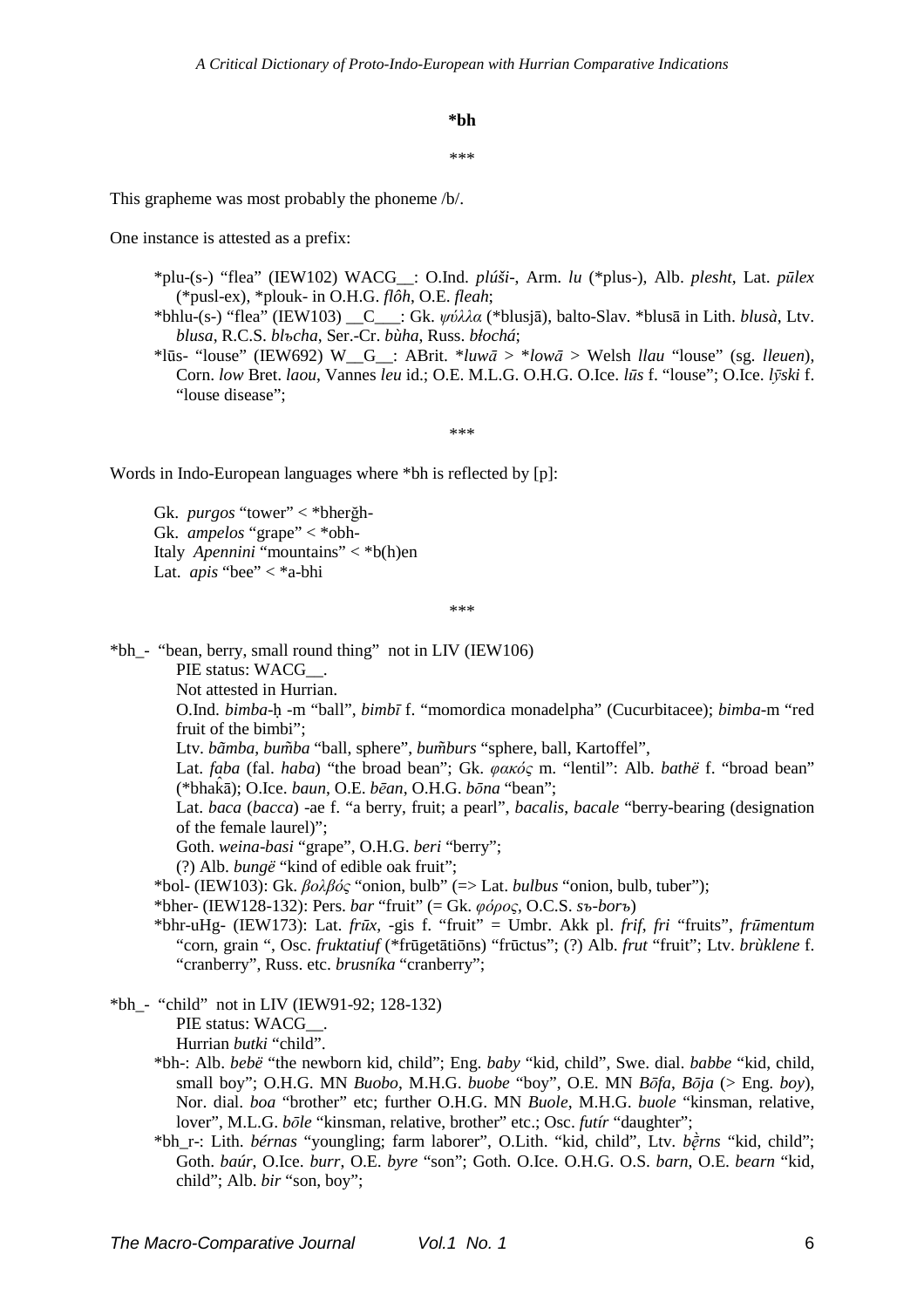(?) O.E. *brid*, *bird* "young bird",

 $*bh$ <sub>-</sub> "insect" (IEW116)

PIE status: WACG . Cf. \*bh\_i-d/H-. Not attested in Hurrian.

- \*bh\_i- "bee" (IEW116): O.Ice. *bӯ-fluga*, Alem. *bī*, O.Ir. *beij*; forms with n (barely extracted only the weak Decl.): O.H.G. *bini* n. "bee", ablaut. *bīa* f. (\*bī-ōn- = O.E. *béo*, Eng. *bee*), *bīna* (Ger. dial. *Bein*); O.C.S. *bъčela*, *bьčela* id. (\*bhikelü); Welsh *bydaf* " beehive ", O.Pruss. *bitte*, Lith. *bìtė*, *bitìs*, Ltv. *bite* "bee"; Gaul. \*bekos "bee" (M.-L. 1014), O.Ir. *bech* m. "bee", Gael. *speach* "prick, sting",
	- Cf. Lat. *apis* "bee",
- \*bh\_u-k- (IEW163): Lat. *fūcus*,  $-\bar{i}$  m. "a drone bee" = O.E. *béaw* m. "gadfly, brake", N.Ger. *bau* id.;
	- Cf. Gk. *sphêks* "wasp".

 $*bh$  mbh 1- (IEW93-94):

Gk. *βόµβῡ*ξ, -ῡκος "flea", *βοµβύκια* "humming insects", *βοµβυλιός* or -*ύλιος* "bumblebee" (and "narrow necked vessel"); Alb. *bumballë* "Blatta orientalis", dial. "bumblebee"; Lith. *bim̃balas*, *bim̃bilas* "gadfly, horsefly"; *bim̃balas*, *bim̃bilas* "gadfly, horsefly";

\*bh  $r$ - (IEW135-136) WAC\_\_\_ :

Arm. *boṙ*, -*oy* "bumblebee, hornet", O.Ind. *bambhara*-ḥ (unbel.) "bee", *bambharāliḥ* (unbel.) "fly", *bambhā*-rava-ḥ "the bellow of the cows"; Gk. *πεµφρηδών* "kind of wasp" (formation as ἀνθρηδών, τενθρηδών); similarly also Ser.-Cr. *bȕmbar* "bumblebee", Clr. *bombàr* "cockchafer"; Alb. (\*bümbar) *bumballa* "bumblebee", (burbut-) *burbuqe* "ladybug"; (IEW103): Gk. *βροῦκος*, *βρεῦκος* (*βραῦκος*), *βρύκος* "locust, grasshopper";

 $*bh$ <sup>-</sup> "out of, without" (IEW112-113)

PIE status: \_CG\_\_. Cf. \*bhi "inside, near" Not attested in Hurrian.

O.Ind. *bahiḥ* (-š) "outdoor, outward, outside from" (m. abl.); O.Pruss. *bhe* "without" (preposition m. acc.), Lith. *bè* "without" (preposition m. gen., and nominal prefix), Ltv. *bez* "without" (preposition m. gen., and nominal prefix); O.C.S. *bez* etc. (dial. also *be*) "without" (preposition m. gen., and nominal prefix).

(?) Lith. *be* "still, yet", *bèt* "however, but" (Cf. *ne-t* "but"), *bẽs*, Ltv. *bē̆st* "possibly, perhaps" (< \*bhe + est ?); O.Ir. *bés* "perhaps",

- $*bh$  d- "disgust" not in LIV (IEW 114)
	- PIE status: W\_C\_\_\_.
	- Not attested in Hurrian.

O.Ind. Desid. *bī́bhatsatē* "to be shy of something, feels disgust";

Lat. *fastīdium* "loathing, squeamishness, disgust, dislike; hence scorn, haughtiness, disdain" (from \*fasti-tīdium, to *taedium*);

Lith. *bodùs* "unsavory, distasteful", *bodétis* "to nauseate" (< \*bhād-);

\*bh\_dh- "to dig (the ground)" LIV66 \*bhedh-H<sub>2</sub>- "stechen, graben" (IEW113-4)

PIE status: W\_CGTH. Final laryngeal in LIV dubious.

Hurrian *billi* "canal" (with phonetic change \*-alli > -illi) > Armenian *pelem* 'I dig'.

Lat. *fodiō*, -*ere*, *fōdī* "to dig; also to dig out; to excavate", *fossa* "ditch, trench, channel", *fodicāre* "dig"; Gaul. *bedo*- "canal, ditch, trench, channel" (Wartburg I 313), Welsh *bedd*, Corn. *bedh*, Bret. *béz* "grave"; Gaul. \*bodīca "fallow field" (M.-L. 1184);

Goth. *badi* n. "bed", O.E. *bedd* id., O.H.G. etc *betti* "bed, a garden-plot (to be) filled with plants; a place where osiers, willows, etc., are grown", O.N. *beđr* m. "bed-spread, eiderdown" (IE \*bhodhio-), originally "a bed burrowed in the ground", Cf. Ger. *Flußbett*, *Beet* , Eng. *bed* also "garden bed, garden plot";

Lith. *bẽdrė* f. "pit, pothole";

Toch. A *pat*-, *pāt*- "to plough";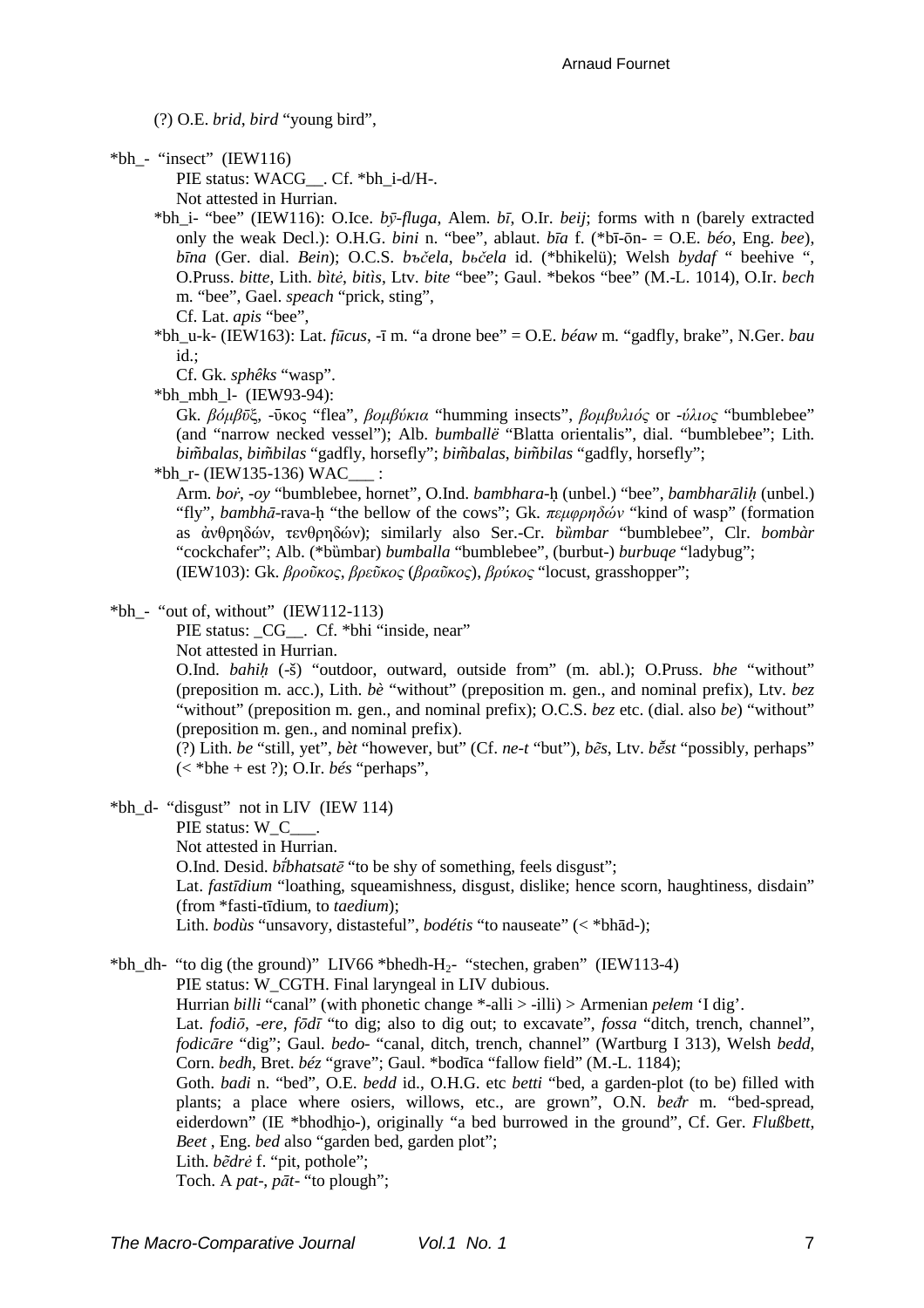Perhaps Hitt. *píd-da-i* (or *pád-da-i*) "makes a hole into the earth".

\*bh\_dh- "to bind" LIV75 \*bhendh- "binden" (IEW127)

PIE status: WACG\_\_.

Not attested in Hurrian.

O.Ind. *badhnāti*, only later *bandhati* "binds, fetters, captures, takes prisoner, put together ", Av. bandayaiti "binds", participle O.Ind. baddhá-, Av. ap. *basta*-, O.Ind. *bándhana*- n. "ligation", *bandhá*-ḥ m. "ligation, strap", Av. *banda*- m. "band, manacle" (O.Ice. O.S. *bant*, O.H.G. *bant* n., Ger. *Band*; Goth. *bandi*, O.E. *bend* f. id.; Lith. *bandà* "cattle", see under); O.Ind. *bándhu*-ḥ m. "kinsman, relative" (as πενθερός).

Gk. *πεῖσµα* "rope, hawser, rope, cable" (from \*πενθσµα, Schwyzer Gk. I 287, compare Brugmann IF. 11, 104 f., also for *πέσµα* and *πάσµα*), *πενθερός* "father-in-law" (\*"linked by marriage");

Possibly Alb. *besë* "pact, covenant, faith, belief, armistice"; *bashkr* "together", *bashkonj* "to unite, assemble";

Lat. *offendimentum*, *offendix* " the knot of a band, or the band itself, chin strap under priest's cap, apex ( a Roman priest's cap), fastened with two strings or bands";

Gaul. *benna* "kind of vehicle", gaLat. *Ζεὺς Βέννιος*, Welsh *benn* "wagon, cart" (out of it O.E. *binn*, and through romO.N. mediation Ger. dial. *benne* "carriage boxes", Dutch *ben* "basket, trough"; basic form \*bhendh-nā); M.Ir. *buinne* 'strap, bangle "(\*bhondhiā);

Goth. O.E. *bindan*, O.Ice. *binda*, O.H.G. *bintan* "bind", Goth. *andbundnan* "is unfastened", Goth. *bandi* etc see above:

Lith. *beñdras* "partner, comrade" (formant associated with Gk. *πενθερός*), *bandà* "herd of cattle " (eig. "the tied (down) cattle, the bound cattle").

Goth. *bansts* m. "barn" (\*bhondh-sti; compare in other meaning O.Fris. *bōst* "matrimonial union" from \*bhondh-stu- "bond"; N.Ger. *banse* "silo, garner, barn", O.E. \*bōs, Eng. *boose* "cattle shed", O.E. *bōsig* "crib", O.Ice. *bāss* m. "room for keeping, cattle stall" (\*band-sa-); Jũt. *bende* "divided off room in cattle shed".

\*bhasko < \*bhedh-sko "bundle" (IEW111): Lat. *fascia* "bandage, band, girdle, girth, strap, land stripe", *fascis* "alliance, bundle, parcel";

Alb. *bashkë* "together, bound", *bashkonj* "put together, unite", *bashkë* "fleece (a bundle of wool)";

Maybe M.Ir. *basc* "collar, neckband";

Lat. *fiscus* "a basket", *fiscina* "a small basket" (from \*bhidh-sko-);

 $*bh$  dh- "vessel" not in LIV (IEW 153)

PIE status: W\_CG\_ .

- \*bhidh-: Gk. *πίθος* n. "barrel, vat, cask, wine cask", *πιθάκνη*, Att. *φιδάκνη* id., Lat. fidēlia (\*fides-liā) "earthenware vessel, pot, pan"; O.Ice. *biða* f. "milk tub ", Nor. *bide* n. "butter tub" (\*bidjan-), *bidne* n. "vessel"; (?) O.Ind. *bhāṇḍa*- n. "pot, pan, vessel"; (?) \**pott*- "pot",
- \*bh\_g- "to divide, to apportion" LIV65 \*bhag- or \*bheg- "als Anteil bekommen" (IEW 107) PIE status: \_\_C\_T. A (dial.) cultural loanword? Not attested in Hurrian. O.Ind. *bhajati* "allocates, apportions, divides" = Av. *bag*- (*bažãt* ) "to be determined as an interest", O.Ind. *bhaga*-ḥ "property, luck", Av. *baga*-, *baγa*- n. "favorable interest, attractive lot"; O.Ind. *bhaga*-ḥ "allocator, master, mister, epithet of Savitar and another āditya" = Av. *baγa*- "master, mister, god", Pers. *baɣ* "god" : O.C.S. *bogъ* "god"; Slav. \*bogъ "lot" in O.C.S. *ubоgъ*, *nеbоgъ* "poor", *bogatъ* "rich", Toch. A *pāk*, В *pāke* "deal, portion", A *pāc̨iṃ* "treasure, tribute".

 $*bh_g-$  "to break" LIV66  $*bheg-$  "brechen (tr.)" (IEW114-5) PIE status: CG . Cf. \*bhr ğ.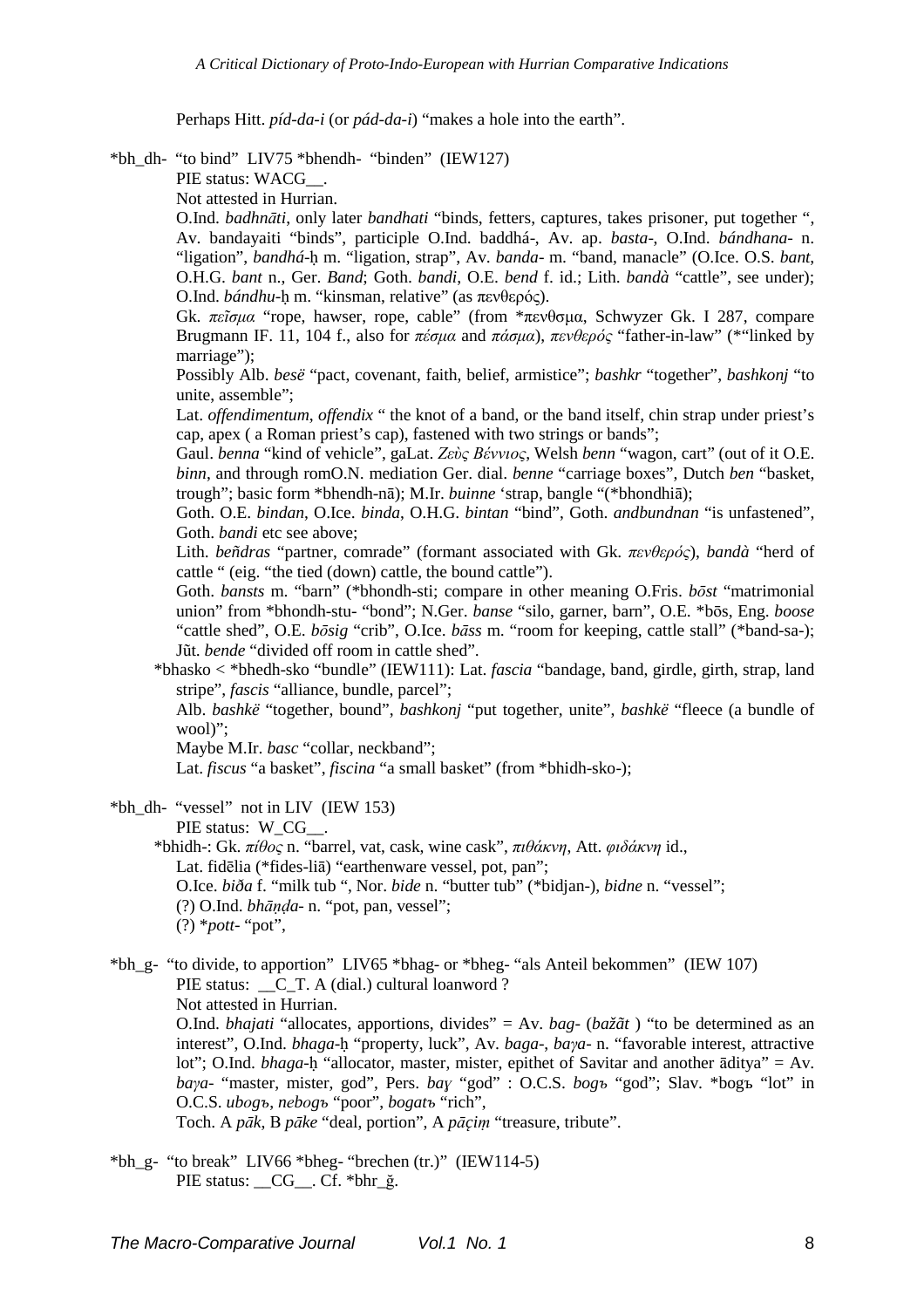Not attested in Hurrian.

O.Ind. *bhanákti*, perf. *babháñja* "break, rupture", *bhaŋga*-ḥ "break; billow" (compare Lith. *bangà* "billow"), *bhañji*-ḥ "diffraction, declension, crooked way, sale, step, wave"; Arm. *bekanem* "break", *bek* "broke";

Gmc. \*bang- "hit" in O.Ice. *banga* "hit", *bang* "din, fuss, noise", Eng. *bang* "knock, hit", with ablaut M.H.G. M.L.G. *bungen* "drum"; N.Ger. *bengel* "club, cudgel, boor" = Ger. Bengel, Eng. dial. *bangle* "gnarled stick", O.N. epithet *bǫngull*. In addition with intensive consonant increase: Gmc. \*bank- in O.S. *banka*, abl. *bunka* "hit, knock", obd. *bunken* "knock, bump, poke", M.L.G. *bunken*, Dutch *bonken* "hit, thrash".

Ltv. *bungã* "drum", *bunga* "blow, knock" derive probably from M.N.Ger.

\*bh\_g(w)- "to run away, to flee" LIV67 \*bhegw- "davonlaufen, fliehen" (IEW116)

PIE status:  $C$  T.

Not attested in Hurrian.

Hindi *bhāg*- "to flee"; Gk. *φέβοµαι*, *φοβέοµαι* "to flee, be afraid", *φόβος* "to escape, fear", *φοβέω* "to startle", *φοβερός* "frightening, timorous"; lengthened grade Lith. *bégu*, *bégau*, *bégti* "to run, flee", *bėgas*, *bẽgis* m. "to escape, run", Ltv. *bêgu*, *bêgt* "to flee", with ablaut kausat. *boginù*, *bogìnti* "to flee something, to get there quickly";

Slav. \*běgǫ in Russ. *běgu* (Inf. *běžátь*), Clr. *bihú* (Inf. *bíčy*) "to run", O.C.S. *priběgnǫ*, *pribě*gnoti etc "to flee", as well as O.C.S. *bežo*, *bežati* "to flee" etc.;

Toch. A *pkänt* (*pkät*) "remote, distant, apart, separated".

\*bh\_ug- "entfliehen, freikommen ; to flee, to become free" LIV84; IEW152

\*bh\_gh- "to beg"

PIE status: W\_CG\_\_. A new root. Not attested in Hurrian. Grec *ptokheô* "to beg" (with infix -t-); Lat. *flagitare* "to request repeatedly"; Engl. *to beg*;

### \*bh H- "to grow (plant)" LIV98-101 \*bhweH<sub>2</sub>- "wachsen, entstehen, werden" (IEW146-50) PIE status: WACG\_\_.

Possibly attested in Hurrian as *paini* "incense" (< made from pine-trees).

\*bh\_uH-: Gk. *φύλλον* "leaf" (\*bhuļi̯om), Lat. *folium* id.;

(?) Alb. (\*φύλλον) *pyll* "forest" [common Alb. shift u > y]

Arm. *bois*, gen. *busoy* "sprout, herb, plant", *bun*, gen. *bnoi* "stem";

O.H.G. *bū*, M.H.G. *bū*, gen. *būwes* m. (seldom n.) "tilling of the field, dwelling, edifice", Ger. *Bau*; O.H.G. *nāhgibūr*, O.E. *nēahgebūr*, Ger. *Nachbar*, Eng. *neighbour* and O.H.G. *gibūr*(o), M.H.G. *gebūr*(e), then *būr*, Ger. *Bauer* "farmer, peasant";

O.Ice. *bygg* n. "barley", O.S. gen. Pl. *bewō* "sowing, seed, yield", O.E. *bēow* n. "barley" (\*bewwa-) as " the tilled, the sown";

(?) Alb. *bujis* "germ, sprout, scion, shoot, bloom"; (?) Alb. *bimë* "plant",

- \*bh iH-: M.Ir. *bileóc* "leaf" (from \*bile < \*bhelio-); moreover probably O.Ir. *bile* n. "tree"; Gaul. \*biliā "tree stump", Fr. *bille*; Gk. *φῑτρός* m. "tree truck, wooden log"; *φῖτυ* n. "germ, sprout, scion, shoot", *φίτῡµα*, *φῑτύω* "to produce, sow, plant";
- \*bh\_H2ğ- (IEW107-8): Gk. *φηγός*, Dor. *φᾱγός* f. "oak"; Lat. *fāgus* f. "beech"; Gaul. *bāgos* in PN *Bāgācon*, *Bāgono*-; O.H.G. *buohha* "beech" (bōkōn-); Unclear: Slav. \*buza- : \*bъzъ- "elder" in Russ. *buz* m. : Slov. *bɛz*, Russ. dial. *boz*;

(?) Goth. *bagms*, O.H.G. *bōum*, O.E. *bēam* "tree" (< \*bhou̯(ǝ)mo-)

\*bhl\_(H)u- (IEW158-159): Gk. *φλύω* "to be fruitful", Att. *φλέως*, Ion. *φλοῦς* "reed plant"; *Φλεύς* (\*Φληυς, lengthened grade), ephes. *Φλέως* (\*ΦληFος) epithet of Dionysos as a vegetation God; O.Pruss. *bleusky* "reed",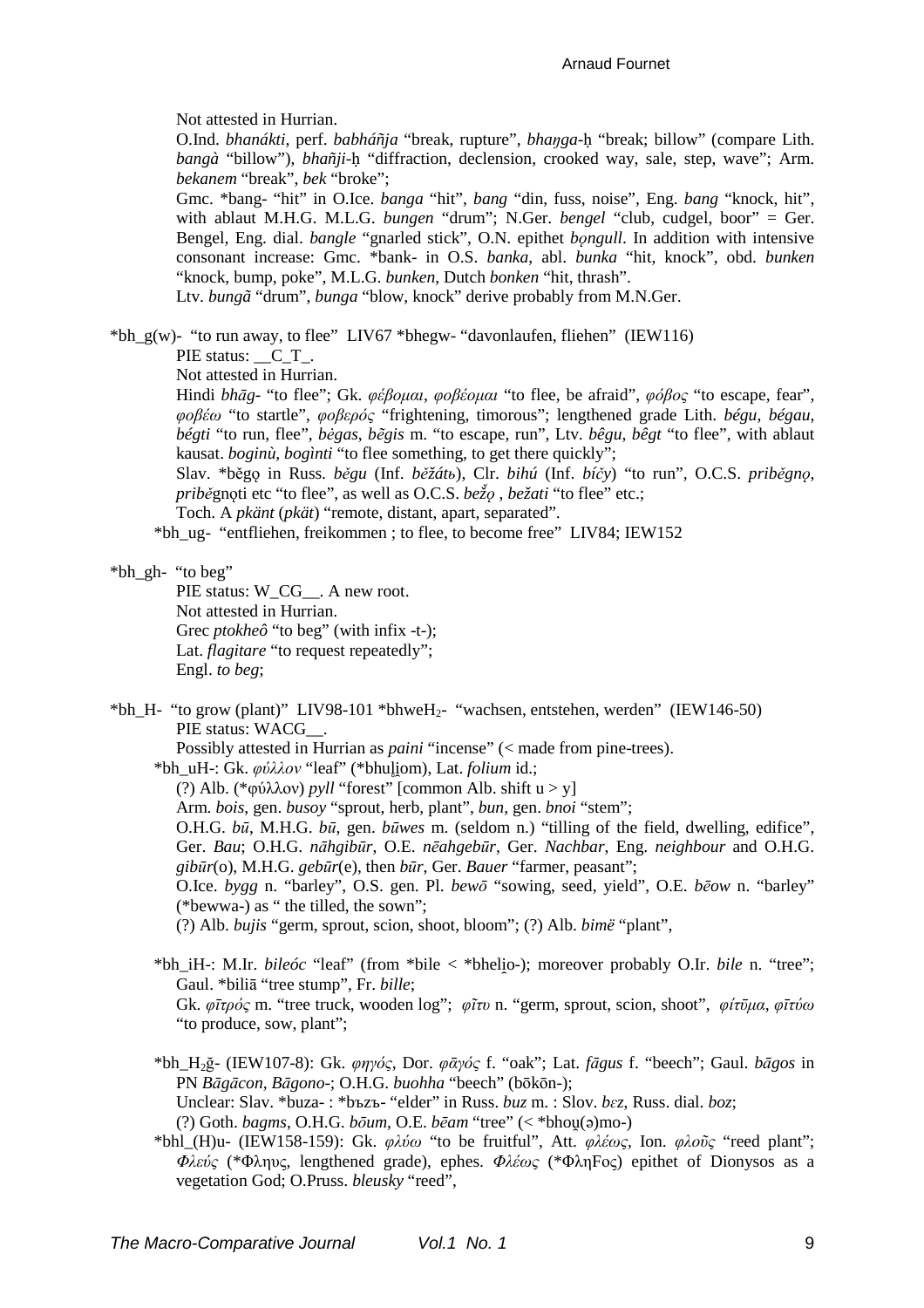- \*bhr\_uH- (IEW169): Lat. *frutex*, -icis m. "shrub, bush; blockhead", M.H.G. *briezen*, *brōz* "bud, swell", O.H.G. M.H.G. *broz* "bud, sprout";
- \*bhr\_Hm: Lat. *frōns*, *frondis* f. "a leaf, foliage; meton., a chaplet or crown of leaves"; O.N. *brum* n. "leaf buds", O.H.G. *brom*, *brum* id., Swiss *brom* "flower bud, young twig, branch", ablaut. *brāme* id. O.E. *brōm* m. "broom" (\*bhrēmo-), M.L.G. *brām* "blackberry bush, broom", O.H.G. *brāmo* m., *brāma* f. "briar, blackberry bush", *brāmberi*, Ger. *Brombeere*, O.E. *brēmel*, Eng. *bramble* (Proto-Gmc. \*brāmil), ablaut. mnl. *bremme*, O.H.G. *brimma* "broom" and M.L.G. *brēme*, *brumme* id.
- \*bh\_H- "house, to build (a house)" (fused with) LIV98-101 \*bhweH<sub>2</sub>- (IEW146-150) PIE status: .

Not Attested in Hurrian.

Goth. *bauan* "to stay, dwell, inhabit", *gabauan* "to erect a house"; O.Ice. *būa* (*bjō*, *būinn*) "to stay, dwell, bring in good condition, equip", O.E. *būan* and *buw(i)an* (*būde*, *gebūen*) "to stay, dwell, farm" (O.E. *bōgian*, O.Fris. *bōgia* "to stay, dwell", O.H.G. *būan* (*būta*, *gibūan*) "to stay, dwell, farm", Ger. *bauen*; O.Ice. *byggja* "to live at a place, farm, populate", later "to construct, build"; O.Ice. *bū* n. "domicile, household", O.E. *bū* n. "dwelling", O.Ice. bȳr m. "dwelling, residential site, court"; Lith. būvis "permanent stay, residence", O.H.G. *bū*, M.H.G. *bū*, gen. *būwes* m. (seldom n.) "tilling of the field, dwelling, edifice", Ger. *Bau*; Lith. *bùtas*, O.Pruss. (acc.) *buttan* "house"; Lith. *būklas* (\*būtla-) "nest, den, hideout, lair of wild animals", *būklà*, *būklẽ* "dwelling", [*pabū̃klas* "tool, utensil; apparition, ghost"];

\*bhutā: O.Ir. *both* f. "cottage", Welsh *bod* f., Corn. *bos*, Bret. *bout* "dwelling"; Lith. bùtas "house"; O.Ice. būð f. "dwelling, tent, cottage"; O.S. *bōÞ*, M.L.G. *bōde*, M.H.G. *buode*, *būde* "cottage, tent", Ger. *Bude* (\*bhō[u]-tā); M.L.G. *bōdel* "fortune", *bōl* "estate", O.E. *bold*, *botl* n. "dwelling, house",

\*byldan, Eng. *build* "to build", O.Fris. *bold*, *bōdel* "house, household utensil, household appliance, property", O.Ice. *bōl* n. "dwelling; den (of animals)"; M.Ir. *baile* "home, place"  $(*bhuə-liio-)$ ;

O.E. *būr* m. "cottage, room", O.H.G. *būr* m. "house, cage", (?) Arm. *boin*, gen. *bunoi* "nest" (\*bheu-no-); O.Ind. *bhavana*-m "dwelling, house";

\*bhō[u]lo-: *φωλεός*, *φωλειός* "hiding place, nook, bolt-hole, den of wild animals", *φωλεύω* "to sleep in a cave", *φωλίς* "a sea fish hidden in the mud"; O.Ice. *bōl* n. "a camp for animals and people", Swe. dial. *bylja*, *bölja* "small nest";

Alb. *buj*, *bûj* (\*bunjō) "to stay, stay overnight, spend the night", *banë* "dwelling, abode, residence, half dilapidated house", *banoj* "to stay, dwell"; *bun(ë)* "chalet" (\*bhunā);

- \*bh\_H<sub>1</sub>- "to be, yes" LIV08-101 \*bhweH<sub>1</sub>- "to grow, to be" (IEW113, 146-150) PIE status: WACGT. Not attested in Hurrian.
	- "to be": O.Ind. *bhávati* "to be, there is, happens, prospers, becomes"; Av. *bavaiti* "becomes, originates; happens; will be", O.Pers. *bavatiy* "becomes"; Fut. O.Ind. *bhavišyáti*, Av. *būšyeiti* participle *būšyant*- "will come into existence" (= Lith. *bū́siu*, Gk. *φύ̄σω*); Aor. O.Ind. *ábhūt* (= Gk. *ἔφῡ*) and *bhúvat*, perf. *babhū́va*, participle perf. Akt. *babhūvā* n, f. *babhūvúšī* (= Gk. *πεφυώς*, *πεφυυῖα*, Lith. *bùvo*, O.C.S. *byvati*), Inf. *bhávitum*, Absol. *bhūtvā* (= Lith. *bū́tų* passive "to be", O.Pruss. *būton* Inf.); O.Ind. *bhūtá*-ḥ, Av. *būta*- "become, being", O.Ind. *bhūtá* -m "entity" (= Lith. *búta* "been", Russ. bytъ "entity, way of life, lifestyle "; with ŭ Gk. *φυτόν*, O.Ir. -*both* "one was", prá-*bhūta*-ḥ "rich, numerous", Pers. Inf. *būdan* "be"; O.Ind. *bhū́ti*-ḥ, *bhūtí*-ḥ f. "being, well-being, good condition, prospering; flourishing" (= O.C.S. za-, po-, prě-*bytь*, Russ. *bytь*, Inf. O.C.S. *byti*, Lith. *bū́ti*; with ŭ Gk. φύσις); pass. O.Ind. *bhūyate*; caus. *bhāvayati* "brings into existence; looks after and nurtures, refreshes", participle *bhāvita*-ḥ also "pleasantly excited, in good mood" (=O.C.S. iz-*baviti* "free, release"), *bhāvá*-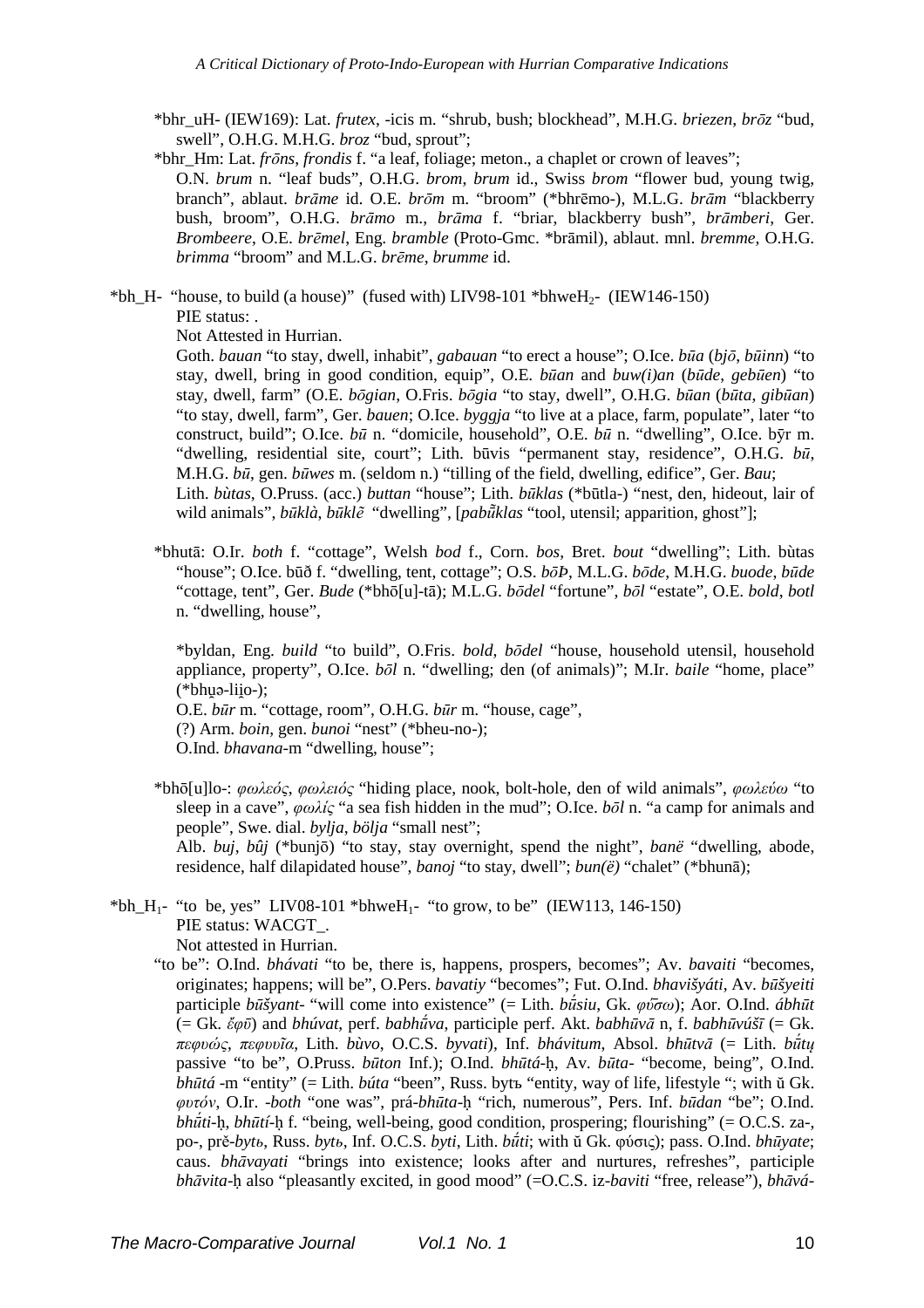ḥ "being, development, becoming, affection"; besides bhavá-ḥ "development, welfare, salvation";

O.Ind. *bhavana*-m "development, becoming"; O.Ind. *bhúvana*-m "entity"; Gk. *φύτλᾱ* "nature, gender, sex"

(?) M.Ir. *būan* "unwavering, steadfast" < \*bhou-no-, O. Ind. pra-*bhú*-ḥ "mighty, salient"; *bhaviṣṇu*-ḥ "becoming, thriving", *bhū́ṣati* "to make thrive, strengthen", *bhūṣayati* "to protect", *bhūṣana*-m "amulet, jewellery".

O.Ind. *bṓbhavīti* Intens.; *bhávītva*-ḥ "future"; *bṓbhavīti* Intens., *bhávītva*-ḥ "future";

Gk. *φύω* (Lesb. *φυίω*) "to beget" (Aor. ἔφυσα), *φύοµαι* "to become, grow"; *φυτόν* "growth, plant, kid, child, ulcer", *φυή* "growth; nature, character", *φῦµα* n. "plant, growth, ulcer", *φύσις* "nature", *φῦλον* n. "stem, gender, sex, kind of", *φῡλή* "municipality and from it located department" (O.C.S. bylъ, l-participle *bylьje*);

Lat. *fuī* (aLat. *fūī*) "I have been" < \*fū-ai < older Aor. \*fūm (= Gk. ἔ-*φῡ*ν, O.Ind. á-*bhūt* "he was"), *fu-tūrus* "future, about to be", *forem* "would be", *fore* "will be", aLat. Konj. *fuam*, *fuat* "be" (\*bhuu̯ām; compare Lith. *bùvo* "was" from \*bhu-u̯āt),

Umbr. *fust* "he/she is going to be", *furent* "they are going to be" (\*fuset, \*fusent), fefure "they will have been", *futu* "you will be" (fuu̯etōd or fu-tōd), \*bhu̯-ii̯ō > Lat. *fīō*, fī ̆erī "of persons and things, to be made, come into existence; with predicate, to become, be appointed; with genit., to be valued at; of actions, to be done; of events, to happen"; *fīs*, *fīt* (\*bhu̯-ī-si, \*bhu̯-ī-ti); Osc. fiiet (\*bhu̯ii̯ent) "they become, they are made", Umbr. *fito* "good deeds, benefits?", *fuia* "he/she will become, he/she will be made ", fuiest "he/she will make" (\*bhu-i̯ō besides \*bhu̯ii̯ō as in Lesb. φυίω);

Lat. *dubius* "doubtful; act., wavering; in opinion, doubting; uncertain; as to action, hesitating, irresolute; pass., uncertain, doubted, doubtful, dangerous, critical" (\*du-bhu-iio-s "of double form, consisting of two parts", Umbr. *di*-*fue* "split into two parts" < \*du̯ibhuiom), *probus* "good, excellent, fine; morally good, upright, virtuous, right" (\*pro-bhuos : O.Ind. pra-*bhú*-ḥ "salient, superb"), Osc. *amprufid* "dishonest, lacking probity", *prúfatted* "has shown, marked, indicated, manifested, proven", Umbr. *prufe* "upright, honest, proper"; Lat. super-*bus* "haughty, exalted, proud; arrogant, overbearing; brilliant, splendid";

O.E. *bēo* "I am" (\*bhu̯ii̯ō = Lat. fīō, O.Ir. -bīu), *bēom*, O.H.G. *bim* etc.; O.H.G. *bis*(t), O.E. *bis*;

O.Ir. buith "be",

Alb.Gheg *ba* "to ripen, become", *bafsh* sub. "be!"

Lith. *bū́ti* (Ltv. *bût*, O.Pruss. *boūt*) "to be", *bū́tų* Supin. "to be" (O.Pruss. bū'ton Inf.), participle *bū́tas* "been", Fut. *bū́siu* (Ltv. *bûšu*), preterit *bùvo* "he was); Opt. O.Pruss. *bousai* "he is", preterit *bēi*, *be* "he was"; Lith. *bū̃vis* m. "being, life", *buvinéti* "to stay here and there a while", O.Pruss. *buwinait* "live!"; Ltv. *bûšana* "being, entity, condition", O.Pruss. *bousennis* "state, condition"; E.Lith. *búklė* ds.; *buklùs* "wise, sly, cunning"; O.C.S. *byti* "to become, be", lo- participle *byl*<sup>*b*</sup> "been"; *bylbie* "herb; healthy herb", Aor. *bě* "was" (\*bhuēt); Imperf. *běaše*, Fut. participle Church Slavic *byšę šteje*, *byšą šteje*, Kondiz. 3. pl. *bǫ* (\*bhu̯ā-nt), participle *za-bъvenъ* "forgotten", \*byt: Russ. *zabūtyj* "forgotten", *bytъ* "entity, way of life, lifestyle"; O.Pol. *byto* "nourishment, food", O.C.S. *iz-bytъkъ* "affluence, remnant"; *bytьje* "the existence"; O.C.S. *zabytь* "oblivion", *pobytь* "victory", *prěbytь* "abode, residence", Russ. *bytь* "entity, creature; facts (of the case), facts (of the matter), matter of fact"; present O.C.S. *bodo* "to become, γίγνομαι", as Fut.: "will become", caus. O.C.S. *izbaviti* "to free, release"; Cz. *bydlo* "whereabouts, dwelling", Pol. *bydɫo* "cattle"; Toch. В *pyautk*-, A *pyotk*-, AB *pyutk*- "to come into being", med. "to bring about";

"world": O.Ind. *bhavítram* "world"; O.Ind. *bhū́*- f. "earth, world", *bhū́mī*, *bhū́miḥ* -, Av. ap. *būmī*-, Pers. *būm* "earth", O.Ind. *bhū́man*- n. "earth, world, being" (= Gk. *φῦµα*), *bhūmán*- m. "fullness, wealth, bulk, mass, wealth"; Alb. *bōtë* "earth, bottom, world, people" (\*bhu̯ā-tā or  $*$ bhuē-tā);

(?) O.Ir. *baë* "benefit" (\*bhuǝ-i̯om),

(?) Alb. *mbetje* "residue, leftover", *mbetet* "is left", *mbeturinë* "trash";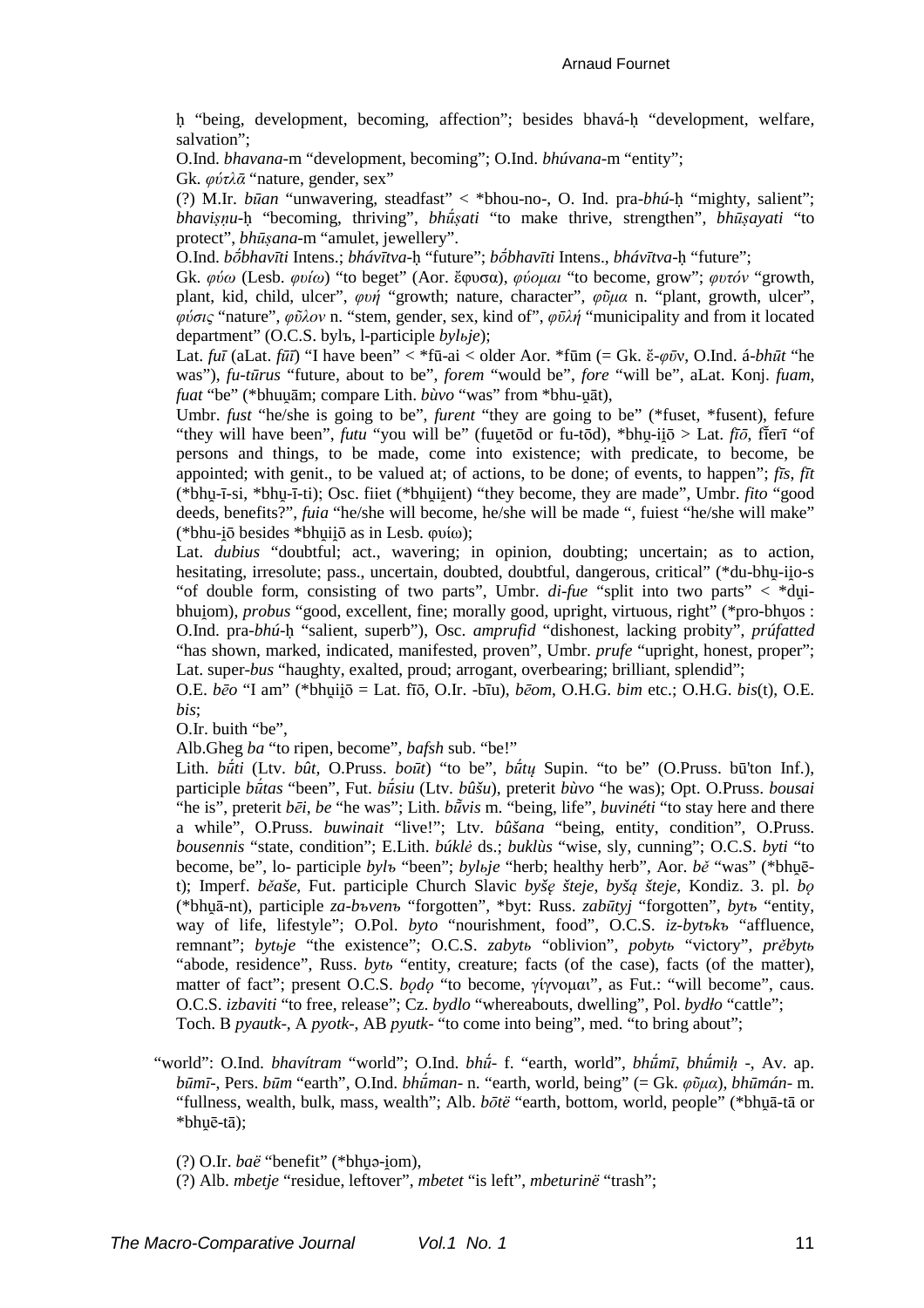\*bheH1- \_ACG\_\_ (IEW113): Av. *bā*, *bāt*, *bē*, *bōit* (the latter, as Lith. *beĩ*, probably with strengthening particle \*id) particles of the protestation and emphasis, *bāδa* "yea, in truth", maybe Alb. *bah* "absolutely not";

Arm. *ba*, *bay* emphasizing particle;

Goth. *ba* conditional particle: *i-ba*, *i-bai* "if", Conj. "that not", *ni-ba*, *nibai* "possibly not yet?", Conj. "if not", *ja-bai* "if", O.H.G. *ibu*, *oba*, M.H.G. *ob(e)* "if, whether";

Lith. *bà* "yes, of course; certainly; sure", *ben* "at least, not only but also", E.Lith. *bè* (= O.Pruss. *bhe*), *beĩ* (see above) "and", *bè*, *bà*, *bès*, *baũ* interrogative particle, O.Pruss. *beggi* "for"; O.C.S. (etc) *bo* "for", *i-bo* "καὶ γάρ", *u-bo* "also", *ne-bo-nъ* "for indeed"; changing through ablaut Clr. *ba* "yes, of course; certainly; sure", Cz. Pol. *ba* "trusted, yea, in truth". maybe Alb. *po* "if, whether, yes" : Pol. *ba* "yea, in truth";

 $*bh_H$ - "to warm, fry" LIV67  $*bh_1$ - "wärmen", (IEW113)

PIE status: \_CG\_. LIV70 \*bheH<sub>3</sub>g- (or -ğ-) "braten, rösten" does not exist. Hurrian *bandarini* "cook (n.)".

- \*bh H<sub>1</sub> : O.H.G. *bāen*, *bājan*, Ger. *bāhen* (\*bhēiō) "to bake bread", with -*to* suffix: O.Ice. *bađ* "steam bath", O.S. *bath*, O.E. *bæÞ*, O.H.G. *bad* "spa, bath";
- \*bh\_h1-g-: Gk. *φώγω* "to roast, fry"; Gk.-Illyr. *βαγαρόν* χλιαρόν; Λάκωνες Hes.; O.E. *bacan*, *bōc*, O.H.G. *bahhan*, O.Ice. *baka*, -ađa id., M.H.G. *sich becheln* "to bask, get warm, lounge in the sun"; O.H.G. *backan*, Ger. *backen*;

\*bh\_H- "to fight, strike, injure" (IEW115)

PIE status: W\_CG\_\_. Unclear laryngeal.

Hurrian *bah*- "to destroy"

\*bh\_H1ğh- "to fight" LIV68 \*bheH1ğh- "ärgerlich werden, in Streit geraten" (IEW115) \*PIE status: W\_CG\_\_.

Gaul. *bāgaudae* "insurgent guerilla" (suffix as in *alauda*, *bascauda*), O.Ir. *bāgaid* "fights, brags, threatens",  $b\bar{a}g$  f. "fight, struggle", M.Welsh *bwyo* (\*bãgi-) "hit", *kymwy* (M.Ir. *combāg* id.) "fight", -*boawc* = M.Ir. *bāgach* "warlike"; whether Welsh *bai* "fault, error", *beio* "rebuke";

O.H.G. *bāgan* "to squabble, quarrel", O.Ice. *bāga*, *bǣgja* "to oppose, resist", O.H.G. *bāga* "quarrel, fight", O.S. *bāg* m. "vainglory, boastfulness", M.H.G. *bāc*, -ges m. "loud yelling, quarrel", O.Ice. *bāge*, *bāgi* "adversary", *bāgr* "difficult, hard, sullen, obstructive"; Gmc. not borrowed from Celt. because of ablaut Gmc. ē : Celt. ā (IE ō);

Ltv. *buôztiês* "to be angry" (\*bhōgh-);

\*bhl\_g(h)-: Welsh *blyngu* "to become angry", *blwng* "angry, irate", Bret. *blouhi* "rebuke"

\*bh\_H<sub>2</sub>-t/w- "to strike" not in LIV (IEW111-112)

\*PIE status: W\_CG\_\_.

- bh\_H2-: Lat. *fāmex*, -*icis* "a bruise, contusion, bloodshot"; Gaul. Lw. Lat. *battuō*, -*ere*, more recently *battō* "to beat, knock", Illyr. *Batto* "appellation for rebellion leaders", Gaul. *andabata* "blind combatant, gladiator fights with a helmet without openings" with ā: Russ. *batъ* "oaken stick, cudgel, club", Ser.-Cr. *bátati* "hit, knock", perhaps also (with ă) Russ. *bótatь* "trample, swing" etc; perhaps older Dan. *bad* "fight, struggle, damage, pity", M.L.G. *bat* "damage, pity, misfortune",
- \*bhuH-: Lat. *fūstis* (\*bhūd-sti-s) "a knobbed stick, cudgel, staff, club"; O.Ice. *bauta* (-ađa) "hit, bump, poke", O.E. *bēatan* (bēot), O.H.G. *boz(z)an* (biez or schw. Verb) id., M.H.G. *boz*, *bōz*, *būz* m. "blow, knock", Ger. *Amboß*, O.E. *būtel* "hammer", M.L.G. *botel* id., M.H.G. *bæzel* "beetle, hammer"; O.Ice. *beysta* "knock, hit" (\*bhaud-sti-, compare Lat. fūstis); with -sksuffix perhaps M.H.G. *būsch* "cudgel, club, blow, knock" (\*bhūd-sko-)

Celto-Gmc. *bodwo*-, -ā "fight, struggle" in Gaul. PN *Ate*-*boduus*, -*uā*, *Boduo*-*gnātus*, O.Ir. *bodb* f. "crow, battle goddess in the form of a crow"; O.Ice. *bođ* f. (\*badwō), gen. *bǫđvar*, O.E. *beadu* f., O.S. *Badu*-, O.H.G. *Batu*- (in PN) "fight, struggle".

\*bhiH- "to strike, hit" LIV72 \*bheiH- "schlagen" (IEW117-8) PIE status: WACG . Cf. \*bh\_i-d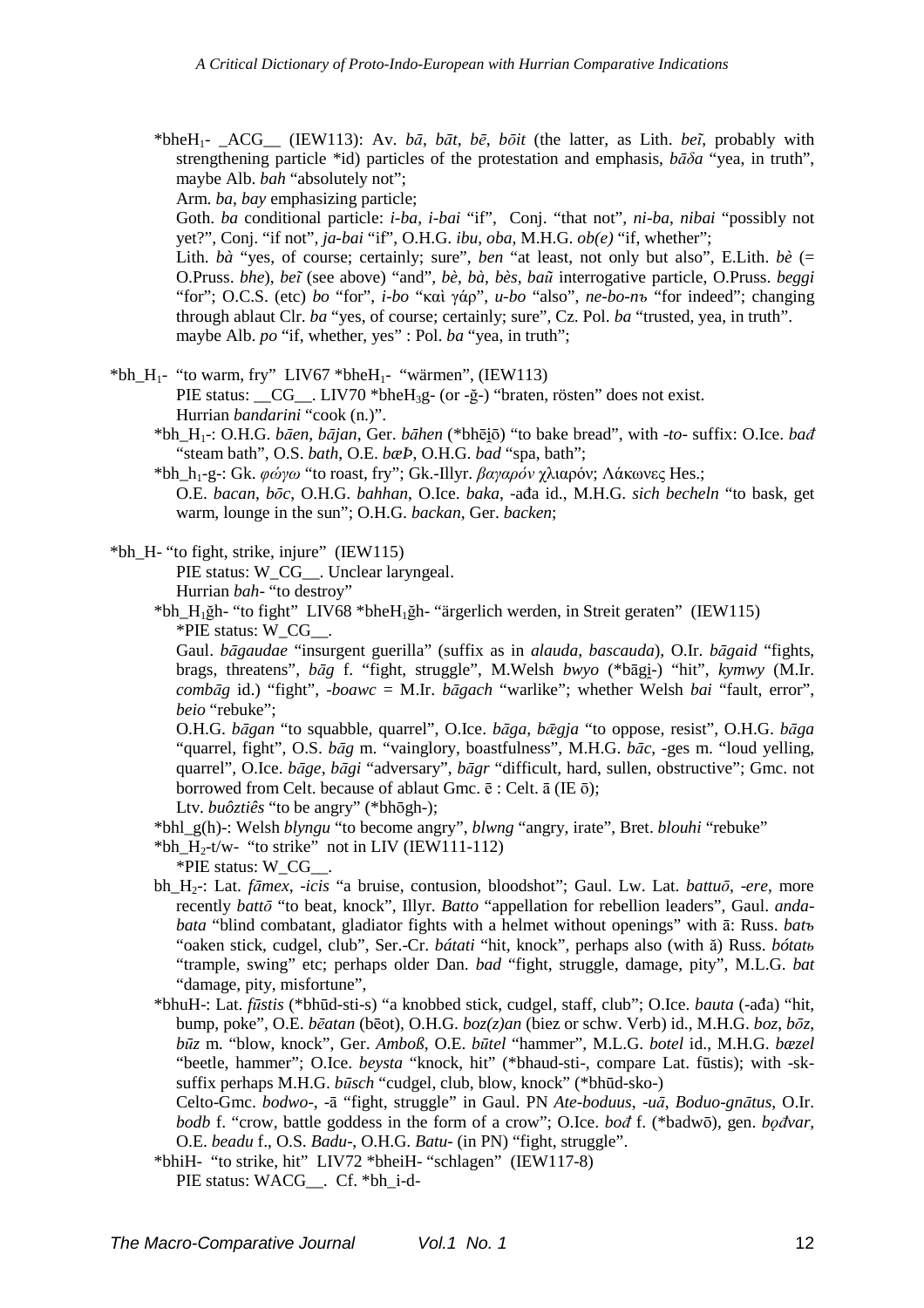Av. *byente* "they fight, hit"; Arm. *bir* "big stick , club, mace, joint" (\*bhi-ro-);

maybe Alb. (\*bheir) *bie* "to hit, strike", *bie* "to fall, die", sub. *bjeri* "to strike", *bie* (\*bjer) bring : Illyr. TN *Boii* Ven. PN *φohiios*-, Illyr. VN *Bοιοί* "the combatants, fighters" (Russ. boj), Gk.-Illyr. PN Bοῖον ὄρος, VN *Βοιωτοί*, Celt.-Illyr. VN *Boii*; Messap. βίσβην δρέπανον άμπελοτόμων, βισβαΐα κλαδευτήρια Hes.:

Lat. *perfinēs* "to break through, break in pieces, shiver, shatter"; O.Ir. *ben(a)id* "hits, knocks" (\*bi-na-ti), *ro-bīth* "was hit", *bīthe* "beaten", *fo bīth* "weel" (= "under the blow"), M.Bret. *benaff* "to cut, bite", O.Welsh *etbinam* "to mangle", without n-Infix O.Bret. *bitat* "to cut loose, cut off", Welsh *bidio* "to cut a hedge", bid "thorn hedge", M.Ir. *fid(h)b(h)a* "sickle" = O.Welsh *uiidimm* "lignite", Welsh *gwyddyf* "scythe, pruning knife" = gallo-Lat. *vidubium* "hack, mattock, hoe" (\*vidu-bion "wood hoe"), compare M.Ir. PN *Faílbe* "(\*weapon, magic wand for killing wolves) wolf killer" (\*vailu-bios); O.Ir. *binit* f. "rennet, cleaver" ("incisive", \*bi-n-antī), M.Ir. *bian* "skin, fell, fur", O.Ir. *bīail* "hatchet", O.Welsh *bahell*, Welsh *bwyell*, *bwyall* id., M.Bret. *bouhazl* id. (\*bhii̯ǝli), O.Ir. *bēimm* n. "blow, knock" (\*bheismn), Corn. *bommen* id.,

O.Ice. *bīldr* "head of the arrow, bloodletting iron" (\*bhei-tlo-); O.H.G. *bī(h)al* "hatchet" (\*bheiǝ-lo-), hence probably Gmc. \*bilja- and not \*biθla- in O.H.G. O.E. *bill* n., O.S. *bil* "sword", M.H.G. *bil*, *billes* "stone mattock", Ger. *Bille* f. "hack, mattock, hoe", M.H.G. *billen* "to hoe, chip, trim",

O.C.S. *bijǫ* (bьjǫ) *biti* "to hit", Ser.-Cr. *bȉjêm bȉti*, Russ. *bьju bitь* id., therefrom with formants -dhlo-: R.C.S. *bilo* n. "a louse rake or comb", Ser.-Cr. *bȉlo* "the transverse piece of wood at the front of a wooden rake (to rake leaves with)", Cz. *bidlo* "shaft, pole", Russ. *bíɫo* "beetle, hammer"; *bítva* "fight, struggle, blow, knock" (: Messap. βίσβη), O.C.S. bičь "whip, scourge" (from Slav. Ger. Peitsche); in ablaut O.C.S. u-*bojь* m. "murder", Ser.-Cr. *bôj*, gen. *bȍja* "battle", Russ. Cz. *boj* id. (: Illyr. Boii).

## \*bh  $H_2$ - "to shine, to appear" LIV67 \*bheH<sub>2</sub>- "glänzen, leuchten, scheinen" (IEW104-5) PIE status: WACGT.

Hurrian *bahri* "good, beautiful"

\*bh\_H2-: O.Ind. *bhā* (in compound) "shine, light, lustre", *bāti* "shines, appears", *bāti*-ḥ "light", *bhānú*-ḥ "light, ray, sun" (: O.S. banu-t), *bāma*-ḥ "light, shine"; Av. *bā*- "shine, appear, seem", *bāmya*- "light, gleaming ", *bānu*- m. "light, ray";

Arm. *banam* (\*bhā-n-) "to open, reveal", Aor. *ba-t'si*, compare Gk. *φαίνω* and Alb. *bâj*; Gk. *πεφήσεται* "will appear", \*bhǝ-n- in present *φαίνω* (\*φανι̯ω instead of \*φά-νω) "makes visible, points", *φαίνοµαι* "to appear, seem, shine, gleam" (ἐφάνην, Aor. ἔφηνα); *φᾰνερός* "obvious, apparent, clear", *φανή* "torch"; *φάσις* "rising of a star", *φάσµα*, -*ατος* "apparition, face, omen, sign" (compare πεφασµένος); *ἀµφαδόν*, *ἀµφάδιος* "apparent, manifest, obvious" (ἀνα-φ-); *φάντα* λάµποντα Hes. (to \*φᾱµι = O.Ind. bhǘ ti); compare ἀργύ-φεος, ἄργυφος "glossy white";

Alb.Gheg *bâj*, Tosc *bënj* (= φαίνω) "to make, seem" (originally probably "to bring to an apparition");

O.Ir. *bān* "white", *oíb* f. (\*opi-bhā) "apparition, beauty";

O.E. *bōnian* "to polish" , N.Ger. *bōnen* "to scour, rub, clean, beans", M.H.G. *büenen* "beans (\*white)"; Goth. *bandwa*, -wō "mark, token, sign", *bandwjan*, O.Ice. *benda* "give a mark, token, sign";

O.Sor. *baju*, *bać so* "to burn indiscernibly, gleam", nsorb. *bajom*, *bajaś se* "to gleam, flicker";

Toch. A *paṃ* "clear, bright" (\*bhǝno-), *pañi* "beauty", В *peñijo* id.

\*bh\_H2-d-: Lat. *badius* "brown, chestnutcolored, bay"; O.Ir. buide "gold, yellow";

- \*bh\_H2-s-: O.Ind. *bhās* n. (ved. also disyllabic), instr. *bhāsā* "light, shine, glory, magnificence, power", *subhās*- "having beautiful shininess", *bhā-sati* "glares, gleams", *bāsant*- "gleaming", *bhāsaḥ* n. "light"; Gk. *φώσκει* διαφάνει Hes., φωστήρ "lustre, shine, shiner"; Unclear M.Ir. *basc* "red", O.E. *basu*, *baso* "purple";
- \*bh\_H2-w-: O.Ind. *vi-bhāva*-ḥ, *vi-bāvan* "radiating, shining, seeming"; Gk. Hom. *φάε* (\*φαFε) "gleamed, appeared", *φαέθων*, -οντος "gleaming", *φαεσί*- µβροτος, Pind. φαυσί-µβροτος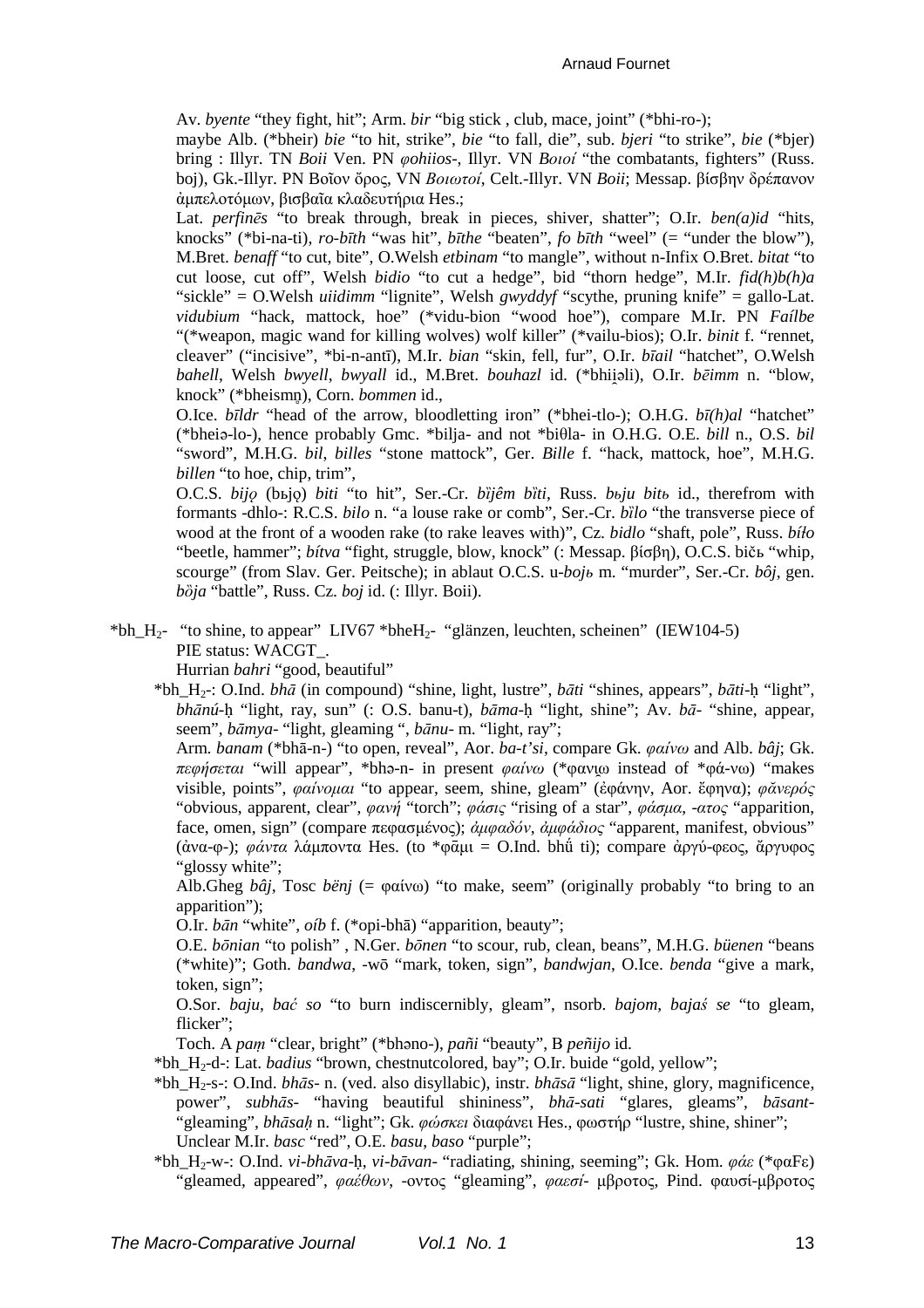"for the bright people shining", *φάος* (Eol. *φάυος*, pamph. *φάβος*) Att. kontr. *φως*, gen. *φωτός*, *φάους*, "light, salvation", whereof \*φαFεσ-νός in Lesb. *φάεννος*, Ion. *φαεινός*, Att. *φᾱνός* "gleaming", Hom. *φαείνω* "gleams"; πιφαύσκω "allows to shine; points, shows, evinces; make known";

Gmc. \*baukna-, in O.Fris. *bāken* "emblem, landmark, mark, fire signal", O.S. *bōkan* "mark, token, sign, emblem, landmark", O.E. *bēacen* "mark, token, sign, banner, ensign, flag", O.H.G. *bouhhan* "mark, token, sign";

\*bhl\_iH- (IEW156-7): O.E. *blīcan* "to shine", A.S., *blīkan* "to shine", O.H.G. *blīhhan* cl. V. "to become pallid", M.H.G. *blīchen* cl. V. "to shine, blush", O.Ice. *blīkja*, *bleik* "to appear, gleam, shine"; O.Ice. *bleikr*, O.E. *blāc*, O.H.G. *bleih* "pallid, pale, wan"; Nor. *bleikja* and *blika* ds.; O.Ice. *blik* n. "bright lustre, shine; gold, gold plating", O.H.G. *bleh* "(\*shiny) thin metal panel", Ger. *Blech*, M.L.G. *blick* ds.; O.E. *blike* m. (\*bliki-) "bare place"; O.H.G. *blic*, -*eches* "quick highlight, flash, lightning", M.H.G. *blic*, -*ekes* "lustre, shine, look, lightning", Ger. *Blick*, O.H.G. *blecchazzen* (\*blekatjan), M.H.G. *bliczen*, Ger. *blitzen*; O.S. *bliksmo* "lightning", O.S. *blixa* "blink", Mod.Swe. also "flash";

Lith. *blizgù*, -*éti* "to flicker, shine", *blūškiu*, *blyškéti* "to sparkle, glitter, shimmer, shine", *blykštù*, *blyškaũ* , *blỹkšti* "blanch, pale", ablaut. *blaikštaûs*, -*ūtis* "to clear up, of the sky"; Ltv. *blaiskums* "spot, mark", *meln-blaiskaińš* "dark grey"; R.C.S. *blěskъ* "lustre, shine" (\*bhloiĝ-sko-); O.C.S. *bliskъ* "lustre, shine" and \**blьskъ* in Cz. *blesk*, gen. old *blsku* "lightning", O.C.S. *blьštǫ* , *blьštati* "to shine", Iter. *bliscajǫ*, *bliscati sę*;

\*bhl  $H_1u$ - (IEW159): Pol.  $b\dot{t}$ *ysk* < \*bhlū-sk- "lightning";

(?) O.Ice. *blakra* "to blink, glitter, flash" etc.

\*bh  $H_2$ - "to speak" LIV69 \*bheH<sub>2</sub>- "sprechen, sagen" (IEW105-6)

PIE status: W\_CGT\_.

Not attested in Hurrian.

Arm. *ban* (\*bhā-nis), gen. -i "word, speech, reason, judgement, thing", *bay*, gen. *bayi* "word, verbalism" (\*bhǝ-ti-s = Gk. φάτις); *bay* particle "(he, she) says" (= φησί, also bam = φηµί, bas = Lesb. φαι from \*bhāsi); Gk. φηµί, Dor. φᾱµί "say", φήµη, Dor. φάµᾱ "knowledge, shout, call, revelation" (= Lat. *fāma* "a report, rumor, saying, talk, tradition"; ἀφήµονες ἄρρητοι, οὐκ ὀνοµαζόµενοι Hes. and only with Apuleius meeting affāmen "harangue, speech" needs to be no old equation); φάσκω "to say, believe" (also βάσκανος, Lat. fascinum, see under \*baba onomatopoeic word), *φάτις* f. "rumor", *φάσις* "language, speech, assertion, announcement"; with ablaut *φωνή* "voice"; Gk. *βάζω* "talks, patters", *βάξις* "speech", *βάσκειν* λέγειν, κακολογεῖν Hes.

Lat. *for*, *fārī* (from \*fā-i $\bar{o}(r)$  = Church Slavic *baju*, O.E. *bõian*) "to speak"; Russ. *za-báva* f. "conversation, entertainment";

Toch. A  $p\bar{a}$ -,  $p\bar{a}c$ - "to beg".

- \*bhl\_H2-(t) (IEW102): Gk. *φλήναφος* "gossip, talkative", *φλην-έω*, -άω "be talkative"; Lat. *blaterō*, -āre "to chatter, babble, empty gossip; also shout of the camel, ram, frog", *blatiō*, īre "to babble, prattle"; M.N.Ger. *plad(d)eren* "to chat, prate", Mod.N.Ger. *pladdern* "to splash, besprinkle", Swe. *pladder* "loose gossip", Dan. *bladre* "spread lose gossip"; N.Ger. *plapperen* (Ger. *plappern*), M.H.G. *plappen* and *blappen*, O.H.G.*blabizōn* "to babble" and M.N.Ger. *plūderen* "babble" (M.H.G. *plūdern*, Ger. *plaudern*);
- \*bhl\_H1- (IEW102): Gk. *βληχάοµαι* "to bleat", *βληχή* "bleating"; Russ. (etc.) *blekati* (old), *blekotátь* "to bleat"; M.N.Ger. *bleken*, *blöken* "to bleat, bark, bay" (Ger. *blöken*), Nor. dial. *blækta* (\*blēkatjan ) "to bleat"; Alb. *bl'egërás* id.;
- \*bhr\_H2-: O.Ir. *brāth*, gen. -o "court", Welsh *brawd* "judgement", Corn. *bres* id., Bret. *breut* "address to the jury; summation; summing up; plea", pl. *breujou* "the assizes of justice, judgments of a court of law", Gaul. *Brātu*-*spantium* PN, *βρατουδε* "from judgment" (\*bherǝtu-); Ir. *barn* "judge", Welsh Bret. *barn* "judgement";
- \*bhl\_u- (IEW158-159): Gk. φλύω "to surge up, bubble, chat; be fruitful", *ἀποφλύειν* ἀπερεύγεσθαι Hes., *φλύος* m. "gossip", *φλύᾱ*ξ "gossip, prank; buffoon"; Lith. *bláuju*, *blióviau*, *bliáuti* "to roar, bellow, bleat", *bliū́vauti* "to roar, bellow", Ltv. *bl'aûnu*, *bl'aût* ds.;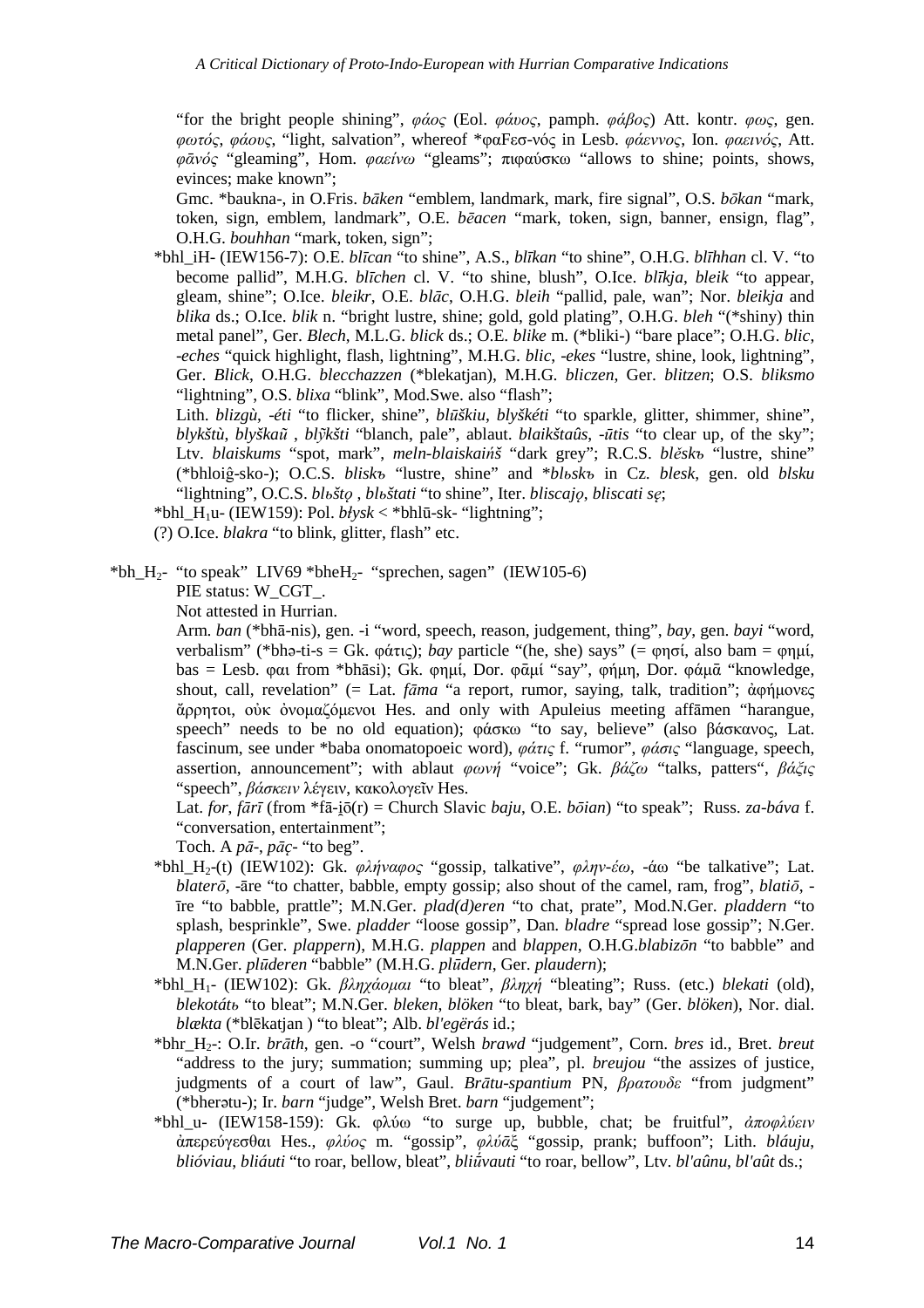$(lw?) *bh_H_2ghu- "arm" not in LIV (IEW108)$ PIE status: CGT. Cf. Mongolian \**bagul*- "shoulder, arm" (a lw. ?). Not attested in Hurrian. Cf. *wug-* 'finger'. O.Ind. *bāhú*-ḥ m. "arm, esp. forearm; (with animals) forefoot", Av. *bāzāu*-š "arm", gen. *bāzvō* (Arm. *bazuk* from dem Iran.); Gk. *πηχυς*, Eol.-Dor. *πᾶχυς* "elbow, forearm", O.Ice. *bōgr*, acc. PL *bōgu* "arm, shoulder", O.E. *bōg* "shoulder, arm; twig, branch", O.H.G. *buog* (Ger. Bug) "shoulder, hip, haunch, point of shoulder of animals"; Toch. А В *poke*, В *pauke* "arm".

(?) \*bh\_H-g- "mud, marsh" not in LIV70 (IEW161) PIE status: CG . Meager material. Not attested in Hurrian. Mnl. *bagger* m. "slime, mud", Ger. *baggern* "to drain the mud"; Russ. *bagnó* "low, marshy place", Cz. *bahno* "swamp, marsh, morass", Pol. *bagno* id.

(?) \*bh\_g- "running water" not in LIV70 (IEW161)

PIE status: W G . Meager material. Not attested in Hurrian. M.Ir. *búal* f. "running water" < \*bhoglā, *búar* m. "diarrhoea" < \*bhogro-; Proto-Gmc. \*baki- : O.H.G. *bah*, Ger. *Bach*, \*bakja-: O.Ice. *bekkr*, O.E. *becc* m. id.; (?) Arm. *busanim* "to burst forth, spring forth",

\*bh\_i-d- "to split" LIV70 \*bheid- "spalten" (IEW116-7) PIE status: W\_CG\_\_. Cf. \*bh\_i-H-Not attested in Hurrian. O.Ind. *bhinádmi* (participle *bhindánt*- = Lat. *findēns*, *bhinná*-ḥ besides *bhittá*-ḥ = Lat. *fissus*), *bhēdāmi* "split, carve, rupture etc", *bhidyátē* "is split"; Lat. *findō*, -*ere*, *fidī* (probably Aor. as O.Ind. Opt. *bhidēyam*, O.E. *bite*, O.H.G. *bizzi* "to split, cleave, divide, halve"), *fissum* "split, cloven", *fissum* n., *fissūra* f. "cleft, fissure" M.L.G. *beitel*, *bētel* "chisel", M.H.G. *beizel* "sting, prick"; O.Ind. *bhēdurá*-ḥ, *bhēdirá*-ḥ "thunderbolt"; The connection with Germ. \*b(a)itra "bitter" is not so clear.

\*bh\_idh- "to persuade" LIV71 \*bh\_idh- "sich anvertrauen, Vertrauen fassen" (IEW117) PIE status: WACG . Cf. \*bh\_udh-

Not attested in Hurrian.

Gk. *πείθοµαι* "let me persuade, follow" (Aor. ἐπιθόµην, Hom. πεπιθεῖν, πιθέσθαι; perf. *πέποιθα* "trust"), Akt. (sek.) *πείθω*, Aor. *ἔπεισα* "to persuade, convince", *πειθώ*, -οῦς "persuasion", *πιστός* (for \*φιστος) "reliable, loyal, faithful, relying", *πίστις*, -ιος, -εως "loyalty, reliance", Hom. ἐν πείση "in reassurance" (\*πειθ-σ-);

Alb. *bē* f. "oath, vow, pledge" (\*bhoidhā = O.C.S. běda "need"), E.Gheg *per-bej* "curse, hex" (in addition neologism *bese* f. "faith, belief, pact, covenant, loyalty"); Note: Alb. *bē* f. "oath" derived from a truncated Alb. *betim* "oath" maybe TN Illyr. *Besoi* : Alb. *besoj* "believe, have faith"

Lat. *fīdō*, -*ere*, *fīsus sum* "to trust, believe, confide in" (*fīsus* is to- participle), *fīdus* "reliable"; *foedus* (\*bhoidhos), by Ennius fīdus (\*bheidhos) n. "trusty, true, faithful, sure", *fidēs* "trust, confidence, reliance, belief, faith", *Dius Fidius* "the god of faith, a surname of Jupiter"; Umbr. *combifiatu* (\*bhidhiā-) "you shall trust, confide, rely upon, believe, be assured"; about Osc. *Fiisiais*, Umbr. *Fise*, *Fiso*, *Fisovio*- s. WH. I 494; Lat. *fides*;

Goth. *baidjan* "to constrain, oblige", O.Ice. *beiđa* , O.E. *bædan*, O.H.G. *beitten* "urge, press, push, arrogate" = O.Bulg. causative *běždǫ*, *bed'iti* "constrain, oblige", *poběditi* "defeat, conquer", *beďa* f. "need".

\*bh\_i(H<sub>2</sub>)- "to get scared" LIV72 "in Furcht geraten" (IEW161-2) PIE status: WACG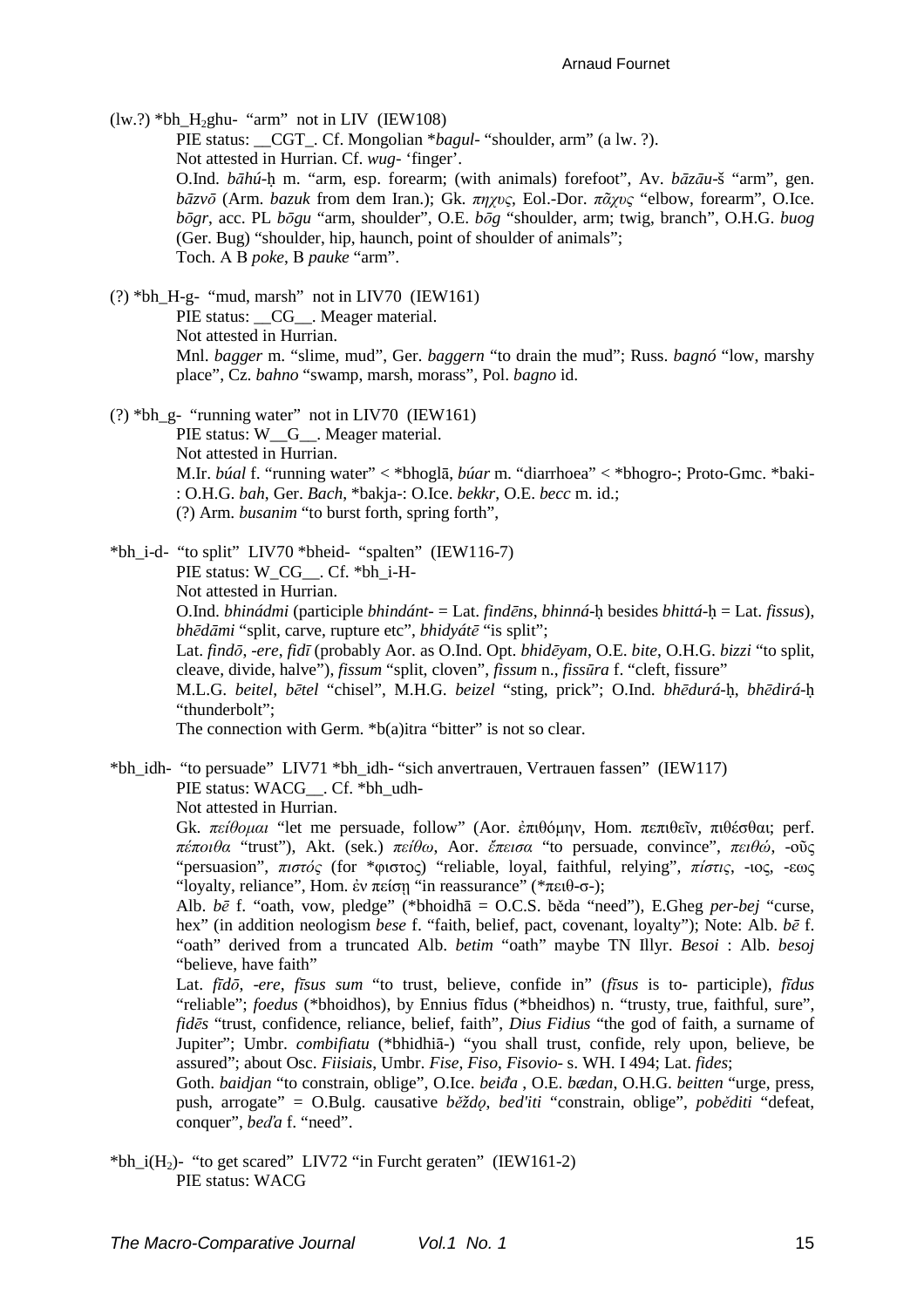Not attested in Hurrian.

\*bh\_iH-: O.Ind. *bháyatē* "to be afraid" < \*bhǝi̯etai (= Slav. *bojetъ*), Av. *bayente*, *byente* "they are in fear", M.Pers. *bēsānd* "they are in fear" < \*bai-sǩ-; O.Ind. *bibhḗti* "to be afraid", *bhī́*-ḥ f., *bhīti*-ḥ f. (= Ltv. Inf. *bîtiês*) "fear", *bhīmá* -ḥ "dreadful", *bhītá* -ḥ "were afraid, horrified", *bhīrú*-ḥ "timorous, shy, coward" (= Lith. *báilė*, *bailùs* ?); Pers. *bāk* "fear" (from \*bháyaka-); O.Ind. *bhāma*-ḥ "fierceness, fury", *bhāmitá* -ḥ "fierce, grim";

O.H.G. *bibēn*, O.S. *bibōn*, O.E. *beofian*, O.Ice. *bifa*, -*aða* and *bifra*

Bal.-Slav. \*bhǝii, \*bhijā-, \*bhītēi: O.Pruss. *biātwei* "fear, dread", causat. *pobaiint* "to punish, curse"; Lith. *bijaũs*, *bijótis* "to be afraid", Ltv. *bîstuôs*, *bijuôs*, *bîtiês* and *bijājuô* s, *bijâtiês* "to be afraid"; Lith. *baijùs* "dreadful, terrible, hideous"; *baidaũ*, -*ūti* "to frighten", Ltv. *baĩdu*, *baĩdŷ*t and *biêdêt* "to daunt, scare";

(?) Alb.Gheg *mbajt* "to be afraid", *nuk ma mban* "I am afraid"

\*bh\_idh-: Gk. *πίθηκος*, *πίθων* m. "ape" < \*πιθος "ugly";

Lat. *foedus* (\*bhoidhos) "foul, filthy, horrible, disgusting";

Lith. *baisà* "fright" (\*baid-s-ā), *baisùs* "terrible, horrid", *baisióti* "to smudge, besmear"; O.C.S. *běsъ* "devil" < \*běd-sъ; Lith. *baímė* "fear"; *báilė* id., *bailus* "timorous"; O.C.S. *bojǫ*, *bojati sę* "to be afraid";

bh\_i\_s-: \*bhij-es-, \*bhīs-: O.Ind. *bhyásatē* "to be afraid", *udbhyása*-ḥ "to be afraid", Av. perf. *biwivaŋha* (i.e. *biwyaŋha*) "(P3) stimulated fright, was dreadful"; O.Ind. *bhīṣayatē* "frightens", *bhfsana*-h "causing fright";

### $(?) *bh_k - "fire" not in LIV (IEW162)$

PIE status: W\_C\_\_\_. Meager material. Irregular root structure.

Not attested in Hurrian.

Lat. *focus* "a fireplace, hearth; house, family, home; sometimes altar-fire or funeral pyre"; Arm. *bosor* "red", *boc* "flame" <\*br/>bhok-s-o-;

 $*bh$  1- "good" not in LIV (IEW153-154)

PIE status: W\_CG\_\_.

Not attested in Hurrian.

Gk. φίλος "dear, friend"; M.Ir. *bil* (\*bhi-li-) "good", Gaul. *Bili*- in PN *Bili*-catus, *Bilicius* etc.;

O.H.G. *bila*- "kind, gracious"; Gmc. \*blīÞia- (\*bhlei-tio- or \*bhlī-tio-) "light, cheerful, fair (of sky, heaven, of looks, appearance, mood) cheerful": Goth. *bleiÞs* "merciful, mild", O.Ice. *blīðr* "mild (of weather), friendly, pleasant", O.E. *blīÞe* "cheerful, friendly", O.H.G. *blīdi* "cheerful, blithe, glad, friendly", O.S. *blīthōn*, O.H.G. *blīden* "to be glad";

O.C.S. *blagъ* "good", Russ. *bólogo* adv. "good" (Cf. \*bh\_l- "light" and "dark"= "mad, wicked, evil");

### \*bh\_l- "to make sounds (humans or animals)" LIV74 \*bhelH- "tönen, dröhnen" (IEW123-4) PIE status: W\_CGT\_. The presence of a laryngeal is not clear. Not attested in Hurrian.

O.Ind. *bhaṣá*-ḥ "barking, baying" (\*bhel-s-), *bhāṣatē* "talks, speaks, prattles"; *bhaṇḍatē* (Dhatup.) "speaks, jeers, rebukes" (\*bhel-n-dō), *bháṇati* "talks, speaks" (\*bhel-nō);

O.Ice. *belja* "roar, bellow", M.Du. *belen* "bark, bay"; O.Ice. *bylja*, *bulda* "threaten, drone, roar", *bylr* "gust of wind", O.E. *bylgan* "roar, bellow", M.H.G. *boln* "cry, roar, bellow"; With Gmc. ll (consonant increase in the onomatopoeic words), O.H.G. *bellan* "bark, bay", O.E. *bellan* "roar, bellow, bark, bay, grunt"; O.H.G. *bullōn* "howl (from the wind), bark, bay, roar, bellow", Ice.-Nor. *bulla* "babble, chat"; O.Ice. *bjalla*, O.E. *belle*, Eng. *bell*, M.L.G. *belle* "bell", Ger. (lit. N.Ger.) *Bellhammel* "bellwether (with bell)"; With Gmc. ld (probably from a present dh- and perhaps with Lith. *bìldu* to compare, because latter contains most probably IE dh) Dan. *baldre*, Nor. dial. *baldra*, schwed dial. *ballra* "rant, roister" M.L.G. Dutch *balderen* id., Dan. *buldre*, Swe. *bullsa*, M.L.G. Dutch *bulderen*, *bolderen*, M.H.G. *buldern*, Ger. *poltern*;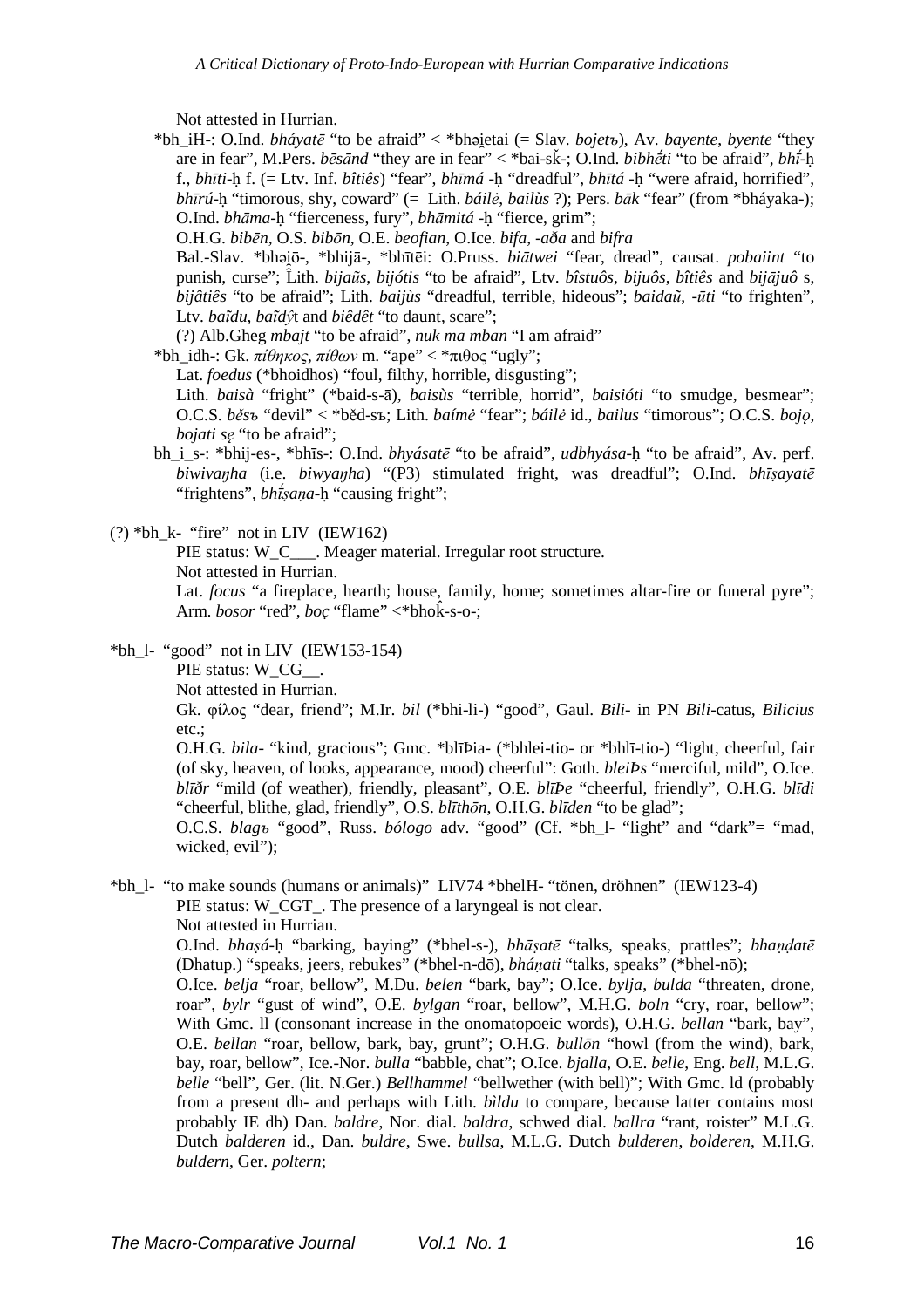#### Arnaud Fournet

O.Pruss. *billit* "say, speak", Lith. *bìlstu*, *bilaũ*, *bìlti* "to start to talk ", *bīlu*, *biloti* "talk", *bilóju*, -*óti* 'say, talk", *byl*-*aũ*, -*óti* id., *bylà* 'speech, pronunciation, conversation, entertainment", Ltv. *bil̂stu*, *bil̂žu*, *bil̂st* (in Zs.) "talk, address, speak to", *bil̂dêt* "address, speak to"; Ltv. *billat* (from \*bilna) "weep, cry"; with formants -so- Lith. *balsas* "voice, sound, tone":

Toch. AB *päl*-, *pāl*- "to praise, laud"

(IEW161) Ir. *blosc*, gen. *bloisc* "din, fuss, noise" < \*bhlosko-); *brosc* ds.; Lith. blá ̨*zgu*, -*éti* intr. "to clatter", *blá ̨zginti* "to clatter, rattle, clash".

\*bh\_mbh\_l- "kind of sound" not in LIV87 (IEW93-94)

PIE status: ACG .

Not attested in Hurrian.

Gr *βόµβος* m. (=> Lat. *bombus*) "a boom, deep hollow noise", *βοµβύλη* "narrow-necked vessel" (< "gurgling"), *βοµβυλιός* or -*ύλιος* "narrow necked vessel"; *βαµβαίνω* "to clatter with the teeth; stammer, lisp";

Alb. *bumbulit* "it thunders";

Gmc. O.Ice. *bumba* "drum", Dan. old *bomme*, *bambe* "drum", Du. *bommen* "to drone"; Ger. *bammeln*, *bimmeln* "to ring, sound";

Lith. *bambéti* "to hum", *bim̃pti* ds.; R.C.S. *búbenъ*, *bubonъ* "drum", Russ. *bubnítь* "chat, babble", Pol. *bęben* "drum";

\*bhl\_d- "to chat, brag" not in LIV (IEW155): Gk. *φλέδων* "babbler", *φλεδών* "gossip"; *φληδωντα* ληροῦντα Hes.; O.Ir. *indlāidi* "brags, boasts", *indlādud* "boasting"; Ltv. *blādu*, *blāzt* "to chat";

\*bhl\_H<sub>1</sub>- "to howl" LIV87 "heulen" (IEW121-2, 154-5)

PIE status: WA\_G\_ .

Not attested in Hurrian.

Lat. *fleō*, *flēre* (\*bhlēiō) "to weep; to drip, trickle; (tr.) to weep for, lament, bewail";

(?) M.Ir. *blāed* "bellowing, braying, roar" (=> Welsh *bloedd* ds.);

Ltv. *blêju*, *blêt* "to bleat"; R.C.S. *blěju*, *blějati* "to bleat", Ser.-Cr. *bléjīm*, *bléjati* "to bleat" et.; M.H.G.*blǣjen* "to bleat", O.H.G. *blāzan*, nnd. *blässen*, O.E. *blǣtan*, Eng. *bleat* "to bleat", O.E. *blagettan*, *blǣgettan* "to cry", N.Ger. *blage* n. "kid, child"; M.H.G. *blēren* , *blerren* "to bleat, cry";

(?) Alb. (\*blǣge-) *blegërij* "bleat"

Ger. *plärren*, *plären* "to weep, cry"), Dutch *blaren* "bleat", Eng. *blare* "to roar, bellow";

M.H.G. *blũrjen*, *blũelen* (\*blōljan), *brũelen* "to roar, bellow"; M.H.G. *bral* "to shriek", schwäb. *brallǝ* "to cry".

\*bh\_l- "to sacrify" not in LIV (IEW154)

PIE status: WA\_G\_\_.

Not attested in Hurrian.

Alb. (\*fertalis) *fli* "sacrifice";

Messap. *βλαµινι* "priest"; Lat. *flāmen*, -inis m. "the priest of some particular god, sacrificial priest";

Goth. *blōtan* "to worship", O.N. *blōta*, O.E. *blōtan*, O.H.G. *bluozan* "to sacrify", O.N. *blōt* n. "sacrifice, oblation", O.H.G. *bluostar* n. id. (=> finn. *luote* "chant, incantation")

 $*bh$  1- "weak, soft, sick" (IEW124)

PIE status: W\_CG\_\_. But the status as a verb is uncertain. This form exists unsuffixed as \*bhel- IEW120-122.

Not attested in Hurrian.

\*bh\_l-: O.Ind. dial. *bāla*-ḥ "young, childish, simple";

\*bh\_l-w- (IEW125): O.Corn. *bal* f., pl. -*ow* "disease, malady", mbr. *baluent*;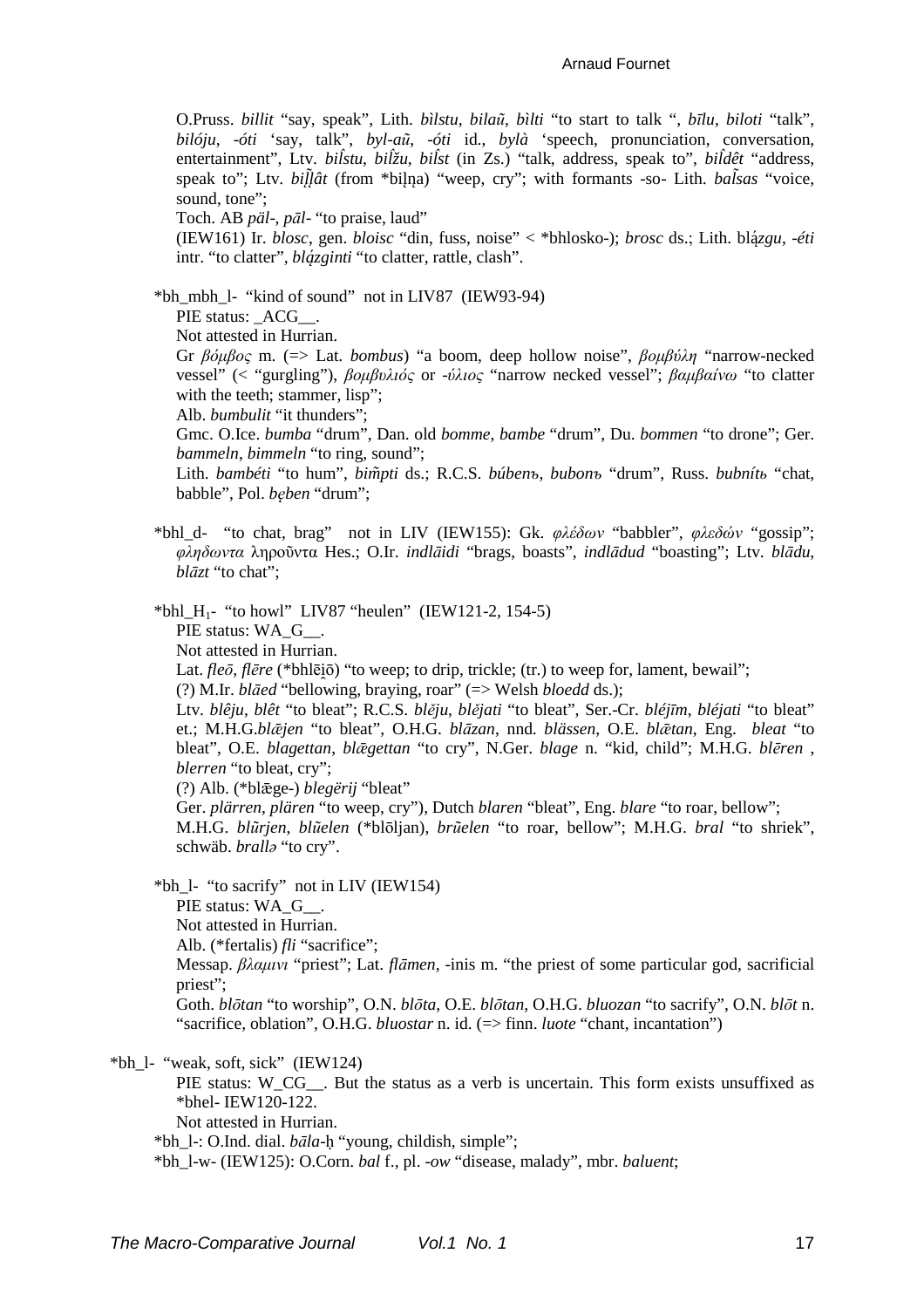Goth. *balwa-wēsei* "wickedness, malice, cowardice", *balwjan* "to torment, smite", O.E. *bealo* "evil, mad, wicked, evil", O.Ice. *bǫl*, dat. *bǫlve* "misfortune", O.H.G. *balo*, gen. *balawes* "ruin"; O.Bulg. *bolъ* "sicker", *boléti* "to be ill";

- \*bhl\_H2g- (IEW124): \*bhlāg- or \*bhlōg- in wRuss. *bɫáhyj* "evil, bad, nasty" (hence borrowed Ltv. *blāgs*, Lith. *blõgas* "feeble, weak"), Russ. *blagój* "obstinate, nasty", dial. *blažnój* "stupid", Pol. *bɫagi* "bad, nothing worth"; barely to Gk. *φελγύνει* ἀσυνετεί, ληρεῖ Hes.; Lat. *flaccus* "flabby";
- \*bhl\_us- (IEW160): Swe. dial. *bloslin* "weak", norweg. *blyr* "mild, lukewarm", *bløyra* "weakling, wimp", Ger. schwäb. *blūsche*(n) "slow, idle"; Lith. apsi-*blausti* "to despond, despair, become sad";

 $*hh$  1- "to strike" (IEW124)

PIE status: CG .

Not attested in Hurrian.

\*bh\_ld- "to knock, hit" LIV73 \*bheld- "klopfen" (IEW124):

Gk. *φλαδεῖν* (intrans.) "to tear";

M.L.G. *bolte*(n) "bolt for a door, dart, arrow", O.H.G. *bolz*, Ger. *Bolz*, *Bolzen*, O.E. *bolt* "bolt for a door, dart, arrow", Swe. *but* "bolt for a door" (\*bhl̥d-), Swe. *buta* "knock";

Lith. *bedù*, -*éti* and *béldžiu*, *bélsti* "to hit, knock", ablaut. *bildu*, *bildéti* "din, drone, rumble", *báldau*, -*yti* "to knock, stark rumble", *baldas* "pestle"; Ltv. *bel̂zt* "to hit" (perhaps contamination from \*belžu = Lith. *béldžiu* with *telz*- "to hit").

\*bhl\_H2g- "to strike" LIV87 "schlagen" (IEW154)

Lat. *flagrum* "whip, scourge", *flagellum* ds. "a whip, scourge; the thong of a javelin; a young sprout, vine-shoot; plur. the arms of a polypus"; fig. "the sting of conscience",

O.Ice. and nNor. dial. *blaka*, *blakra* "to strike back and forth, fan, flutter, flap", O.Ice. blak "blow, knock", O.Ice. *blekkja* (\*blakjan) "to hit" (Nor. "flicker"), Swe. dial. *bläkkta* (\*blakatjan), M.Du. *blaken* "to fan, flutter, shiver"

(?) Alb. *flak* "to hurl"

\*bhl\_iğ- "to strike" LIV88 "schlagen" (IEW160-1): Aeol. Ion. *φλί̄βω* "to push, press, squeeze"; Welsh *blif* m. "catapult, pallista", *blifaidd* "quick, fast"; Lat. *flīgō*, -*ere, flīxi*, *flīctum* "to hit, beat or dash down" < \*bhlīĝō; (?) Alb. (\*bhlēīĝ-) *mbledh* "to squeeze (the hand into a fist)";

- Ltv. *blaîzît* "to squeeze, clash, hit", *bliêzt* "hit";
- (?) Russ. *blizná* "thread break, flaw in fabric", Cz. Pol. *blizna* "scar"; sorb. *bl'uzná* "scar", wRuss. *bluzná* "weaving flaw";

\*bh\_l- "to boil, bubble" LIV86 \*bhled- "sprudeln" (IEW155) PIE status: W\_CGT\_. Not attested in Hurrian.

\*bh\_l-: Gk. *φλύω* "to surge up, bubble, chat; be fruitful", *παφλάζω* "to bubble, seethe, foam";

\*bhl\_d-: O.E. *blǣd* n. "bubble"; O.H.G. *blāt(t)ara* "bubble"; Swiss *bloder* "big bubble etc", *blodern* "to effervesce, surge, boil".

\*bh\_lg-: Ir. *bolgaim* "to swell", *bolg* f. "bubble",

\*bhl\_H-: Gk. *παφλάζω* "to bubble, seethe, foam"; O.H.G. *uz-ar-pulzit* "to boil, bubble out";

\*bhl\_g- (or -ğ) "to shine, to burn" LIV86 \*bhleg- (or -ğ) "glänzen" (IEW124-5) PIE status: W\_CGT\_.

Not attested in Hurrian.

\*bhelg-: O.Ind. *bhárgas*- n. "radiative lustre, shine" (\*bhelgos); *Bhr̥ ́gavaḥ*, pl. "mythical priests of the flash fire "; Ltv. *balgans ̃* "whitish"; Toch. AB *pälk*- "burn, gleam, shine, get hot ", A *pälk*, В pilko "*look*", A *polkāṃts* "stars" (: Lith. *bãlgans*), В *empalkaitte* "careless, neglectful" (Negation + \*palk- "gleam, shine" besides *pälk*-);

\*bhl\_g-: Gk. *φλέγω* "to burn, singe, ignite", *φλεγέθω* "singe, to set on fire; intr. burn, be in flames", *φλέγµα* n. "blaze; inflammation; mucus", *φλεγµονή* f. "inflammation, ignition;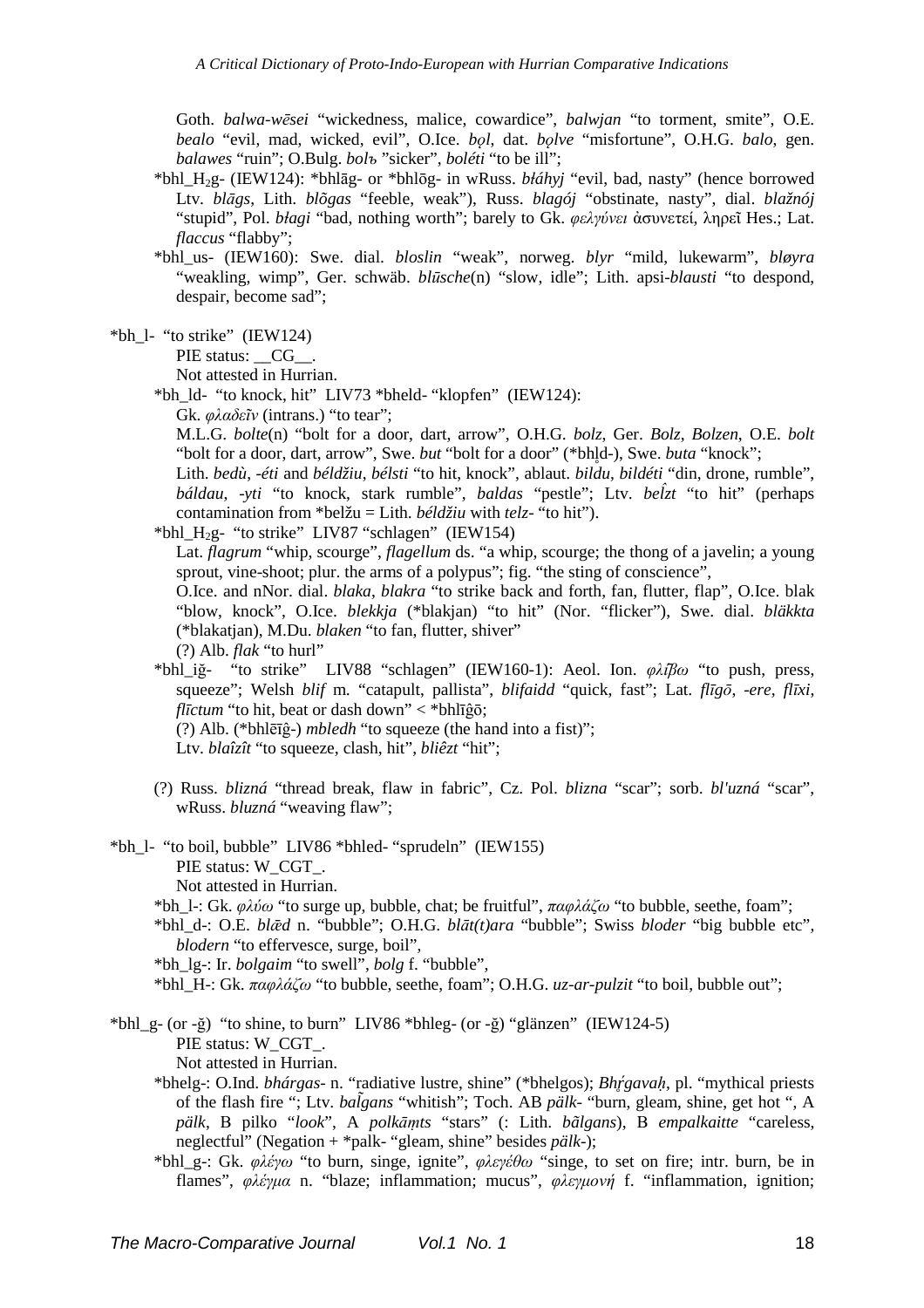ferventness, passion; rutting", φλεγύας ἀετός ξανθός Hes. (adj. "fiery red") φλόξ, φλογμός "flame":

Lat. *flagrō*, -*āre* "to blaze, burn, glow, flame, also to glitter; to glow or burn with passion; to suffer from", hence probably *flamma* "a flame, blazing fire; a source of light, torch, star, lightning: luster, glitter; the fire or glow of passion; devouring flame, destruction" as \*flagma, Osc. Flagiuí perhaps "an interpreter of lightning";

Maybe Alb. (\*flagrō) *flakëroj* "I shine", *flakë* "fire"; besides flăg- (red. grade \*bhlegró, \*bhlegmű or because of  $\omega$ νυνιός,  $\omega \wedge \omega \in$  rather \*bhlogma) stand zero grade \*bhlg, Lat. *fulg*in Lat.  $\hat{t}$ ulgo and  $\hat{t}$ ulgeo, -ēre,  $\hat{t}$ ulsī "to flash, to lighten; in gen., to shine, glitter gleam; fig., to be distinguished, to shine", fulgor, -ōris "lightning; in gen., glitter, brightness; fig., brightness, glory, lustre, shine", *fulgus*, -uris "a flash or stroke of lightning; sometimes an object struck by lightning; in gen., brightness", *fulmen* (\*fulgmen) id.:

M.Ir. *imblissiu* "pupil (of the eye); orb" (\*mbhi-bhlg-s-);

O.H.G. blecchen (\*blakjan), M.H.G. blecken "to become visible, allow to see"; O.H.G. blecchazzen, M.H.G. blecken "to flash", M.Du. nDutch blaken "to flame, burn, glow", O.E. blæcern, blacern "candlestick, flambeaux", O.Ice. blakra "blink, glitter, flash"; nasalized Gmc. \*blenk-, \*blank- in M.H.G. Ger. blinken, M.H.G. blinzen (\*blinkatjan), Ger. blinzeln (besides with Gmc. g older Dan. blinge "blink, glitter, flash" under likewise, s. Falk- Torp under blingse); O.H.G. blanch, M.H.G. blank "blinking, gleaming, gleaming, white", Ger. blank, O.E. blanca m. "steed" (eig. from bright color, compare:) O.Ice. blakkr "sallow, paled", poet. "steed" ("dun horse, grey, \*white horse"), O.S. blakker "sallow, paled, dun (horse)", (from Gmc. borrows Fr. blanc, Ital. bianco). From this nasal form also Pr. blingis "pallid";

Lith. *blágnytis* "to sober oneself up; lighten up", O.Lith. *blinginti* "to shine". A variant on -ĝperhaps in Ltv.  $bl\tilde{a}zt$  "shimmer",  $bl\tilde{a}zma$  (\*bl $\overline{a}\hat{g}$ -ma) "reflection of moonlight on the water".

\*bhl\_ig- "to shine" LIV89 \*bhleig- "glänzen" (IEW156-7): As. blī n. "paint, color", adj. "coloured ", O.Fris. bli(e)n "paint, color", bli "beautiful", O.E. bleo n. "paint, color, apparition, form" < \*blija; Gmc. \*bliwa "lead": O.H.G. blio, -wes, O.S. bli, O.Ice. bly, Lith. blyv as "purple, mauve, violet-blue":

Lith. blūvas "purple, mauve, violet-blue"; (?) Lith. blaīvas "sober", blaivaūs, -ūtis "to clear up, become sober"; (?) Ltv. *blinêt* "to lurk, a furtive (glance), blink";

\*bh 1- "black": O.E. blæc "black", n. "ink", O.H.G. blah id., O.S. blakker "black, dark"; Gk. ψόλος, φέψαλος "soot, smoke";

\*bh 1-(ğh)- "to swell; a bag made of skin" LIV73 \*bhelğh- "schwellen" (IEW125-6)

PIE status: WACTG. But the status as a verb is uncertain. This form exists unsuffixed as \*bhel- $(IEW120-122)$ .

Not attested in Hurrian.

\*bh 1-: Ir. *bolgaim* "to swell", *bolg* f. "bubble",

O.Ice. participle *bolginn* "swollen", Kaus. *belgja* "to make swell up", O.H.G. *belgan* "to swell up";

Eng. *bloat* "to bloat, bulge, swell" (\*blaitōn =  $\phi \lambda$ οιδάω):

Ltv. blîstu, blîdu, blîzt and bliêžu, -du, -st "to grow fat, put on weight";

\*bhl i- "a swelling" (IEW156):

Nor. dial. bleime, O.S. blēma "bleb on the skin", Dan. blegn(e) "vesicle" (\*blajjinon), O.E. blegen f., Eng. blain, M.L.G. bleine, older Dan. blen(e), O.S. blena "vesicle" (\*blajinōn);

\*bh lğh-: Av. baraziš- n. "cushion, pillow, cushion", Pers. bāliš "pillow, cushion"; O.Ind. upabárhana-m, upa-bárhanī f. "cover, cushion"; O.Ind. bárjaha-h "udder"?

Ir. bolg m. "sack, bag, belly, husk, trouser", M.Ir. bolgach f. "swelling, blister, bubble, blister; pox", bolgamm "gulp", Welsh bol, bola, boly "belly, sack, bag", bul "seed capsule, seminal shell" (PL, of boly). Bret, bolc'h "linen pod". Vann, pehl-en (from \*pehl-) id., Gaul. *bulga* "leather sack" ( $\Rightarrow$  O.H.G. *bulga* "water container made of leather");

Goth. balgs m. "hose", O.Ice. belgr m. "stripped animal skin, bag, belly", O.H.G. M.H.G. *balg* "bag, hose, bellows, sword scabbard", O.E. *bielg*,  $byl(i)g$  "sac, bag", Eng. *belly* "belly", bellows "bellows" (Gmc. \*balzi- m., compare O.Pruss. balsinis; Av. baraziš-);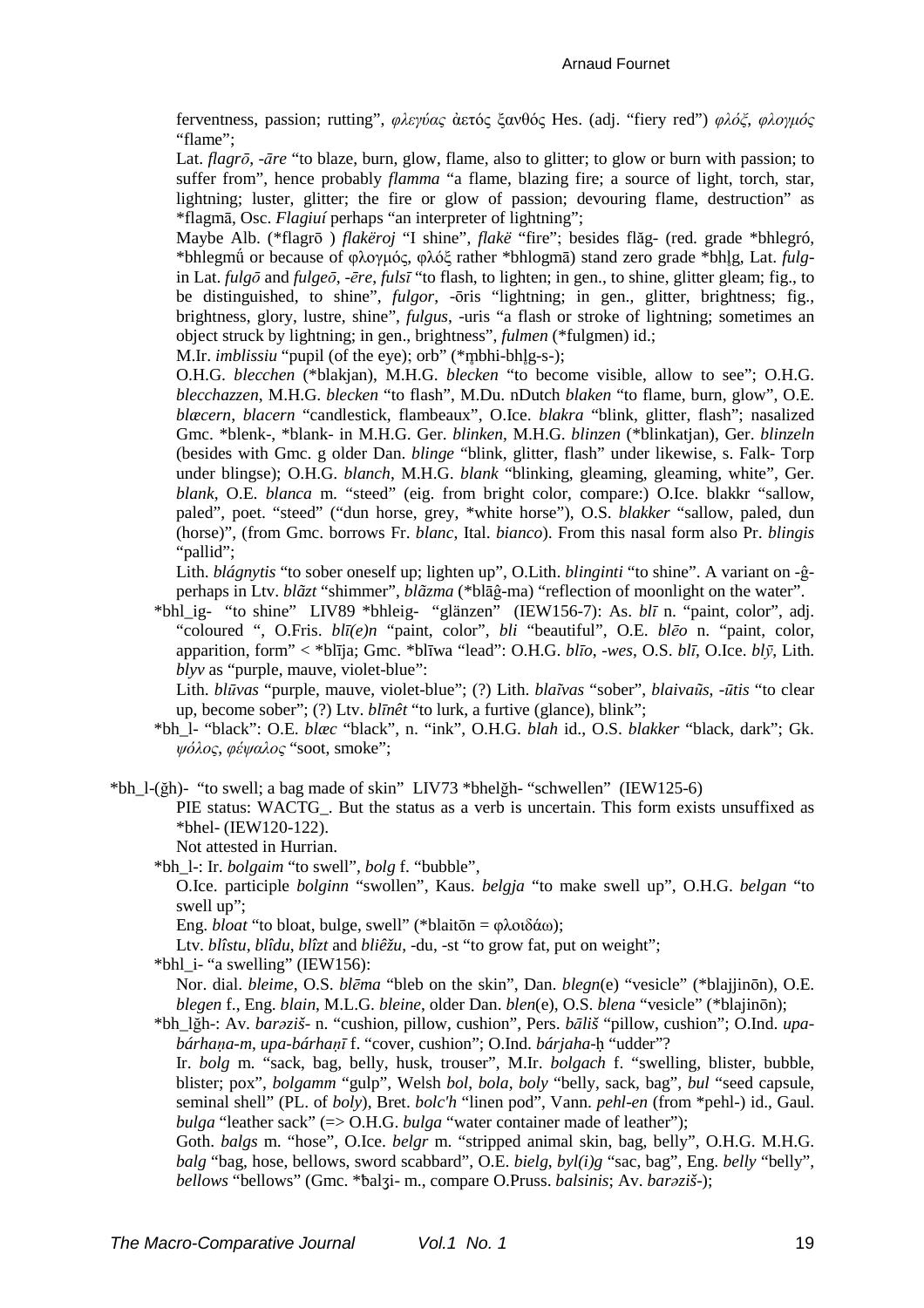(?) Gk. *µολγός* "leather sack"

Unsuffixed: Gk. *φαλλός*, *φάλης* "penis" (*φαλλός* < \*bhl̥nós or \*bhelnós; Cf. O.Ir. *ball*, Ger. *Bulle*);

(?) Alb. Gheg *pallosh* "penis" : Gk. *φαλλός* "penis"; Alb. *bole* "testicle",

Lat. *follis* "a leather bag; a pair of bellows; a purse; a puffed-out cheek" (\*bhlnis or \*bholnis, compare the Gmc. words with -ll- from -ln-); Welsh *balleg* "sack, bag";

Gmc. \*bel-n- also in hess. *bille* "penis" (: bulle), M.L.G. (ars-)*bille*, Dutch *bil* "buttock", changing through ablaut O.H.G. *ballo*, *balla*, Ger. *Ball*, *Ballen*, O.H.G. *arsbelli* m. pl. "buttocks", O.E. *bealluc* m. "testicles" (\*bhol-n-), O.Ice. *bǫllr* "ball, sphere, testicle".

 $*bh$  1-H- "bright, pale" (IEW118-120)

PIE status: W\_CG\_\_. Cf. bh\_H<sub>2</sub>- and \*bhr\_H<sub>1</sub>-g-. Not attested in Hurrian.

O.Ind. *bhālam* n. "lustre, shine, forehead", sam-*bhālayati* "glances" (lengthened grade); *balākā* "a kind of crane" with b- after *baká*-ḥ "a kind of heron";

Arm. *bal* "pallidness, paleness"; Maybe Alb. *balë* "badger (animal with white spots in the snout)", *balo* "a dog with white spot on the forehead";

Gk. *φαλός* "white" Hes., *φαλύνει* λαµπρύνει Hes., *φαλι(F)ός* "gleaming, white, whitefronted", *φαληρός*, Dor. -ᾱρός id., *φαληρίς*, Dor. -ᾱρίς "coot (\*bald-headed)", φαλακρός "bald-headed"; *βαλιός* "white, white-mottled";

Lith. *bãlas* "white" and "snowdrop", *balà* f. "white anemone", *balù*, *balaũ*, *bálti* "become white"; Ltv. lengthened grade *bãls* "pallid, pale, wan"; O.C.S. lengthened grade *beľъ* "white" (\*bhēlo-),

Lith. *báltas* (\*bholatos), Ltv. *balts* "white", Lith. *bá'lnas* "white" (with glottal stop, IE \*bholǝnos);

- \*bhl\_Hid- (IEW160): O.C.S. *bl'edъ* "pallid, pale, wan"; O.E. *blāt* "pallid, livid"; O.H.G. *bleizza* "paleness"; Lith. *blaivaũs*, -ūtis "to become sober; clear up, from the sky; Alb. *blerónj ̃* " blossom, be green", *bléhurë* "pale, wan, pallid";
- (?) Lat. *fulica* (compare O.H.G. *belihha*) and *fulix* f. "coot" (\*bholik- with dial. u);
- \*bhl\_ik- (IEW157): O.E. *bǣlge* (\*blaigi̯ōn-) "gudgeon (type of freshwater fish)"; mnl. M.L.G. *blei*(g), *bleger*, Ger. *Bleihe*, *Blei* "fish names"; M.H.G. *blicke* "carp", Ger. *Blicke* (Nor. dial. *blekka*, Ger. *Blecke* "dace (\*white fish)"; Russ. *blëknutь* "to bleach, fade, wither, wilt", *blëklyj* "sallow, paled, faint, languid, wilted; faded, flaccid, withered", *blëkotъ* "fool's parsley, Aethusa cynapium", Pol. *blakną*ć "to fade, expire";
- \*bhl\_u- "to become pale" LIV91 \*bhleuk- "blass werden" (IEW159): \*bhleu-s- in Gk. περι*πεφλευσµένος* πυρί "blazed by the fire", *ἐπέφλευσε*, *περιφλύ̄*ω "to sear all around"; O.Ice. *blys* n. "flame", O.E. *blȳsa* m. "flame, torch", M.L.G. *blūs* "torch", O.E. *blyscon* "blush", Eng. *blush*;
- \*bhleu-k-: M.H.G. *bliehen* "to burn luminously", O.H.G. *bluhhen*; Cz. *blūštěti* "to shimmer", *blūskati* "to shine", Pol. *ɫyskać* "to flash, shine"; Lith. *blunkù*, *blùkti* "to become pale, lose one's color".
- \*bhlendh- "pale, unclear" LIV89 "trübe werden" (IEW157-8): O.Ind. *bradhná*-ḥ "dun, reddish" < \*bhl̥ndh-no-; Gmc. \*blundaz (\*bhl̥ndh-o) M.Lat. *blundus*, Ital. *biondo*, Fr. *blond*, M.H.G. blunt, Ger. *blond*;
- (?) Goth. *blinds* "blind", O.Ice. *blindr* "blind, undistinguishable", O.S. O.E. *blind*, O.H.G. *blint* "blind", also "dark, cloudy, dull, not obvious"; Goth. *blandan* sik "to mingle, diffuse, intermingle"; O.Ice. *blanda* "to mix" (*blendingr* "mixture"), O.S. O.E. *blandan*, O.H.G. *blantan*, M.H.G. *blanden* "to mix, tarnish", Ger. *Blendling* "hybrid, mongrel, half breed"; O.H.G. *blendan* (\*blandjan) "to darken, blind", O.E. *blendan* "blind"; O.Ice. *blunda* "to close the eyes", *blundr* "to slumber", M.Eng. *blundren* "to stir, bewilder", nEng. *blunder* "to be grossly mistaken, wander"; Lith. *blendžiù*, *blę̃sti* "to sleep; stir flour into soup, talk nonsense, become cloudy", Ltv. *blendu*, *blenst* "to have poor eye-sight, be short-sighted";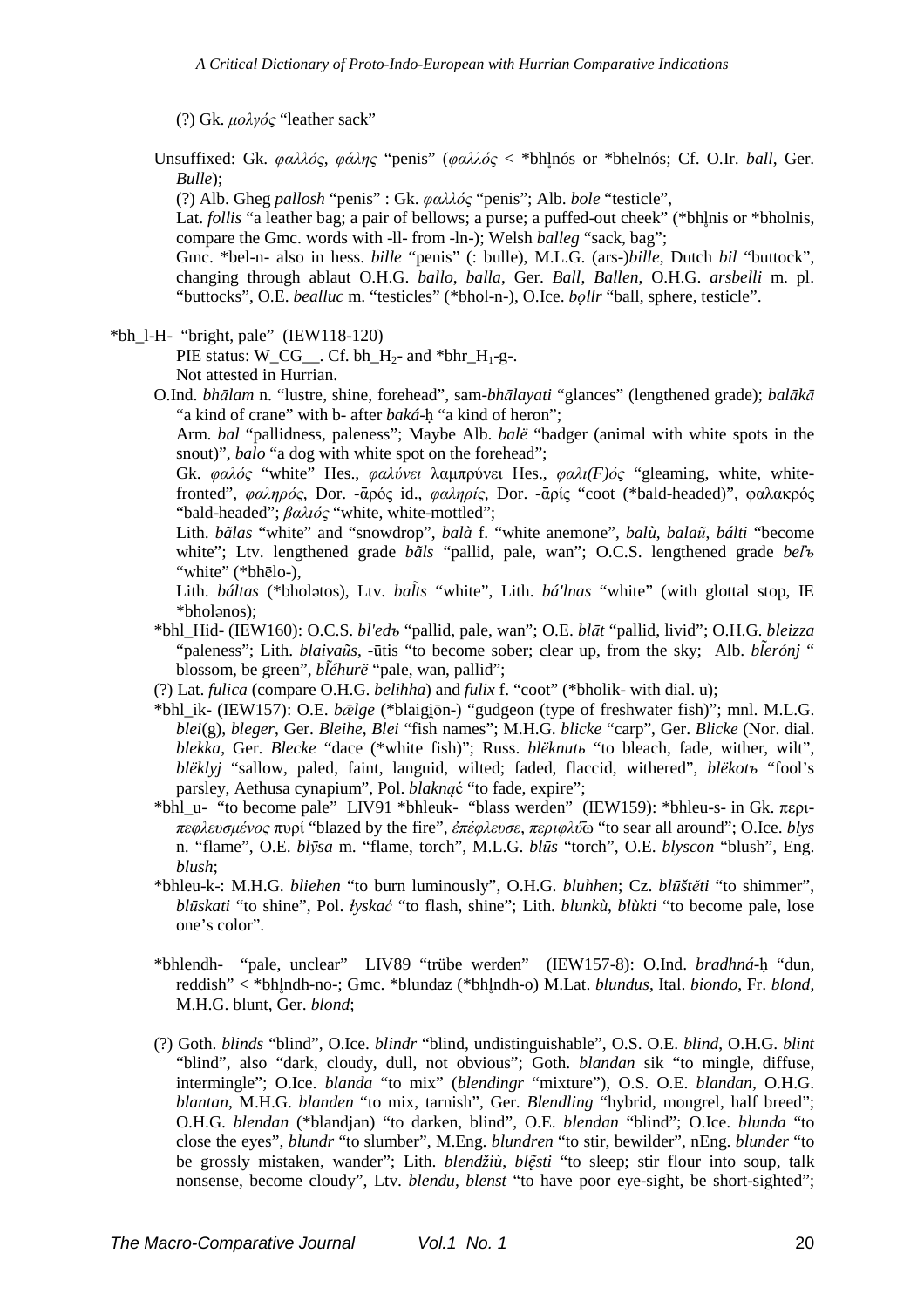Lith. blandaũs, -ūtis "to low the eyes down, be ashamed", Ltv. bluôdîties "ds.; to roam, be ashamed",

(?) Alb.Gheg (\*flenj) flê, Tosc fle "to die, sleep"; Lith. blañdas "sleepiness, turbid weather, cloudiness", *blandus* "dim. cloudy, thick (soup), murky: dark": Lith. *blista, blindo, blisti* "dim. dusky, cloudy, become dark; become cloudy, from water".

\*bhl  $H_3$ - "to blossom" LIV88 \*bhle $H_3$ - "blühen" (IEW122)

PIE status: W GT -. A derivative of \*bh H-. Not attested in Central IE. Not attested in Hurrian.

\*bhlē-, mostly \*bhlō- in: Lat. *flōs*, -ris m. "a flower, blossom. Transf., the prime, flower of anything, the best, the pride; on the face, first beard, down";  $f\bar{\theta}r\bar{e}\bar{\theta}$ , - $\bar{\theta}r\bar{e}$  "to bloom, flower. Transf., to be in one's prime, to prosper, flourish, be in repute; with abl. to abound in, swarm with"; Osc. Fluusaí "the goddess of flowers, whose festival was celebrated on the 28th of April, often with unbridled license", Fluusasiais "of the festivals of Flora", sabin. Flusare "of or belonging to the festival of Flora, of the Floralia".

M.Ir. blāth m. "bloom, blossom, flower", Welsh blawd, O.Corn. blodon "bloom, blossom" (\*bhlō-t-), M.Bret. (with -men-suffix) bleuzven, Bret. bleun(v)enn id., with s-derivative M.H.G. bluost "bloom, blossom", Ger. Blust, O.E. blostma, blosma, blostm "flower, blossom", O.N. blomstr id., Dutch blosen "bloom"; Goth. bloma m., O.H.G. bluomo m. "flower, blossom", O.Ice. blomi m. id., blom collective "flower, blossom"; O.H.G. bluojen, bluowen, O.S. blōjan, O.E. blōwan "bloom"; O.H.G. bluot f. "blossoming, bloom, blossom"  $=$  O.E. *bled* f. "scion, shoot, twig, branch, flower, blossom, fruit";

- With  $\bar{e}$ : O.E. *bl* $\bar{e}d$  m. "breath, breeze", n. "bubble", f. "bloom, blossom", O.H.G. *blāt* "bloom, blossom" (compare also O.E. blæd, O.H.G. blat "life, breath, breeze" and bhel- "inflate, bloat":
- with a: O.H.G. blat, O.S. blad, O.E. blæd, O.Ice. blað n. "leaf"; Toch. A. pält id.
- $(?)$  Russ.  $bliušč$  "ivy",

\*bh\_l-k/g- "to prop up, a balk, beam" LIV74 \*bhelk- "stützen" (IEW122-3) PIE status: W CG . A noun rather than a verb. Not attested in Hurrian.

Gk.  $\varphi\lambda\bar{\iota}\varphi$  "door pillar, door post", "thick balk, beam"; (?) Alb.Gheg blî, blini, Tosc bliri "linden tree";

with -k-: Gk.  $\varphi \acute{\alpha} \lambda \kappa \eta \varsigma$  m. "balk, beam plank in ship";

Lat. fulcio, -ire, fulsi, -tum (\*bhlkiō) "to prop up, support; to strengthen, secure; morally, to support, stay, uphold" (eig. "through balk, beam"); *fulcrum* (\*fulc-lom?) "the post or foot of a couch (prop, rack, rest camp)". Perhaps also sufflamen " a brake, drag, hindrance " (\*flăg- $=$  IE \*bhlə $\hat{g}$  -smen);

with -ğ-: Gk. φάλαγξ, -γγος f. "stem, balk, beam; battle row, array", φάλαγγαι "planks, planking" (if only with secondary nasal rendering from other nouns in  $-\gamma \xi$ , so  $*\varphi \alpha \lambda \alpha \gamma = O$ .Ind. *bhurij*- $\bar{a}u$  Du." arms, arms or shafts of the cart's pole"; yet perhaps with bhela- $\hat{g}$ - only parallel  $\hat{g}$ extension from a n-stem \*bhelan-from):

O.Ice. bialki (\*belkan-) "balk, beam"; ablaut. (\*balkan-): O.E. balca, bealca; O.H.G. O.S. balko "balk, beam"; O.Ice. balkr "partition wall, dividing off, partitioning off", bolkr "dividing off, partitioning off"; zero grade O.E. bolca m. "gangplank"; but O.H.G. bloh(h), M.H.G. bloch, Ger. (N.Ger.) Block "clot, chunk, balk, plank" contains IE u, from \*bhlugo-,

Lith. balžiena "long beam in the harrow", balžíenas "crossbar, crossbeam", Ltv. bàlžiêns, bèlziêns m. "prop", E.Ltv. bòlgzds m. "props connected in the wood sledge level ", Ltv. pabàlsts m. "prop, handle, grasp, handle in the plow", bàlzît, pabàlstît "prop, sustain"; Russ. dial. (Gouv. Olonez) *bólozno* "thick board". Slov. *blazína* "roof beam, crossbeam of the sledge, stake, stanchion"; kašub. błozno "the runners connecting the sledge skids".

 $(?) *bh_l-k-$  "wool, linen" not in LIV (IEW161) PIE status: W\_G\_. Meager material.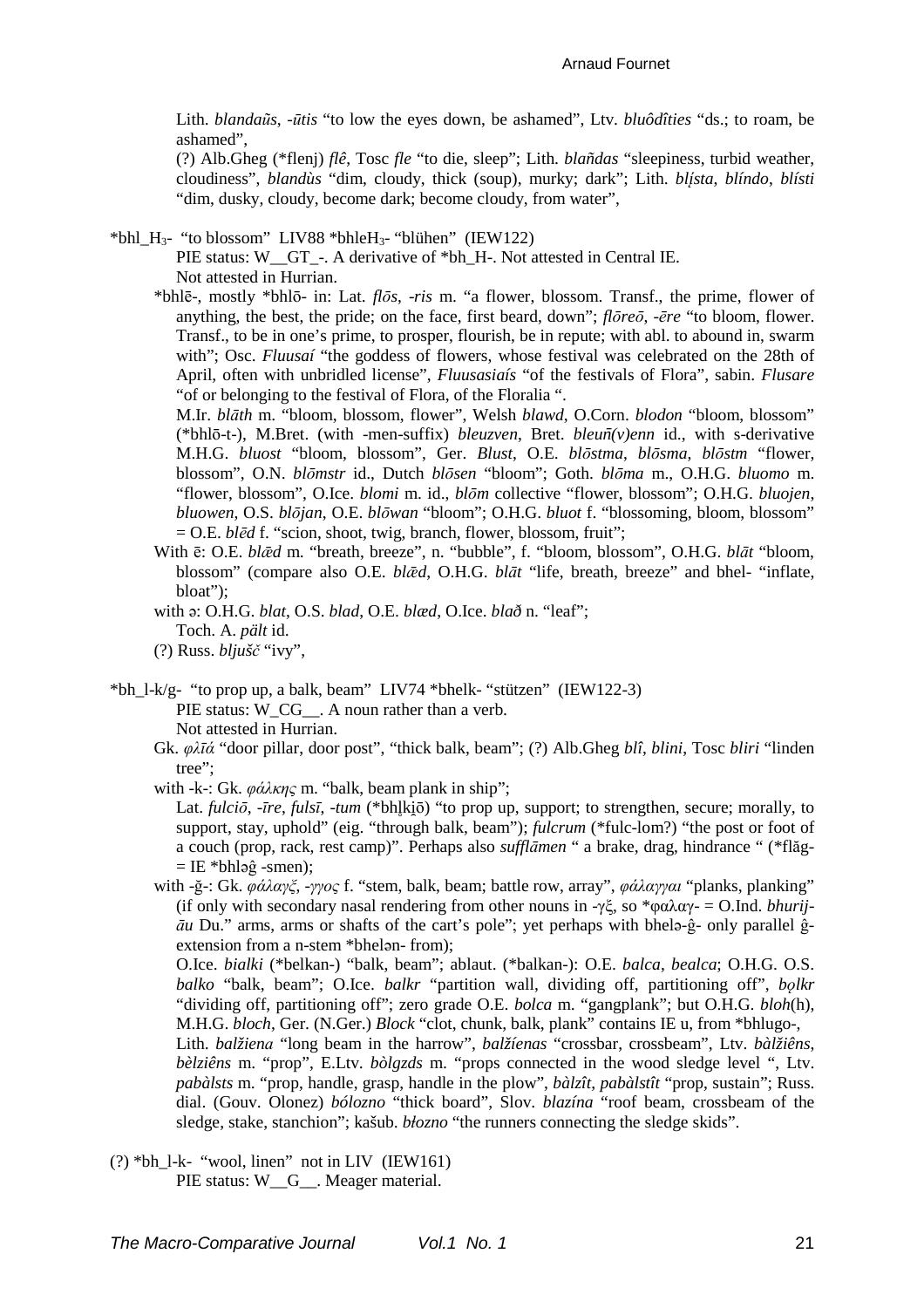Not attested in Hurrian.

Lat. *floccus* "a flock of wool" < \*flōcos; O.H.G. *blaha* f. "coarse bed linen", Ger. *Blahe*, *Blache*, Dan. old. *blaa* "oakum", mod. *blaar* (pl.), Swe. *blånor*, *blår* ds., O.S. *blan*, *bla* ds. (Gmc. \*blahwō-), O.N. *blæja* (\*blahjōn-) "linen, sheet";

(?) \*bh\_l- "bark, husk" not in LIV (IEW158-159) PIE status: C\_\_\_. Meager material. Not attested in Hurrian. Gk. φλοιός, φλόος "bark, husk";

 $*bh$  1- "to flow" (IEW155, 156)

PIE status: C . Meager material. Not attested in Hurrian. Cf. *billi* "canal".

\*bhl\_i-d- "to flow" LIV88 \*bhleid- "aufschwellen, überfliessen (IEW156)

Gk. *φλιδάω* "overflow of humidity, to swell up", *ἔφλιδεν* διέρρεεν Hes., *διαπέφλοιδεν* διακέχυται Hes., *πεφλοιδέναι* φλυκτανοῦσθαι Hes., *φλοιδάω*, -έω, -ιάω "to ferment, seethe, boom, blaster", *ἀφλοισµός* "scum, froth, foam, slobber" (α- < n̥ "ἐν"); *φλοῖσβος* "surging of the sea, the tumult of fighting", *πολύφλοισβος* θάλασσα;

Gk. *τὰ φλιµέλια* "haematoma, effusion of blood" < Lat. *flēmina* "a bloody swelling or congestion of blood about the ankles";

(?) Gk. *φλέψ*, -βός f. "vein", *φλεβάζοντες* βρύοντες Phot. < \*bhl\_gw (IEW155);

- \*bhl\_is-: Serb. *blîhām*, *blíhati* "to flood; spit; to have diarrhea"; *blîhnēm*, bl'íhnuti "to splash, spray", Bulg. *bličъ́*, *blíknъ*, *blíkvam* "to flow out";
- \*bhl\_u(s)- (IEW158-159): O.C.S. *bl'ujǫ*, *bl'ьvati* "to spit, vomit"; Ser.-Cr. *bljuzgati* "to stream noisily, chat silly stuff";
- \*bhl\_u(H)- "to flow, gush" LIV90 \*bhleuH- "überströmen (IEW158-159): Gk. *φλέ(F)ω* "to be full of, to abound with, to be bursting with, to be bristling, be brimful", *φλοίω* (\*φλοFι̯ω) "to swell, to be full of, to abound with, to be bursting with, to be bristling, be in bloom, blossom"; Gk. οἰνό-*φλυξ* "wine-drunken "; *φλύζω* "to bubble up, boil up, surge up, overflow, also with words"; *φλυκτίς*, *φλύκταινα* "bubble"; *ποµ*-*φόλυξ* "blister, shield hump";

Lat. *fluō*, -*ere*, *flūxi*, *flūctum*, newer *flūxum* "to flow; of a solid object, to flow, drip with any liquid, stream, pour; of abstr. things, to proceed, issue, spread; of circumstances, to tend; of language, to flow; to sink, droop", *flūctus*, -*ūs* "current, wave, a streaming, flowing; commotion, disturbance", *flūmen* (\*fleugsmen) "flowing water; hence a river, stream", *conflūgēs* aLat. "confluence of two stretches of water", *fluvius* "river" (from present fluō from);

\*bhl\_ud-H2- "to spill" LIV90 \*bhleud-H2- "zerfliessen" (IEW158-159): Gk. *φλυδάω* "to flow about, dissolve, become soft", *φλυδαρός* "muddy, sludgy, slushy, squashy, squishy, slobbery, sloppily", *ἐκφλυνδάνειν* "to break open, from ulcers";

(?) \*bh\_n- "to hit, wound" LIV74 \*bhen- "krank werden" (IEW126)

PIE status: W\_CG\_\_. Meager material.

Not attested in Hurrian.

Av. *bąnayǝn* "it makes me sick", *banta*- "sickens, waste away";

Goth. *banja* "blow, knock, wound, ulcer", O.Ice. *ben*, O.E. *benn* f., O.S. *beni*-*wunda* "wound"; O.Ice. *bani* m. "death; murderer", O.E. *bana*, O.H.G. O.S. *bano* "killer, murderer", O.H.G. *bano*, M.H.G. *bane*, *ban* "death, ruin";

M.Ir. *epit* f. "scythe, pruning knife" from \*eks-bhen-tī; Corn. *bony* "axe"; but Welsh *bonclust* "slap in the face, box on the ear" contains *bon* "stick".

(?) \*bh\_nd- "to sing, rejoice" LIV75 \*bhend- "glücklich sein, sich freuen" (IEW126-7) PIE status: W\_CG\_\_. Possibly a derivative of \*bh\_H- with suffix -nd- or the -n- is an infix in  $*\sqrt{bh}$  d-. Not attested in Hurrian.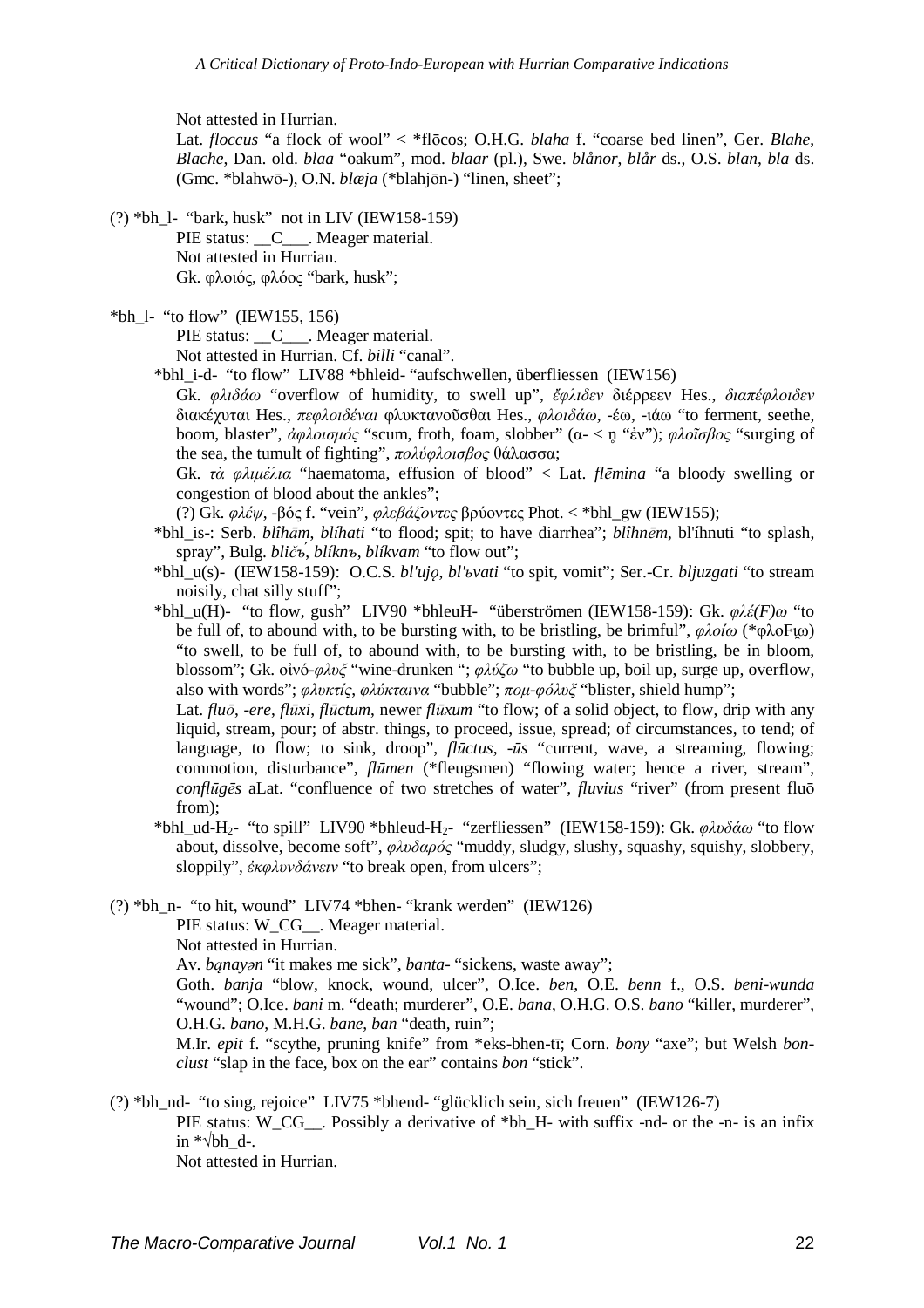#### Arnaud Fournet

O.Ind. *bhandatē* "receives cheering shout, is praised, glares, gleams", *bhándiṣṭhaḥ* "in loudest cheering, shrilly, screaming, best of all praising", *bhandána*-ḥ "cheering", *bhandánā* "merry tintinnabulation, cheer";

zero grade O.Ir. M.Ir. *bind* "melodic", O.Bret. *bann* "melodious, harmonious".

\*bhad- (IEW106) "(in) good (mood)": O.Ind. *bhadrá*-ḥ "joyful, gratifying, lucky, good", n. "luck, salvation", sú-*bhadra*-ḥ "lovely, superb, pretty, splendid" = Av. hu-*baδra*- "lucky"; Goth. *batiza* "better", *batista* "best", O.Ice. *betre*, *betstr*, O.E. *bet(e)ra*, *betst*, O.H.G. *bezzir*(o), *bezzist*, Ger. *besser*, *best*";

\*bh\_nğh- "dense, fat" LIV76 \*bhenğh- "dicht, fest machen" (IEW127-8)

PIE status: W\_CTGH.

Not attested in Hurrian.

O.Ind. *bahú*- "dense, rich, much, a lot of" (= Gk. παχύς); *bahulá*- "thick, dense, vast, spacious, big, large, rich, much, a lot of" (= Gk. παχυλως adv.); Av. *bązah*- n. "height, depth", *bąšnu*- m. id., Bal. *bāz* "much, a lot of", *baz* "dense";

Gk. *παχύς* "thick, dense, fat, obese" (compounds *πᾰσσων*), *πάχος* n. "thickness, fatness" (occurs after *παχύς* for \*πέγχος = Av. bązah-), *πάχετος* "thick; thickness, fatness";

O.Ice. *bingr* "heap", O.S. *binge* id., O.H.G. *bungo* "tuber, bulb", Ger. *Bachbunge*; in addition with intens. consonant-sharpening O.Ice. *bunki* "stowed away shipload", Nor. *bunka* (and *bunga*) "small heap, swelling, blister", Dutch *bonk* "clump, lump";

Ltv. *bìezs* "dense, thick", *bìezums* "thickness, fatness";

(?) Lat. *pinguis* (with p-) "fat; oily; rich, fertile; n. as subst. fatness, fat. Transf. thick, dense; heavy, stupid; easy, quiet";

Toch. В *pkante*, *pkatte* "greatness, bulk, extent";

Dubious Hitt. <pa-an-ku-> (*panku*-) "all, in general" (Cf. Greek *pan*)

- \*bh\_r- "to carry, to move" LIV76 \*bh\_r- "tragen, bringen (IEW128-32) PIE status: WACGTH. A root with numerous derivatives. Possibly Hurrian *wariš*- "to go to" [initial b- not proved].
	- \*bh\_r-: O.Ind. *bhárati* "carries", Av. *baraiti* id. (and "ride"), O.Pers. *barantiy* 3. pl. id. (= Arm. *berem*, Phryg. *αβ-βερετ*, Gk. *φέρω*, Lat. *ferō*, O.Ir. *biru*, Alb. *bie*, Goth. *baira*, O.C.S. *berǫ*); O.Ind. *bhárti* (also as Gk. *φέρτε*, Lat. *fert* old unthem. form), *bibhárti*, *bíbharti*, *bibhr̥máḥ*, *bibhrati*;

Toch. А В *pär*- "to bear, carry, bring, get, fetch",

(?) Gmc. \**brū-tis* "wife, woman, bride"; O.Ind. *bhrūṇá* -m "embryo"; Ltv. *braũna*, Cz. *brnka* (\*bhru-nka) "placenta, afterbirth";

\*bhreH2ter "brother" (IEW163-164): O.Ind. *bhrātar*-, Av. O.Pers. *brātar*- "brother"; Osset. *ärvád* "brother, kinsman, relative"; (?) Kurdish *bira* "brother" (=> turk. *birader* "brother"); Arm. *eɫbair*, gen. *eɫbaur* id.; (\**bhrātēr*, \*bhrātrós);

Illyr. *bra* "brother! (vocative)" > Alb. *bre* "brother! (vocative)"

Gk. *φρήτηρ* (Ion.) ἀδελφός Hes., Att. *φρά̄τηρ*, *φρά̄τωρ* "member of a φρατρία (family, fraternity, brotherhood)";

(?) Alb. vëlla "brother"

Lith. *brólis* "brother"; *broterẽlis* "brother (dim.)"; Latv. *brãlis* "brother", *brātarītis* "brother (dim.)"; O.Pruss. *brāti* (Ench.) "brother"; *brole* (EV) "brother"; *bratrīkai* (Ench.) "brother (dim.)"; O.Pruss. *brāti* (voc. *brote*) "brother", Lith. *broterẽlis*, short form *brožis*, *batis*, *brólis*,

Ltv. *b(r)ãlis* "baby, brother", *brātarītis* "dear brother!"; O.C.S. *bratrъ*, *bratъ* "brother", short form Serb. *baća*, аčеch. *bát'a* id., Russ. *bátja*, *báčka* "father, priest", Alb.Gheg *bacë* "father, leader" : Serb. *baća* "father, priest".

Lat. *frāter* "brother", Osc. *fratrúm*, Umbr. *fratrum*, *fratrom* "brothers" etc.; Ven. *vhraterei* "brother" => Alb.Tosk (\*vhraterei) *vllazëri* "member of a φρατρία (family, fraternity, brotherhood)";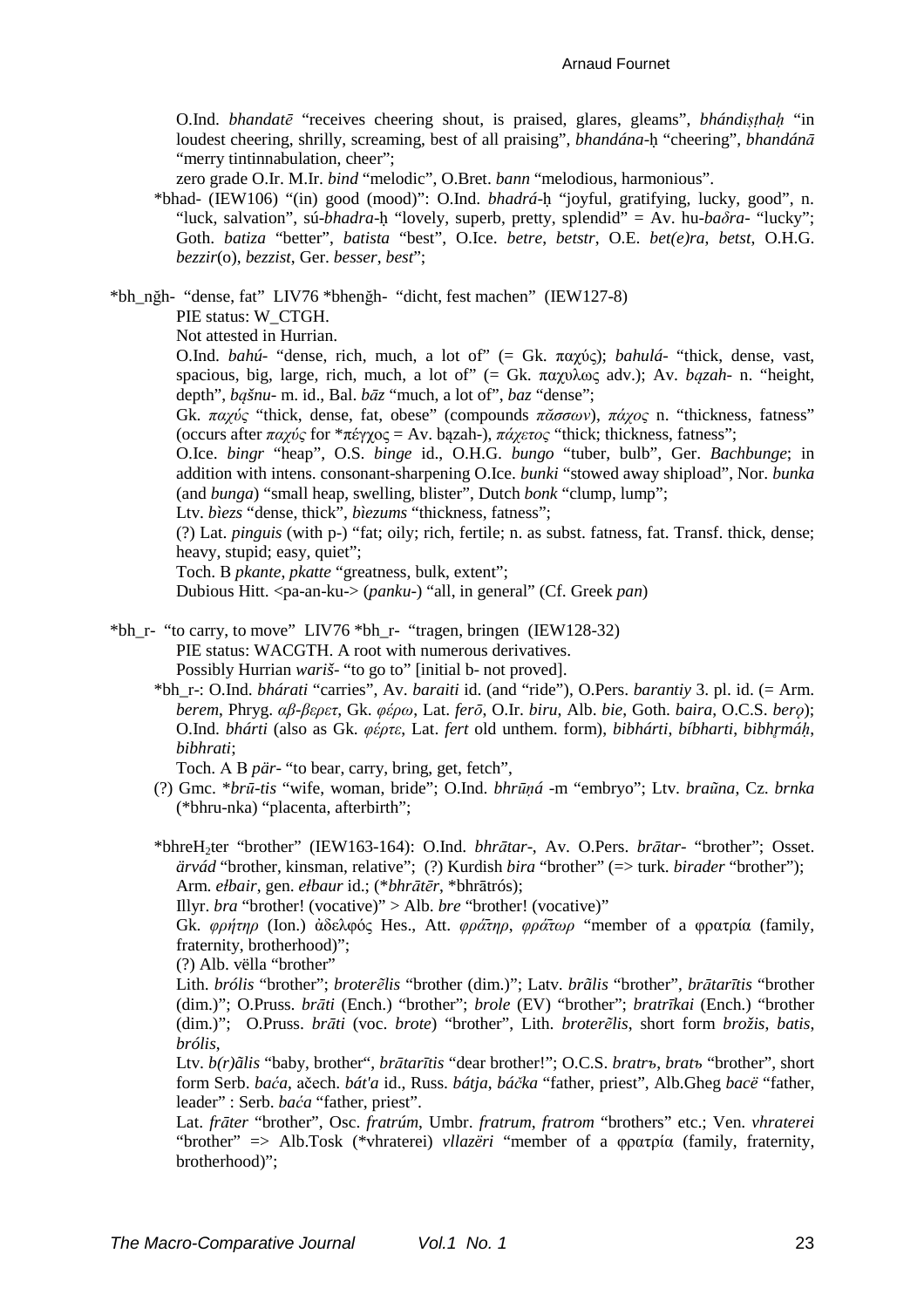O.Ir. *brāth(a)ir* "brother, member of a big family", Welsh sg. *brawd*, *brodyr*, O.Corn. *broder*, M.Bret. *breuzr*, Bret. *breur*, pl. *breudeur* id.;

Goth. *brōÞar*, O.Ice. *brōðir*, O.H.G. *bruoder*, O.E. *brōÞor* "brother";

O.Ind. *bhrātrá* -m "brotherhood"; Gk. *φρά̄τρᾱ*, jon. *φρήτρη* id.; O.Ind. *bhrātrya*-m : Gk. *φρᾱτρία*, O.C.S. *bratrьja*, *bratьja* id., Lat. *frātria* "wife, woman of brothers".

Toch. A *pracar* (Dual *pratri*), В *procer*;

\*bhr\_dh- "to wade" LIV90 "waten" (IEW159, 164): Thrak. PN *Bρέδαι*; Lig. VN *Brodionti*; compare Gaul. FlN *Bredanna*, Fr. *La Brenne*, PN *Bροδεντία* (Bayern);

Alb. *breth*, Aor. *brodha* "to wander";

Lith. *bredù* (E.Lith. *brendù*), *bridaũ*, *brìsti* "to wade", Iter. *bradaũ*, -*ūti* "wade", *brastà*, *brastvà* "ford (miry)", *bradà* "slime, mud", *brãdas* m. "fishing" (= Slav. *brodъ*), with sek. ablaut *brỹdis* m. "wading, way in the water", Iter. *braidaũ*, -*ūti* "to wade around continuously"; Ltv. *brìenu* (dial. *brìedu* = E.Lith. *brendù*), *bridu*, *brist*, Iter. *bradât* "to wade; tread with feet; speak foolishly", *braslis* m. "ford", *brìdis* m. "a while, short time"; O.Pruss. *Chucunbrast* "through the devil's way"; R.C.S. *bredu*, *bresti* "to wade through a ford", Pol. brnąć "to wade" from \*brьdnoti), Russ. *bredú*, *brestí* "to go slowly, fish with the train net", *bréditь* "to chat nonsense, fantasize", *bred*, *bredína* "willow" ('standing there often in the water "), R.C.S., Russ. (etc) *brodъ* "ford", iter. R.C.S. *broditi* "wade", Russ. *brodítь* "to go slowly, slink, wander around; ferment, seethe", Ser.-Cr. *bròditi* "to wade";

\*bh\_r-H<sub>2</sub>- "to move fast" LIV81 \*berH<sub>2</sub>- "sich schnell bewegen (IEW132-3) Semantically this root is the same as \*bh\_r "to carry": Gk. *φέρω* "to bear" ~ med. *φέροµαι* "to move fast".

Hitt. *bar-ah-zi* "hunts, scuds, chases";

\*bhr\_nk- "to bring" (IEW168): Welsh *he-brwng* "to bring, glide, slide, guide, lead" (\*sembronk-), *hebryngiad* "guide, leader", O.Corn. *hebrenchiat* "leader", M.Corn. *hem-bronk* "will guide, lead", *hem-brynkys*, *hom-bronkys* "guided", M.Bret. *ham*-*brouc*, Mod.Bret. *ambrouk* "guide, lead"; Goth. *briggan*, *brāhta* , O.H.G. *bringan*, *brāhta* , also O.S. (wo also *brengian*), O.E. *bringan* and *breng(e)an* preterit *brōhte* (from \*branhta) "bring"; Toch. B *praṅk*-, AB *pränk*- "to depart";

\*bh\_r-s (IEW143): Lat. *festīnō*, -*āre* "to hasten, hurry; transit., to hasten, accelerate", Denom. von \*festiō(n)-, -īn- "haste, hurry", \*festi- (from \*fersti-) in *cōnfestim* "immediately, without delay " (from \*com-festī "with haste, hurry");

M.Ir. *bras* "quick, fast, stormy" (\*bhresto-), Welsh *brys* id. (\*bhr̥sto-), M.Bret. *bresic*, *brezec* "hasty";

Lith. *bruzgùs* "quick, fast", *bruzdùs* "movable, nimble", besides *burzdùlis* id., *burzdé́ti* "to run to and fro"; Slav. \*bъrzъ in O.C.S. *brъzo* adv. "quick, fast", Ser.-Cr. *br̂z* "quick, fast", Russ. *borzój* "quick, fast, fiery", besides \*bъrzdъ in wRuss. *bórzdo* adv. "quick, fast", Ser.- Cr. *brzdìca* f. "rapids, speed in stream".

(IEW171-172) Nor. dial. *brauska*, *bruska* and *brausta*, *brusta* "to make room, rush out forcefully";

Maybe Alb. (\*bersul) *vërsul*, "rush forward, attack", truncated (\*vërsul) *sul* "rush, attack";

\*bhr\_k- (IEW143, 103): O.Ice. *bregða*, preterit *brā* "quick, fast move, swing", O.E. *bregdan*, *brēdan* st. V. "quick, fast move, swing", Sloven. *br̂knem*, *bŕkniti*, *br̂kam*, *bŕkati*, *bŕcati* "to bump with the feet, kick"; Russ.*brykátь* "to kick with the back leg", Clr. *brykáty* "to frisk mischievously, run";

\*bh\_r- "husband, wife"

PIE status: A G . Meager material. Cf. \*bh\_r- "strong, high". Not attested in Hurrian Alb.Gheg *burr*, *burrë* (\*buro-) "man, husband", *burrë* "man, valiant man, proud man", *burrni* "pride, bravery", *mburr* "to be proud, boast"; O.H.G. *baro* "man, husband", O.E. *beorn* "warrior, chieftain";

\*bh\_r- "to cut, strike" LIV80 \*bherH- "mit scharfem Werkzeug bearbeiten" (IEW133-5)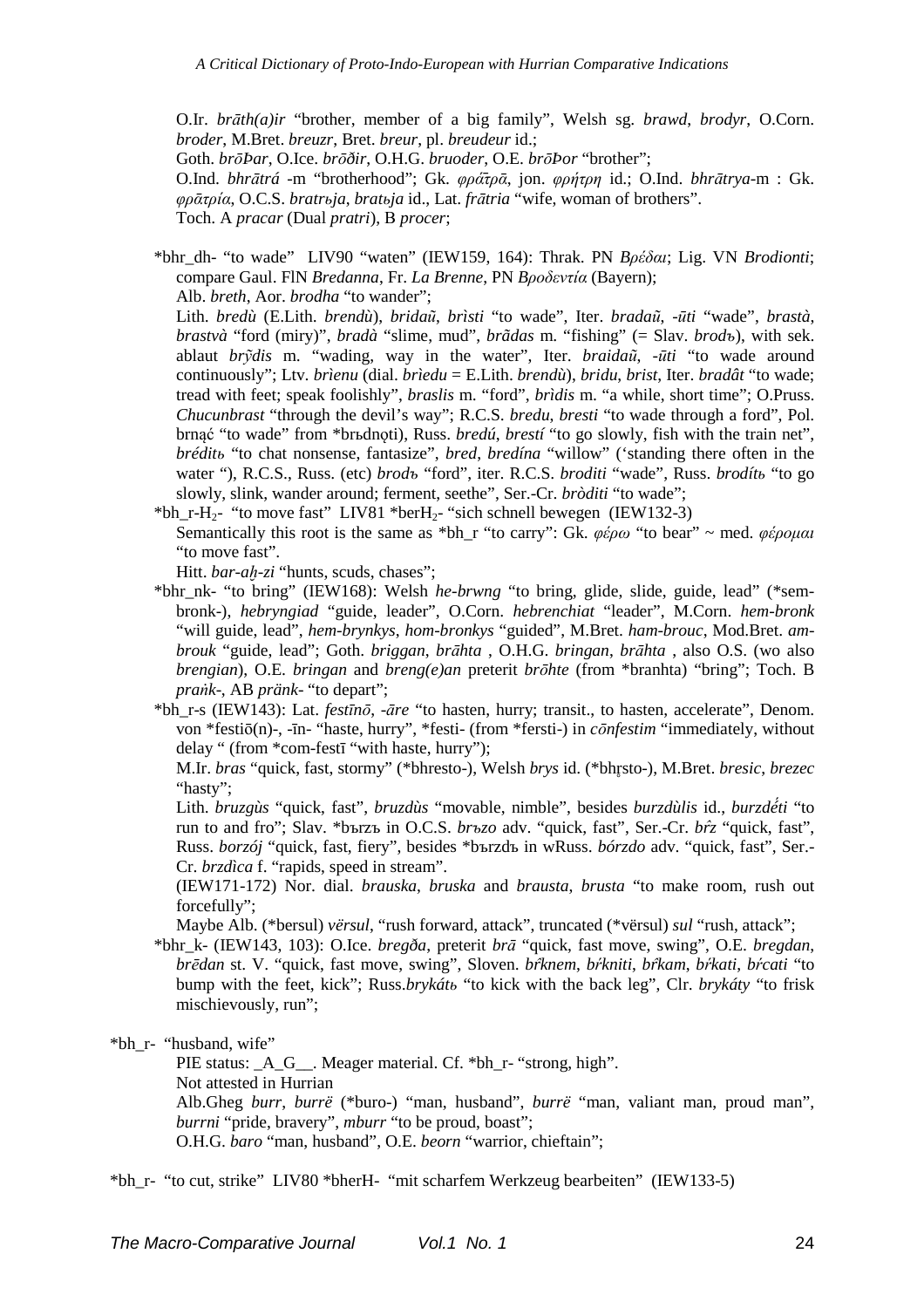PIE status: WACG\_\_.

Hurrian *weri* "sword".

- \*bh\_r-: O.Ind. (gramm.) *bhr̥nāti* (?) "injures, hurts, disables" = Pers. *burrad* "cuts, slices"; Av. *tiži-bāra*- "with with sharp edge";
	- Lat. *feriō*, -*īre* "to strike, knock, smite, hit; esp. to strike dead, slay, kill"; *forō*, -*āre* "to bore, pierce";
	- M.Ir. *bern*, *berna* f. "cleft, gap, slit", *bernach* "cleft"; O.Ice. *berja* (preterit *barða*) "to hit, bump, poke", *berjask* "fight", *bardage* "battle", O.H.G. *berjan*, M.H.G. *berjen*, *bern* "to hit, knock, knead", O.Fris. *ber* "attack";
	- O.C.S. *borjǫ*, *brati* "to fight" (frequent reflexive), Russ. *borjú*, *borótь* "to subjugate, prostrate", refl. "to fight", Pol. dial. *bróć się* "to wrestle, struggle"; O.C.S. *branь* "to fight, struggle", aRuss. *boronь* "fight, struggle", Russ. *bóronь* "forbid", Cz. *braň* "weapon, armament, armor",

Alb. (\*broń) *mbronj* "defend", *mburojë* "shield, armour"; Pol. *brońić* "to defend",

\*bhr\_iH- "to cut" (IEW166-7) LIV92 \*bhreiH- "schneiden":

- O.Ind. *bhrīṇánti* "to be hurt" (Pf. *bibhrāya* Dhātup.), Av. *pairibrīnǝnti* "to be cut all around", *brōiϑrō-taēža*- "dashing sharply", M.Pers. *brīn* "determined, fixed".
- (?) Alb.Gheg *pre* "to pierce, cut";
- Thrak. (?) *βριλών* "barber".
- Lat. *friō*, -āre "to rub, grind, crumb, spall, crumble", *fricō*, -āre "to rub, rub down, rub off" (from \*fri-co-s "rubbing, scraping"), *refrīva faba* "ground bean", *frīvolus* (from \*frī-vo-s "triturated"), "breakable, trifling, worthless; n. pl. as subst. sticks of furniture".

Welsh *briw* "broke; wound"; *briwo* "break, rupture, injure";

- \*bhr\_iH-s-: Gaul.-Lat. *brīsāre* "to break, shatter", Fr. *briser* etc gallorom. \*briscāre "to curdle, coagulate, harden", Swiss *bretschi* id. (Wartburg), O.Ir. *brissid* "breaks", M.Ir. *bress* f. "din, fuss, noise, fight, struggle", *breissem* id., O.Ir. PN *Bres-(u)al* (\*bristo-u̯alos), Corn. M.Bret. *bresel* "fight", Bret. *bresa* "quarrel", M.Ir. *brise* "frail, breakable", br. *bresk* id.; Welsh *brwydr* "fight, struggle", O.Ir. *briathar* "word, argument" as \*bhrei-trā "quarrel, argument" (to Welsh *brwyd* "torn, perforates"); Lith. bárti "to scold, chide", refl. "to be quarrelsome", O.C.S. *brati* "fight"; O.C.S. *britva* "razor", R.C.S. *briju*, *briti* "to shave, shear", *bričь* "razor"; O.C.S. *bridъ* "δριµύς", Russ.-dial. *bridkój* "sharp, cold", Ser.-Cr. *bridak* "sharp, sour"; O.C.S. *brъselije* "shards", R.C.S. *brъselije*, *brъselъ* "shard"; (?) Alb.Gheg *brit*, Tosc *bërtas* "to scold, chide, quarrel, yell";
	-
- \*bhr\_s- (IEW169): O.H.G. *brestan* "to break, crack, break, rupture", uPers. "lack, defect", O.E. *berstan* id., O.Ice. *bersta* "to break, crack, creak"; O.H.G. *brest*(o) "disability, defect", Ger. *Gebresten*; O.H.G. *brust* "break, defect ", O.E. *byrst* m. "damage";
- \*bhr\_u- "to break" (IEW169) LIV96 \*bhreu- "aufbrechen" W\_G\_:

O.H.G. *brōdi* "frail, breakable" (\*bhrou-tjo-); O.Ice. *broma* "piece, fragment" (\*bhrumōn); O.E. *breoðan* "to break, rupture"; O.E. *brēotan* "to break, rupture", O.Ice. *briōta* "to break, rupture", *broti* m. "heap of felled trees, barrier", *braut* f. "way, alley"; *breyskr* "frail, breakable, brittle"; O.H.G. *bruzī*, *bruzzī* "fragileness"; O.Ice. *brytia* = O.E. *bryttian* "to divide, share, allot, distribute";

O.Ir. *brūu* "to shatter, smash" (\*bhrū̆sjō, Gaul. *brus*-, Fr. *bruiser*), M.Ir. *brūire*, *brūile* "piece, fragment", *bruan* id., *bruar* "fragment, broken piece", brosna (\*brus-tonjo-) "faggot, brushwood bundle", aFr. *broce* id., M.Ir. *brusc* "tiny bit" etc; O.Ir. *bronnaim* "damage" (\*bhrusnāmi), M.Welsh *breu*, Welsh *brau* "frail, easily broken", M.Corn. *brew* "broken" (\*bhrōuso-); M.Bret. *brusun* "tiny bit" (\*brous-t-); O.E. *briesan* (\*brausjan), *brȳsan* (\*brūsjan) "break, rupture trans., shatter", Eng. *bruise* "injure", probably also O.H.G. *brōsma*, M.H.G. *brōsem*, *brōseme*, *brōsme* "bit, flake, crumb"; O.E. *brosnian* "to molder"; Ltv. *brùce* f. "scratch, scar", Bulg. *brúsja* (*brusich*) "to shake off, get rid of, beat off, chop,

\*bhrun- (IEW171-172): Goth. *brunjō* f. "armor", O.H.G. *brunja*, *brunna* " coat of mail";

(?) Alb. *brisk*, *brisqe* pl. "sharp, bitter; razor";

cut, reject",

<sup>\*</sup>bhr\_n- (IEW169): O.Ice. *brandr* "sword" (\*bhron-tó-);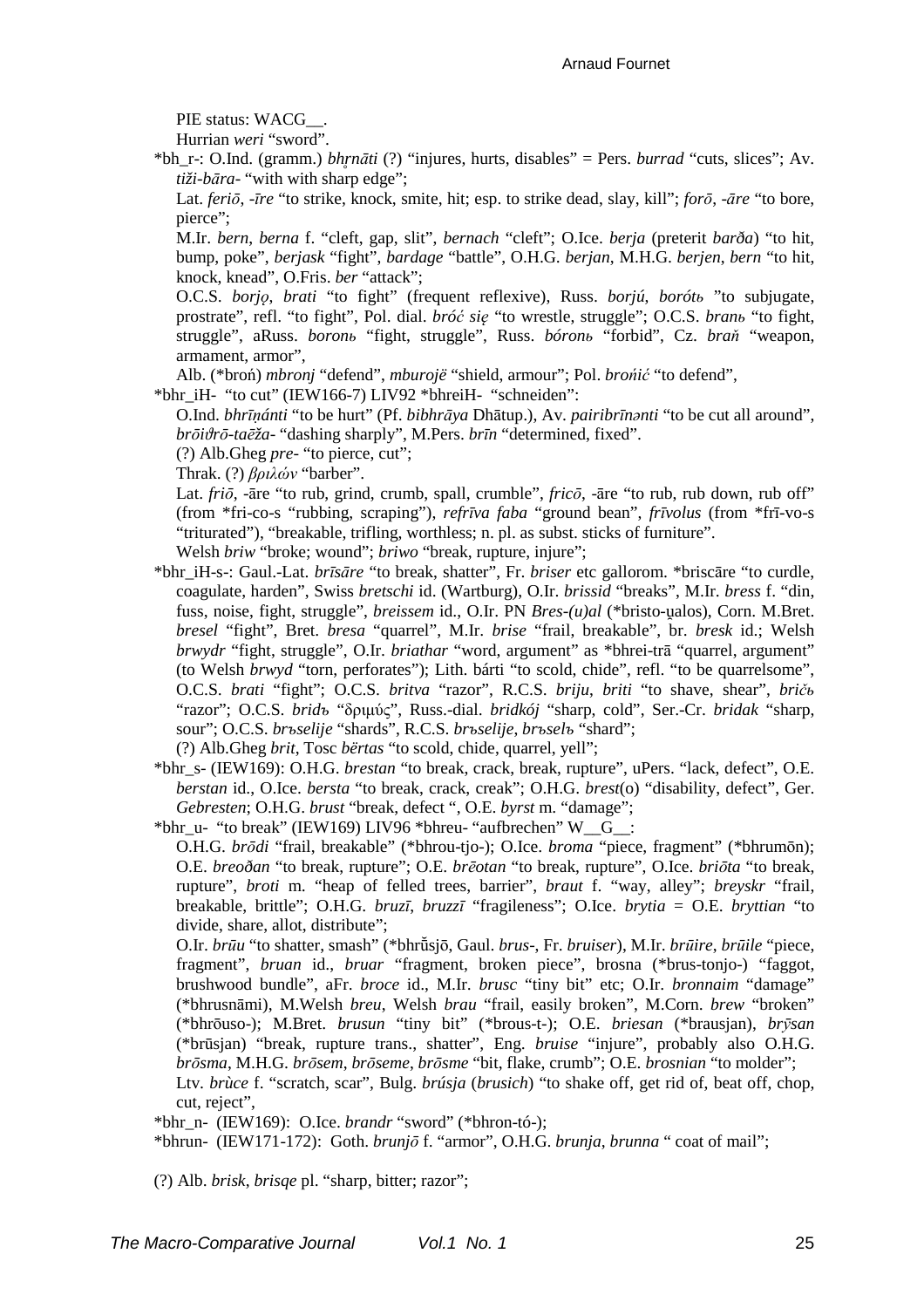(?) Ltv. *brìdis* m. "a while, short time";

- \*bh\_rgw- (IEW163): Arm. *bark* "violent, angry, irate; herb, bitter, sharp from taste" (\*bhr̥gʷos); O.Ir. *borb*, *borp* "crazy"; M.Ir. *borb* (\*burbo < \*bhorgʷo-) "raw, ignorant", Ltv. *bar̂gs* "stern, hard, unfriendly, pitiless"; Swe. dial. *bark* "willful, unfriendly person", *barkun* "rough, harsh".
- Unclear \_\_C\_\_\_: Gk. *φαρόω* "to plow"; Ltv. *bìrze* "sowing furrow", Lith. *biržìs* f. "field furrow", Russ. *boroná* "harrow", and with Slav. -*zda*- forms Slav. \*borzda in O.C.S. *brazda*, Russ. *borozdá* "furrow"; (=> Alb. *brazda* "furrow" a Slavic loanword ?); Arm. *br-ič* "hack, *̣* mattock, hoe"; *bah*, gen. -*i* "spade" (\*bhr-ti-);

\*bhr\_uk- "(to cut with the) teeth" (IEW103):

PIE status: WAC\_\_\_. Most probably a kind of lw. Not attested in Hurrian.

Gk: *βρūχω* "to crunch with the teeth"; Alb. *pres* "to crunch with the teeth, cut"; Lat. (Celt.) *broccus* "with protruding teeth" => O.H.G. *bracko* (Ger. *Bracke*), M.L.G. mnl. *bracke* "beagle, sleuth, harrier, track hound";

"castrated" \_\_CG\_\_: O.H.G. *barug*, *barh*, Ger. *Barg*, *Barch* (*Borg*, *Borch*), O.E. *bearg*, *bearh*, Eng. *barrow*, O.Ice. *-borgr* "a castrated boar"; Russ. *bórov* "hog, castrated boar, (dial.) boar, castrated bull", Ser.-Cr. *brâv* "sheep, cattle", dial. "castrated pig", slovak. *brav* "castrated pig", Pol. dial. *browek* "fattened boar, porker",

\*bh\_r- "board, beam" LIV77 \*bherdh- "erbeuten, einnehmen" (IEW138) PIE status: W\_CG\_\_.

Hurrian *abri* "stock of wood-logs".

\*bh\_r-dh-: O.Ind. *bardhaka*-ḥ "cutting, clipping", m. "carpenter", *śata-bradh-na*-ḥ "having 100 metal points"; perhaps Gk. *πέρθω* "to destroy, smash", *πορθέω* "to destroy, smash, devastate";

\*bhredhos- in O.S. O.E. *bred* "board", O.H.G. *bret* n., O.H.G. *britissa*, Ger. *Pritsche*;

\*bhr̥dho- in Goth. *fōtu-baúrd* n. "splint", O.Ice. *bord* n. "board, table, desk", O.E. *bord* n. id., O.H.G. *bort* id. = Umbr. *forfo*- id. in *furfant* "they lay on the board"; probably with it identical O.Ice. *borð* "edge, border, ship's rim", O.H.G. M.H.G. *bort* id. (Ger. *Bord* from N.Ger.), O.E. *bord* "board, edge, shield"; O.E. *borda* m. "edge, ornament, decoration", O.H.G. *borto*, Ger. *Borte*;

\*bhordho- in O.Ice. *barð* "edge, border", Nor. dial. *bard* id.

Lat. *fastigium* (\*bharsti-) "the gable end, pediment of a roof";

- \*bh\_r-: M.H.G. *bār* f. "balk, beam, bar, gate, barrier, enclosed land" (: Lat. *forus*, -um), Eng. *bar* "bar, gate, barrier", O.Ice. *berlings-āss* "balk, beam"; M.H.G. *barre* "balk, beam, bar, bolt" and rom. family of Fr. *barre*, *barrière* etc.; Russ. za-*bór* "fence, plank fence", Russ. alt. *zaborolo* "wooden town wall, scaffold, trestle", Cz. *zábradlo* "handrail, parapet"; O.Ice. *brīk* f. "board, low wooden wall, low bar";
- \*bhr\_nk- (IEW103): Eng. dial. *proug* "menu fork", Ger. *Pranger* "pillory", M.N.Ger. *pranger* "pole", M.H.G. *pfrengen* "wedge", O.H.G. *pfragina* "bar, gate, barrier"; Lith. *brañktas* m. "pole for hanging (\*gallows)",
- \*bhru(H)- "bridge" (IEW173): O.Ice. *brū* f. "bridge"; O.Ice. *bryggia* "wharf, pier"; N.Ger. *brügge* id., O.H.G. *brucca*, O.S. -*bruggia*, O.E. *brycg* "bridge", bO.Ir. *Bruck* "Bretter-bank am Ofen", O.E. *brycgian* "to pave" (originally with thrashed wood), Swiss *brügi* (O.H.G. \*brugī) "wood scaffolding", *brügel* "wooden log", M.H.G. *brügel* "cudgel, club", Ger. *Prügel* "bridge", also "balk, rod; track made of beams"; Gaul. *brīva* "bridge" (\*bhrēua);

O.Bulg. *brъvъno* "balk, beam", Ser.-Cr. *br̂v* f. "balk, beam, bridge made of beams";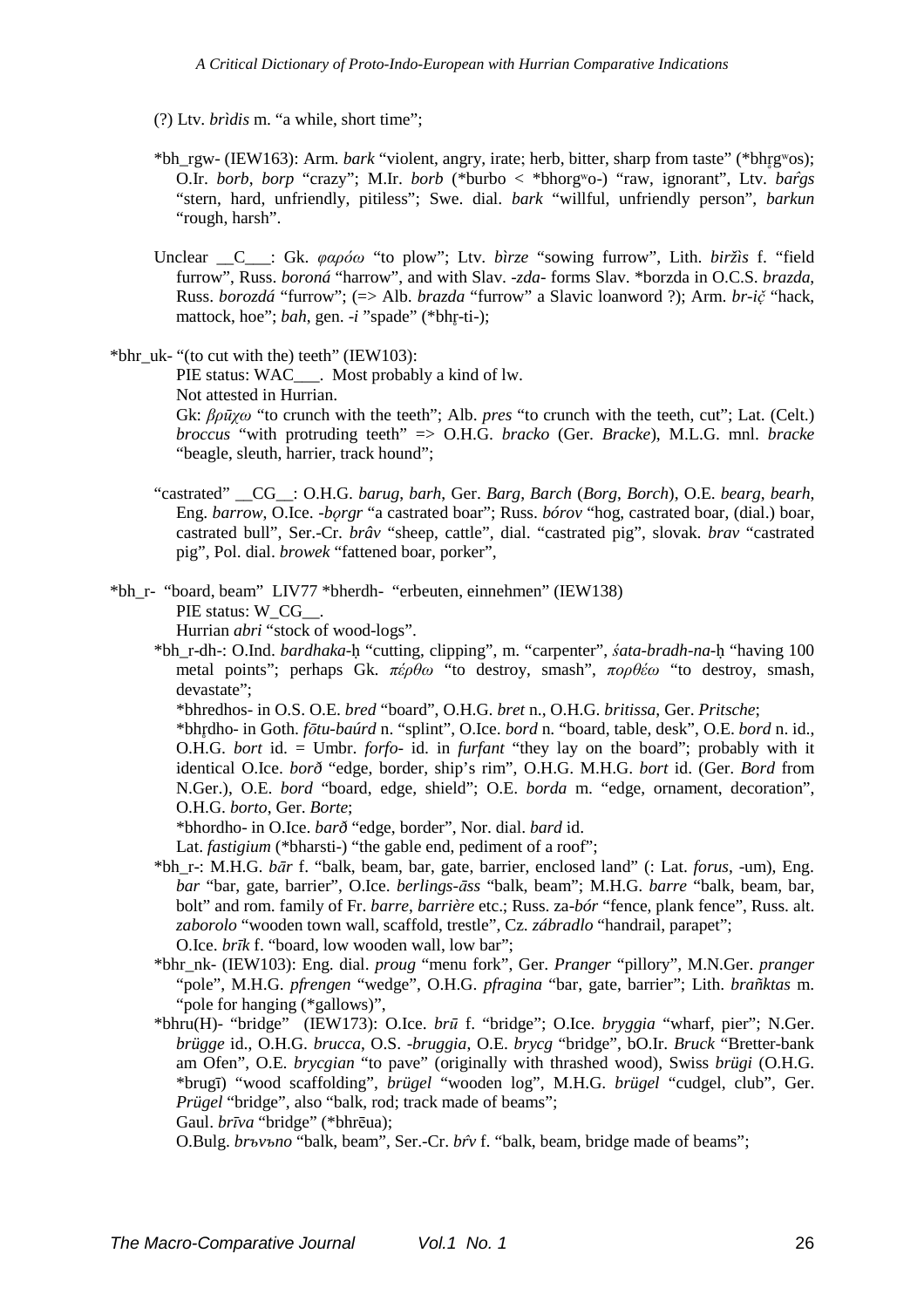#### Arnaud Fournet

\*bhrugh- "twig" (IEW174): Welsh *brwyn*-en f. "bulrush", O.Corn. *brunnen* gl. "juncus, bulrush", Bret. *broennenn* id. (from PC.\*brugno-); O.E. *brogn*(e) f. "twig, branch, bush", Nor. dial. *brogn*(e) "tree branch, clover stalk, raspberry bush";

Clr. *brost'* f. dial. *brost* m. "bud", Bulg. *brъs*(t) m. " young sprouts", Ser.-Cr. *br̂st* m. id., *br̀stina* "foliage, leaves"; (?) Alb. *bisht(n)ajë* "legume, pod", *bisht* "tail (shoot?)";

(?) Russ. *bred*, *bredína* "willow",

#### \*bh\_r- "edge"

PIE status: W\_CG\_ .

Not attested in Hurrian.

- \*bh\_r-dh-: O.Ice. *borð* "edge, border, ship's rim", O.H.G. M.H.G. *bort* id. (Ger. *Bord* from N.Ger.), O.E. *bord* "board, edge, shield"; O.E. *borda* m. "edge, ornament, decoration", O.H.G. *borto*, Ger. *Borte*;
	- \*bhordho- in O.Ice. *barð* "edge, border", Nor. dial. *bard* id.

Lat. *fastigium* (\*bharsti-) "the gable end, pediment of a roof";

- \*bh\_r-m-: O.Ice. *barmr* "edge, hem", *ey-barmr* "the edge of an island ", Nor. dial. *barm* "extremity, border, brim, edge, rim" (e.g. in the sail), N.Ger. *barm*, *berme* "a ledge at the bottom of a bank or cutting, to catch earth that may roll down the slope, or to strengthen the bank; a narrow shelf or path between the bottom of a parapet and the ditch";
- \*bhr\_-m-: H.G. *brëm* n. "border, edging, edge", Ger. *verbrämen*, changing through ablaut M.Eng. *brimme*, Eng. *brim* "edge";
- \*bhr\_n- (IEW167): Ir. *braine* "front part of the ship; guide, leader; edge, border", Corn. *brenniat* id., M.Eng. nEng. *brink* "edge, border, bank, shore", M.L.G. *brink* "edge of a field, field; margin, meadow", M.Du. *brinc*, nDutch *brink* "edge, grass strip, border of grass, grass field"; Ltv. *bruôdinš* "ridge of the roof",
- bhr\_s-dh-: O.E. *breord*, *breard* m. "edge, bank, border, shore, surface, plain, area" (\*brerdaz), besides *briord* (\*brerdia), O.S. *brædder* id., Mod.Swe. *brädd*, etc. O.H.G. *brart* "edge, border, stem, stem bar, stem post", Swe. dial. *bradd*.
- \*bhr\_-u- (IEW170): O.Ir. *brū* "edge, bank, border, shore", *bruach* id. (\*brū-āko-); O.Ice. *brūn* "edge", *brȳna* "to whet", *brȳni* "whetstone"; O.E. M.H.G. *brūn* "sharp" (as of weapons); Lith. *briaunà* "edge, border, cornice" (\*bhrēunā);
- \*bh\_r- "needle, point" not in LIV

PIE status: WACG\_ .

Not attested in Hurrian.

\*bhares (IEW109-110): Gaul. \*barros "bush, treetop"; O.Ice. *barr*- "needle, conifer", O.E. *bærs*, *bears*, M.H.G. *bars*, Ger. *Barsch*, O.H.G. *bersich* "barse, perch"; ablaut. Swe. *aghborre* (\*borzan, IE \*bhrs-) id.;

O.Ind. *bhr̥ṣṭí*-ḥ f. "prong, spike, cusp, peak, edge, point" = Gmc. \*bursti- in O.Ice. *burst* f. "bristle, ridge of the roof", O.E. byrst f. "bristle", O.H.G. *burst*, *borst* m. n., *bursta* f. "bristle", M.H.G. *burste* "bristle brush" (*burst* "bristle mass"); Slav. \**bъrsti̯*o- in Russ. *borščь* "acanthus";

Alb. *breth*, *bredhi* "fir"; O.Ir. brot "sting, prick", O.Corn. *bros*, Bret. *broud* id.,

O.Ice. *bǫrr* m. "tree", O.E. *bearu*, gen. *bearwes* m. "wood, forest, shrubbery, bush", O.H.G. *bara-wāri* "forest ranger, a keeper of a park, forest, or area of countryside, priest"; Nor. *brisk* "juniper";

Slav. \*borъ in R.C.S. *borъ*, pl. *borove* "fir, spruce, spruce forest", Ser.-Cr. *bȍr*, gen. *bȍra* "pine tree", Cz. bor m. "pinewood".

\*bhares (IEW111): Lat. *far*, *farris* n. "spelt, grain, meal" from \*far(o)s, \*far(e)zes (< \*fars, \*fars-es) = Osc. *far*, Umbr. *far*; Lat. *farīna* "meal, flour" (from \*farrīna), *farreus* = Umbr. *farsio*, *fasiu* "made of spelt or wheat, meal";

Alb. *farë* "seed, barley seed";

Goth. *barizeins* (= Lat. farīna) "from barley", O.Ice. *barr* m. "corn, grain, barley", O.E. *bere* "barley" (\*bar(a)z-, respectively \*bar(i)z-); but Slav. \*barsina- in O.C.S. *brašьno* "nourishment, food", Ser.-Cr. *brȁšno* "meal, flour", Russ. *bórošno* "rye flour"; \*bъrъ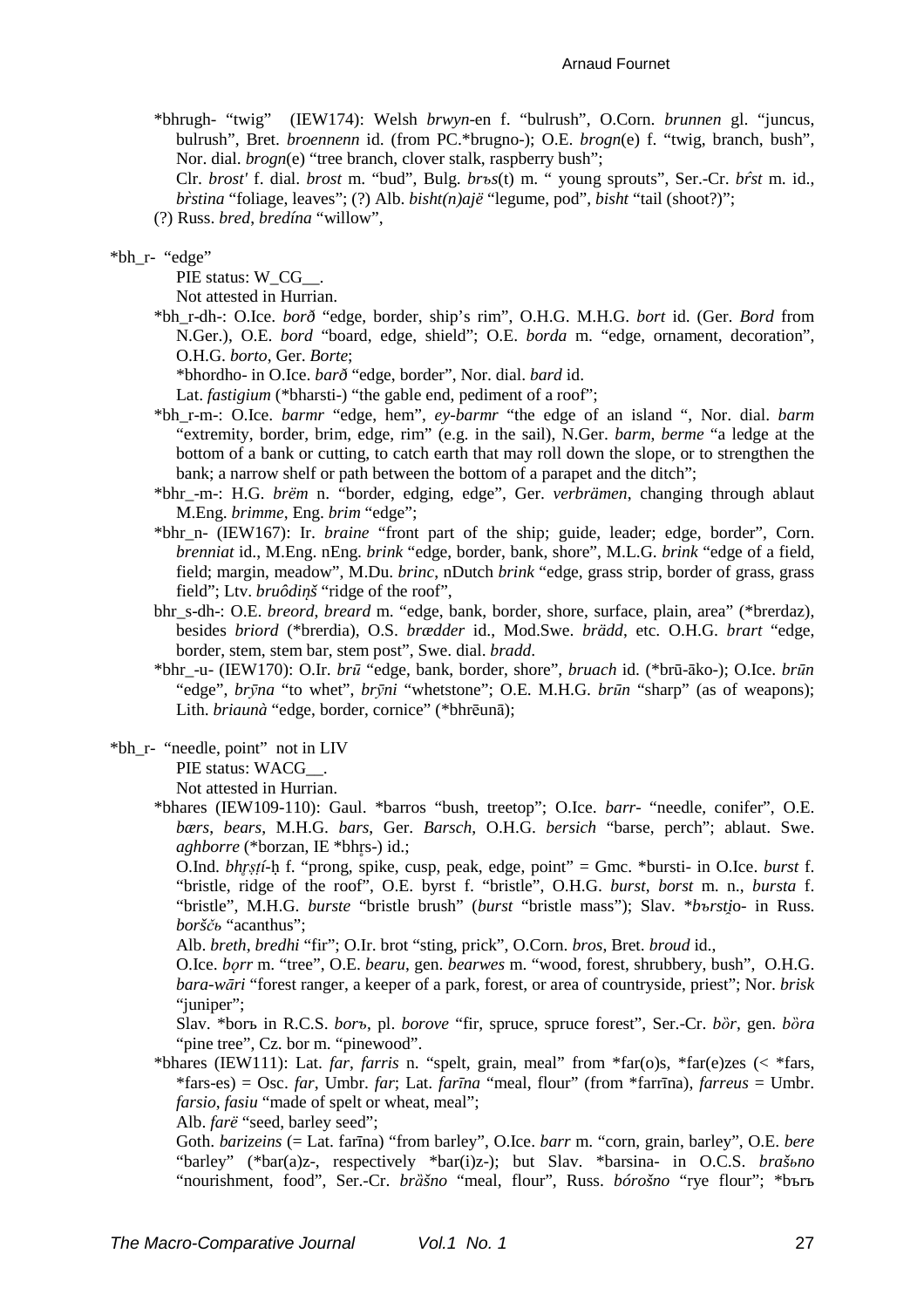(\*bhor-) in Russ. dial. *borъ*, kIr. *bor*, gen. *bru* "kind of millet, sorghum", Ser.-Cr. *bȁr* id. Maybe Alb. *bar* "grass, pasture, fodder" : O.Ice. *barr* m. "corn, grain, barley".

O.Ir. *bairgen* f. "bread" (\*barigenā or \*barigonā), Welsh etc. *bara* m. id. (\*barag-, compare Lat. *farrāg*<sup> $\bar{o}$ </sup> " mixed fodder for cattle, mash; a medley, mixture");

- \*bhr\_g- (IEW165-166): Ice. Nor. *brok* "stiff grass, grass, bristles"; Ger. *Brocken*; Nor. *brake* m. "juniper", M.H.G. *brake* m. f. "twig, branch", Eng. *brake* "brushwood, thorn bushes, fern", ablaut. Nor. *burkne* m. "fern", compare also Nor. *bruk* n. "shrubbery, bush";
- \*bhrus- (IEW171-172): Ice. *bruskr* "tussock, besom", Eng. *brush* "bristle brush, brush, paintbrush, tail (of foxes)", *brushwood* "shrubbery, bush", M.Eng. *bruschen*, Eng. *to brush* "to comb with a brush"; *brūzgai* pl. "brushwood"; (IEW171) Gaul. *brosna* (\*brus-tonio-) "faggot, brushwood bundle", Gaul. \*bruskjā "undergrowth, brushwood"; Nor. *bras* n. "clatter, brushwood";
- Gaul. \*broccos "cusp, peak, spiky", Fr. *broche* "spear"; Lit. *braũktas* "wooden knife for cleaning flax", *braũkti* "to erase, scutch (flax)", *brùkti* "to poke, thrust, press, scutch (flax)";
- \*bhr\_n- "horn, deer" (IEW168-169)

PIE status: WACG\_ .

Not attested in Hurrian.

Messap. *βρένδον* (from \*βρέντον) ἔλαφον Hes., *βρέντιον* "deer head" Hes., *brunda* id., *Brenda*, *Brundisium*, older *Βρεντέσιον* Brindisi, Illyr. VN *Βρέντιοι*; Ven. FlN *Brinta* "Brenta"; in Italian mountain names and plant names;

Alb. *brî*, *brîni* "horn, antler" (\*bhr̥-no-), Plur. Gheg *brîena*;

Ltv. *briêdis* "deer, deer stag" (< \*bhrendis), Lith. *bríedis*, O.Pruss. *braydis* m. "elk";

Mod.Swe. dial. *brind*(e), Nor. (with g from d) *bringe* "male elk" (\*bhrentós), ablaut. Nor. *brund* "baby male reindeer " (\*bhrntós);

\*bh\_r- "to weave" not in LIV (IEW137-8)

PIE status: W\_C\_\_\_\_. dialectal root.

\*bh\_r- Hom. *φᾶρος* = Att. *φάρος* n. (\*φαρFος) "kerchief, cloth, canvas, fabric, velum, cover"; *φάραι* (?) ὑφαίνειν, πλέκειν Hes.; φορµός "mat"; Gk. Lesb. Thess. *βερρόν* δασύ, Dor. *βειρόν* id., *βερβέριον* "shabby dress",

Lith. *burva* "a kind of garment", Ltv. *burves* pl. "small sail" (-w- suffix as in Gk. \*φαρFος), Ltv. *buras* id., Lith. *bùrė* "sail";

Lat. *burra* f. "straggly garment",

- \*bhr\_k- (IEW165): Gaul. *brāca* "breeches", *βράκκαι* αἴγειαι διφθέραι παρὰ Κελτοῖς Hes., O.Ir. *brōc* "trousers", Alb. (\*brāca) *brekë* "underwear"; Eng. *breech* id., O.Ice. *brōk*, pl. *brøkr* "thigh, trouser"; geminated O.E. etc *braccas* "britches";
- \*bh\_r- "to make sounds, to buzz (insects), sing (birds)" LIV94 \*bhrem- "brummen, brüllen" PIE status: WACG\_\_. Probably onomatopeic. Not attested in Hurrian.
	- \*bh\_r-: Alb. (\*bárti) *bërtas* "to scold, yell, scream"; Ltv. *brìenu* (dial. *brìedu* = E.Lith. *brendù*), *bridu*, *brist*, Iter. *bradât* "to wade; tread with feet; speak foolishly", Russ. *bréditь* "to chat nonsense, fantasize",

\*bhr\_g- (IEW165): O.Ice. *braka* "crack, creak", *brak* n. "row, din, fuss, noise", M.H.G. O.E. *brach* m. id., O.H.G. M.H.G. O.S. *braht* "din, fuss, noise, clamor", Ger. *Pracht*; O.E. *breahtm* m. "argument, quarrel", O.S. *brahtum* "din, fuss, noise, clamorous mass"; Lith. *braškù* , *braškéti* "to crack, creak" (\*bhreĝ-sk̂ō), Ltv. *brakšk̂ēt*, *brakstēt* id.

\*bh\_r-k- (IEW138-9): O.E. *beorcan* stem-V., *bearkian* (\*barkōn ), Eng. *bark* "bark, bay", O.Ice. *berkja* "bark, bay, rumble, rage, clamor";

Lith. (žem.) *burgéti* "drone, grumble, quarrel, squabble, be unfriendly", *burgèsus* "crosspatch, grouch"; presumably also Ser.-Cr. *br̀gljati* "mumble, murmur, chat", *brgalica*  "turtledove".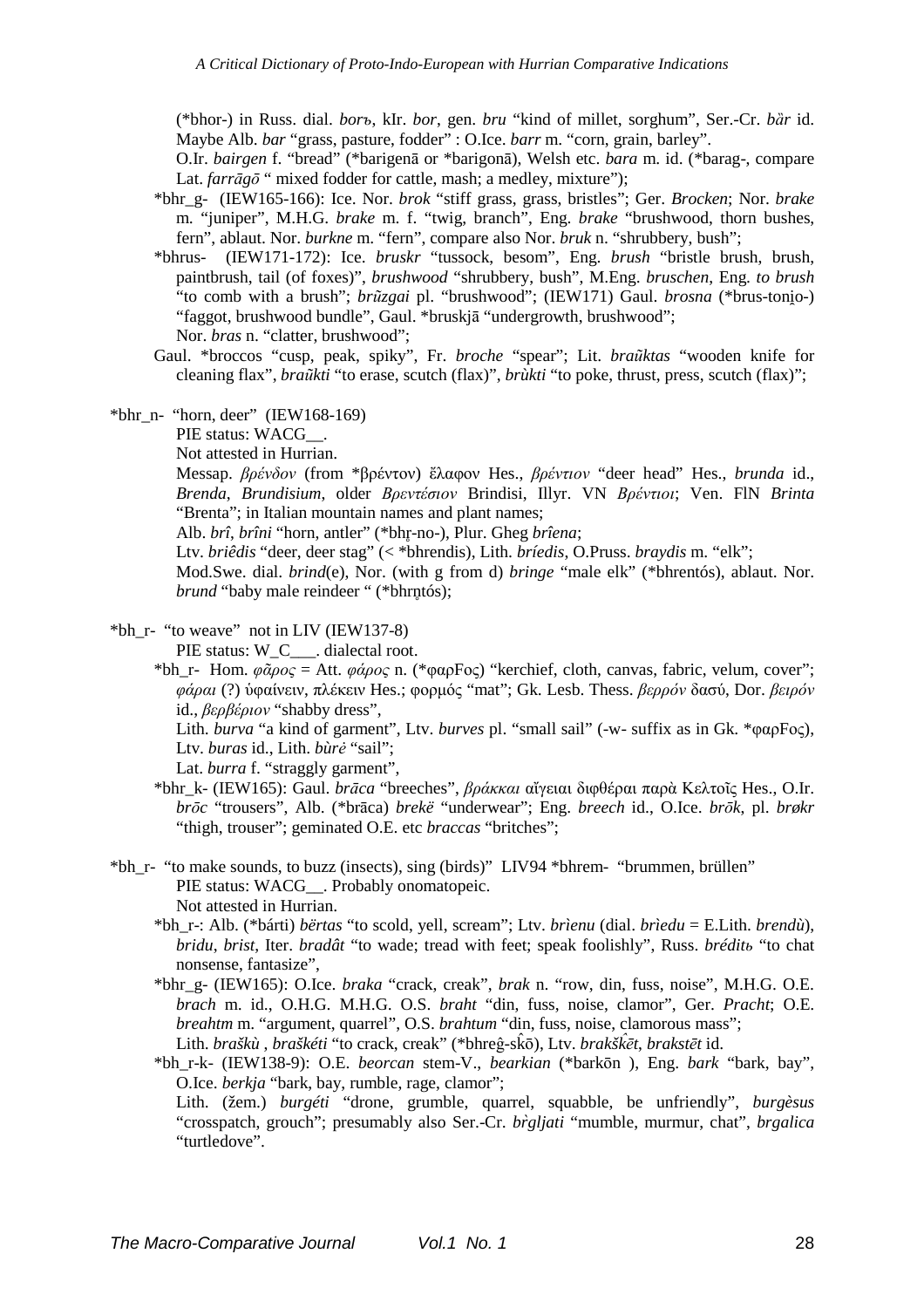#### Arnaud Fournet

\*bhr\_k- (IEW138-9): Ltv. *brè ̨cu*, *brèkt* "cry", Russ. *brešú* , *brechátь* "yelp, cry, quarrel, squabble, lie", *brechnjá* "empty gossip", Ser.-Cr. *brèšēm*, *brèhati* "pant, gasp, loud cough" (\*bhreq-s-), *brȅkćēm*, *brèktati* "pant, sniff, snort".

Gk. *φρυγίλος* "a small bird" (transposition from \*φριγύλος: Lat. frig-?);

Lat. *frigō*, -*ere* "squeak (of small children)", *friguttiō*, -*īre* "chirp, twitter (from birds), lisp", later *fringuliō*, *fringultiō* id., *frigulō*, -*āre* "cry (from the jackdaw)", *fring(u)illa* "finch, sparrow"; Russ. *bergléz* "goldfinch", Ser.-Cr. *br̀glijez* "Sitta syriaca", Cz. *brhel* "Eurasian golden oriole, golden oriole", *mähr*. "woodpecker", Pol. *bargiel* "mountain titmouse".

- Similar ones, but indeed new onomatopoeic words are Lat. *merulus frindit*, Lith. *brizgéti* "bleat, grouse, drone, hum, grumble".
- \*bhr\_-m- (IEW142-3): Gk. *φόρµινξ*, -γγος f. "zither", Initial sound variant \*brem probably in *βρέµω* "boom, blaster, sough, rustle, bawl, blaster", *βρόµος* m. "noise, crackling", *βροντή* f. "thunder" (\*βρομ-τ $\bar{\alpha}$ );

Lat. *fremō*, -*ere* "roar, murmur, growl; with acc. to murmur out something, grumble, complain"; *frontēsia* "thunder and lightning" is Lw. from Gk. *βροντήσιος* (to *βροντή*);

Maybe Alb. *frymë* "breath, exhalation", *frynj* "blow"

Welsh *brefu* "bleat, roar, bellow";

O.H.G. *breman* "drone, grumble, roar, bellow", O.E. *bremman* "roar, bellow", *brymm* n. "flood, sea", M.H.G. *brimmen* id., ablaut. *brummen* "drone, grumble" (in addition *brunft* "heat, rut, rutting season"); M.L.G. *brummen* and *brammen* id., O.H.G. O.S. *bremo* "gadfly, brake", M.H.G. *breme*, O.S. *bremmia*, O.H.G. *brimisse*, Ger. *Breme* and (from dem N.Ger.) *Bremse*;

Pol. *brzmieć* "sound, clink, buzz" (\*brъm-), Bulg. *brъmčъ* "buzz, drone, hum", *brъ́mkam id.*, *brъ́mb-al*, -ar, -ъr "bumblebee, beetle, chafer".

Maybe Alb. Gheg diminutive (\*brum-el) *brumull*, Tosc *brumbull* "bumblebee, beetle, bug" [common Alb.  $m > mb$  phonetic mutation]

- \*bhr\_m-: O.Ind. *bhr̥ŋga*-ḥ "giant black bee"; Pol. *brzęk* "sound, tinkling, clinking; gadfly, brake", Russ. *brjákatь* "clang, clink, clatter", Cz. *brouk* "beetle, chafer"; Lith. *brı́ ̨nkterèti* "fall chinking" etc; Lith. *brenzgu*, *brengsti* "clang, clink, knock", ablaut. *branzgu*, *brangsti* "sound, clink"; Slav. *bręzgъ* in Russ. *brjázgi* pl. "empty gossip"; R.C.S. *brjazdati* "sound, clink".
- \*bhr\_nk- (IEW103): Gk. *βράγχος* "hoarseness", *βραγχάω* "to be hoarse", O.Ir. *brong(a)ide* "hoarse":
- \*bhr\_us- (IEW171-172): M.H.G. *brūsen* "to boom, blaster, roar"; Swe. *bruska* "to rustle, rant, roister"; Lith. *briauzgà* "babbler", *bruzgù*, -éti "to rustle", Russ. *brjuzgáju*, -átь "to mumble, murmur", *brjužžátь* "to drone, grumble, murmur, growl";
- \*bhr\_s- (IEW169): M.Ir. *brosc*, *broscar* m. "din, fuss, noise"; O.H.G. *brastōn* "to crackle", O.Ice. *brasta* "to rant, roister, brag, boast"; M.H.G. *braschen* "crack, creak, cry, brag, boast";
- \*bh\_r- "magic" (data scattered in IEW: new root)

PIE status: W\_C\_

Not attested in Hurrian.

O.Ir. *brahmán*- m. "magic priest", *bráhman*- n. "spell, charm, devotion";

Lith. *bùrtai* pl. "lot, fate, charm, spell", Ltv. *burts* "mark, token, sign the magician, alphabetic letter", Lith. *bùrti* "to conjure, perform magic", Ltv. *burt̃* "to conjure, perform magic", *burtains* "perform wood-carving notch";

Gk. *φάρµακον* "remedy, magical cure, magic potion; philtre";

Lat. *fors* nom. (= IE \*bhr̥tis), *forte* abl. "chance, luck" = päl. *forte* pl. "chance, hap, luck, fate, fortune"; *fortūna* "chance, fate, lot, luck, fortune",

(?) Lat. *frūmen* n. "a gruel or porridge made of corn, and used in sacrifices" (\*frū̆g-smen);

\*bh\_r-dh- "beard" not in LIV (IEW110)

PIE status: W\_CG\_\_. The original meaning may have been "mouth". Not attested in Hurrian.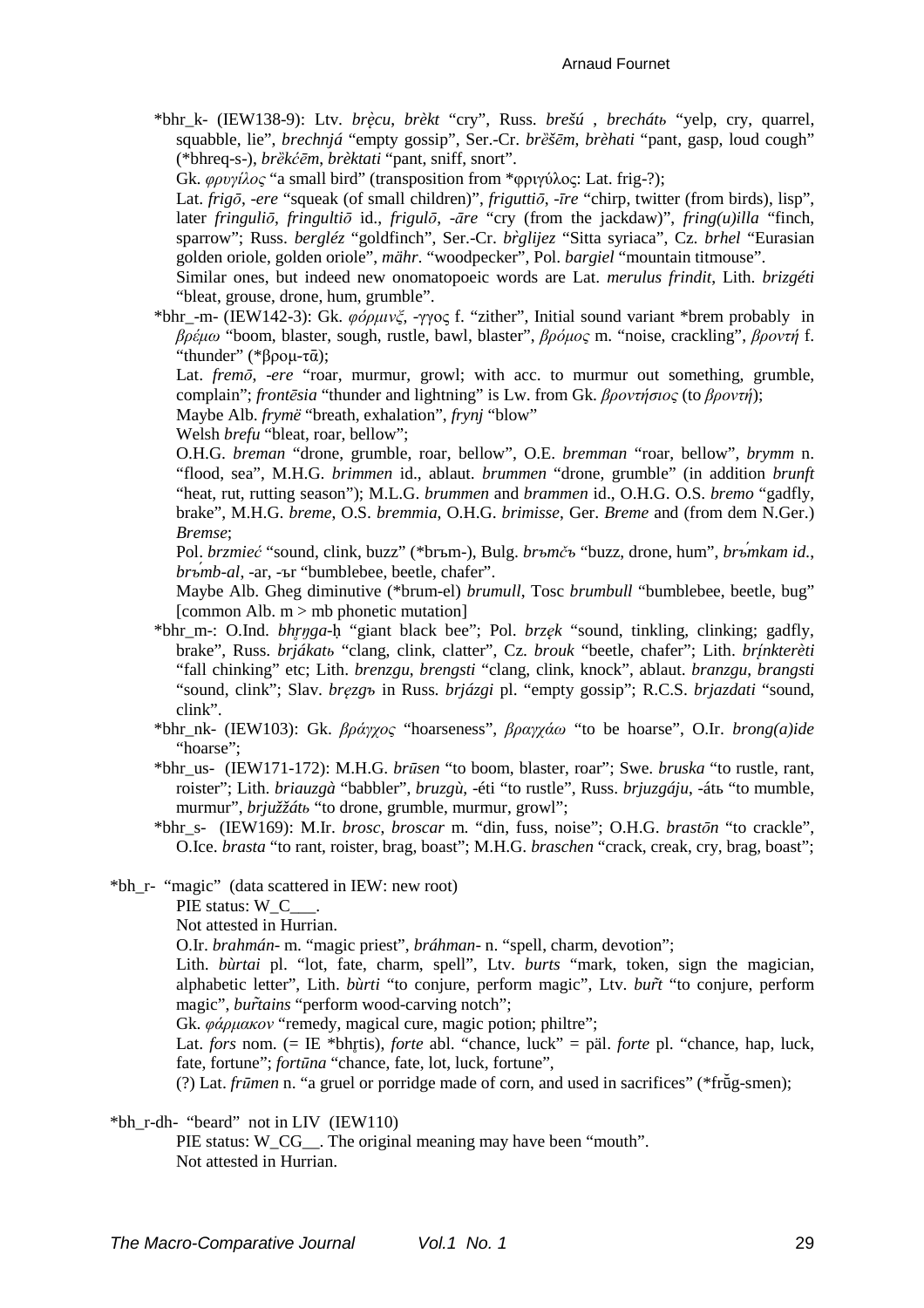Lat. *barba* "beard"; O.H.G. *bart*, O.E. *beard* "beard" m., therefrom O.H.G. *barta*, O.S. *barda*, O.Ice. *barđa* "hatchet, beards", from the Gmc. O.C.S. *brady* "axe, hatchet"; O.C.S. *brada* "beard", Russ. *borodá* id., also "chin", Ser.-Cr. *bráda*, acc. *brâdu* "beard" etc; O.Pruss. *bordus* "beard"; Ltv. *barda* and (see to zd under) *bārzda*, Lith. *barzdà*, acc. *barzd̃ ą* "beard"; Latvian *bārda* "beard"; *bārzda* (dial.) "beard";

Lat. *barbātus*, O.C.S. *bradatъ*, Lith. *barzdótas* "having a beard, bearded".

Unclear: Greek *βράγχια*, *βαράγχια* "gill of fish"; Alb. Gheg (\*gʷer- gʷha) *verza* "(\*throat), gill of fish", Latvian *bārda* "gill of fish",

- \*bh\_r- "mouth" (IEW145) W\_CG\_\_: Arm. *beran* "mouth"; Lith. *burnà* "mouth" = Bulg. *bъ́rna* "lip"; Gk. *φάρυξ*, -υγος, later (after *λάρυγξ*) *φάρυγξ*, -υγγος "windpipe, gullet"; Lat. *frūmen* n. "larynx, gullet" (\*frū̆g-smen); without u O.Ice. *barki* "neck";
- \*bhu- "lip, to kiss" (IEW103 onomatopeic?) WACG\_\_: Pers. *bōsīdan* "kiss"; Alb. *buzë* "lip"; Maybe Alb. (\*pus) *puth* "kiss"; Swe. *puss* "kiss"; M.Ir. *bus*, *pus* "lip", *busóc*, *pusóc* "kiss"; Ger. *Buss* "kiss", *bussen* "to kiss", *Busserl* "kiss", Eng. *buss*, Swe. *puss* "kiss"; Lith. *bučiúoti* "to kiss", Pol. *buzia* "mouth, face; kiss"; Rom. *buzů* "lip"; Ital. *bacio* "mouth, face; kiss", older Lat. *basiatio* -onis f. "kissing, a kiss".

\*bh\_r- "to cook" LIV78 \*bherğ- "braten, rösten" (IEW137)

PIE status: WACG\_\_.

Hurrian *warini* "baker".

- \*bh\_r- with different suffixes (IEW132-133): Gk. *πορφύ̄ρω* (\*πορφυρι̯(ω) "to boil up, surge up, be in restless stir"; Alb. *burmë* "fully ripe"; O.Ice. *brimi* "fire"; M.Eng. *brim* "blaze, glow"; O.H.G. *brīo*, M.H.G. *brī*(e), O.E. *brīw* "porridge, mash", *briwan* "to cook"; M.Ir. *brēo* "flame" (\*bhri-uo-); Nor. dial. *brīsa* "to blaze, flare, shine, show off; set on fire", *brīs* "fire, flame"; Lat. *fretāle* "frying pan"; O.Ice. *brāðr* "stormy, hot tempered, hasty", *brāð* "tarred wood, creosoted", *brāðna* "to melt", intrans., O.H.G. *brātan*, O.E. *brǣdan* "to fry"; ablaut. M.L.G. *bröien* "to singe";
- \*bh\_r\_ğ-: O.Ind. *bhurájanta* "cooking" (\*bhereg-); *bhr̥jjáti* "roasts", *bhr̥šṭ̣a*-ḥ "roasted", *bhrāšṭ̣ra*-ḥ "frying pan", *bharj(j)ayati* "roasts, brät", *bharjana*-ḥ "roasting", M.Pers. *barštan* id.;

Lith. *bìrgelas* "basic, simple beer", Ltv. *bir̂ga* "haze, mist, fume, smoke, coal smoke", O.Pruss. *aubirgo* "cookshop";

Alb. (\*\*fergō) *fërgonj* "bake";

Lat. *fertum* "a kind of sacrificial cake", aLat. *firctum* (Festus);

\*bh\_riğ-: Pers. *biriš*-tan "fry", *barēzan* "oven", Bal. *brējag*, *brijag* "fry", Pers. biryān (\*briĝāna- ) "roasted", pam. (shifted) *wirzam* "roast" (Iran. \*briǰ-, \*braij-);

Lat. *frīgō*, -*ere* "to roast, dehydrate, desiccate", Umbr. *frehtu* "cooked, boiled".

- bh\_ruğ-: Gk. *φρūγω* "roast, dry", *φρῡκτός* "roasted; fire brand", *φρūγανον* "dry wood", *φρūγετρ*ον "vessel for roasting barley".
- \*bh\_r-(ğh)- "high, strong" LIV78 \*bherğh- "hoch werden, sich erheben" (IEW140-1) PIE status: WACGTH. Not clearly verbal. Maybe more than one root. Hurrian *buru* "strong". Urartian *burgana* "palace, fortress".
	- \*bh\_r-: O.H.G. *bora*-, e.g. in *bora-tall* "very tall, very high", O.S. *bar* in *barwirdig* "very solemn, honorable, noble"; Cf. PIE \*abhro "strong",
	- \*bh\_rğh-: O.Ind. Kaus. *barháyati* "increases", *br̥ṁháti* "makes fat, obese, strengthens, uplifts", presumably *barha*-s, -m "tail feather, tail of a bird, esp. from a peacock"; *br̥hánt*- "big, large, high, convex, elevated, noble, sublime", also "high, loud (of the voice)", fern. *brhatī* (= Ir. *Brigit*, Gmc. *Burgund*), Av. *bǝrǝzant*- (Pers. *buland*), f. *bǝrǝzaitī* "high", in compound *bǝrǝzi*- (\*bǝrǝzra-), *bǝrǝz*- "high" and "height, mountain" (= Pers. *burz* id., Ir. *brí*; the nom. Av. *barš* Subst. could contain ar. -ar-, but also ar. -r-, Bartholomae IF. 9, 261), zero grade Av. *uz-barǝzayeni* "I shall allow to grow up " (in addition ∑ατι-βαρζάνης "improve luck", Iran. \**barzana*-), *barǝzan*- m. *barǝzah*- n. "height", *barǝšnu*- m. "elevation, height, sky, heaven, head", *barǝzyah*- "higher", *barǝzišta*- "the highest, the most suitable"; Pers. *bāl-ā* "height" (\*barz-), *burz* (see above); O.Ind. *brhánt*- stands for also "big, large, vast, grand,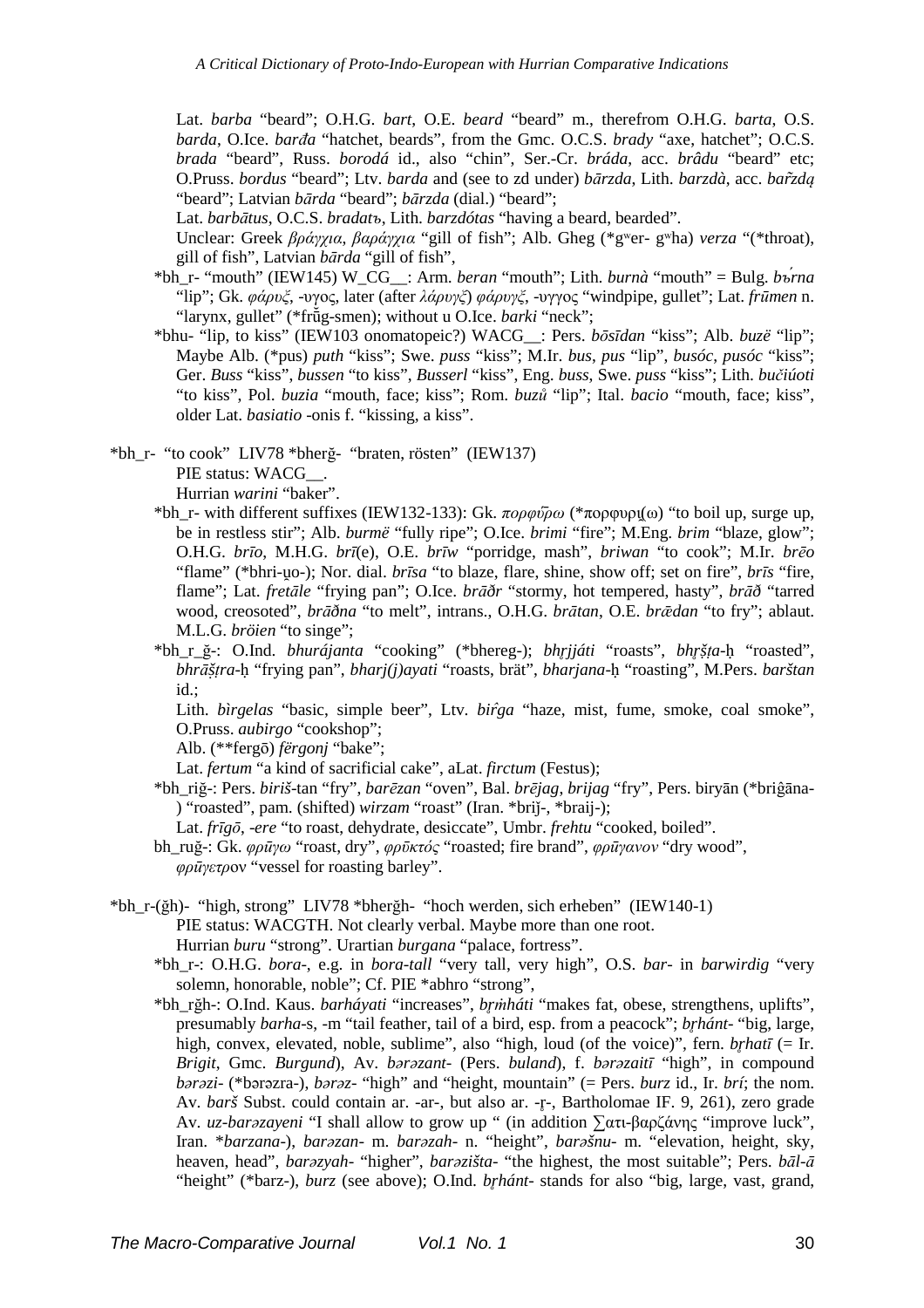### Arnaud Fournet

thick, massive" and *br̥ṁhati* "makes fat, obese, invigorates, strengthens, increases, furthers", *br̥ ́háṇā* adv. "dense, tight, firm, strong, proficient; very, absolutely", *paribr̥ḍha*-ḥ 'standing firm, dense, solid".

Arm. *berj* "height" in *erkna*-, *lerna*-*berj* "sky-, mountainous" (\*bherĝhos), *barjr* "high" (\*bhr̥ĝhú-), (ham-)*baṙnam* (\*barjnam, Aor. barji) "to lift up" etc., *buṙn* "hand, fist; force, might";

Berg- in PN the Mediterranean countries: Thrac. *Βεργούλη*, Maced. *Βέργα*, Illyr. *Berginium* (Bruttium: Bergae), Lig. *Bergomum*, Celto-Lig. *Bergusia*, Hisp. *Bergantia* etc. Cf. *Πέργη*, *Πέργαµος*, Maced. Cret. *Πέργαµος*; Gk. *φάραγξ* "cliff with gaps, gorge, ravine, gulch", rom. *barranca* "gorge, ravine, gulch",

Lat. *for(c)tis*, aLat. *forctus*, dial. *horctus*, *horctis* "physically, strong, powerful, robust; morally, brave, courageous, steadfast, bold, audacious" (from  $*$ forg-tos, IE  $*$ bhrĝh-tos = O.Ind. br̥ḍháḥ); *fastus*, -ūs m. "pride, haughtiness, arrogance";

Welsh *bera* "heap" (= Ger. *Berg*), O.Corn. Bret. *bern* id. (-rĝh-n-? s. Pedersen KG. I 105), Gaul. PN *Bergusia*, zero grade M.Ir. *brí*, acc. *brig* "hill" (see above), Welsh *bry* "high, above", fem., Welsh Corn. Bret. *bre* "hill", Gaul. *Litano*-*briga* among others PN; Gaul. *Brigantes*, *Βρίγαντες* people's name (either "the sublime, noble" or "troglodyte, cave dweller, cliff dweller"; O.Ind. *br̥hant*-), *Brigantia* PN "Bregenz (Western Austria)" and name of a feminine divinity, O.Ir. *Brigit* (\*bhr̥ĝhn̥tī) "name of a famous saint and generally women's name" (also O.Ind. *br̥hatī́* is used as woman's name, also O.H.G. Purgunt), Welsh *braint* "privilege, prerogative" (eig. "highness"), pl. *breiniau*, in addition M.Welsh *breenhin*, Welsh *brenin* "king", Corn. *brentyn*, *bryntyn* id. (\*brigantīnos); M.Ir. *borr* "stout, proud, swollen", M.Welsh *bwrr* id., Corn. *bor* "fat"; Bret. *bronn*, *bron* id. (\*bhrusnā) "round hill", M.Welsh *brynn*, Welsh *bryn* m. (\*bhrusnio-) "hill",

Goth. *baírgahei* "mountain range, mountainous region", O.Ice. *bjarg* and *berg*, O.H.G. O.S. *berg* "mountain", O.E. *beorh*, *beorg* "height, burial mound", Eng. *barrow* "burial mound" (compare Arm. -*berj*, Welsh *bera*, O.Ind. *barha*-); Gmc. \*burgundī (= O.Ind. *br̥hatī*, Celt. \**brigantī*, Ir. *Brigit*) in *Burgund*, oldest name of *Bornholm* (Danish island) (eig. "the highrising") and name Danish and Nor. islands, O.H.G. *Purgunt* women's name, in addition *Burgundiōnes*, family name. Goth. *baurgs* f. "town, city, tower", O.H.G. *burg* etc "castle" is genuine Gmc. equivalent of Av. *bǝrǝz*-, Celt. *brig*- with the meaning "fortified height as refuge"; Cf. Lat. *burgus* "castle, fort", borrowed from Gk. *πύργος* "tower", Cf. Urart. *burgana* "palace, fortress" Arm. *burgn*, aram. *burgin*, *burgon* "tower" etc. Maybe Alb. *burg* "prison"

O.C.S. *brěgъ* "bank, border, shore, slope", Ser.-Cr. *brȉjeg* "hill, bank, border, shore",

Russ. *bēreg* id., Maybe Alb. bregu "bank, border, shore, slope" from latter with *brěgъ* as genuine Slavic words related Clr. *o-boříh*, Cz. *brah* "haystack" etc

With other vowel gradation \*bhregh- perhaps in O.E. *brego*, *breogo* "master, mister, ruler, prince, lord", O.Ice. *bragr* "best, most exquisite, most distinguished, leader, chief, prince", M.H.G. *brogen* "rise, direct upwards, wanton brag".

Toch. AB *pärk*- "rise", A *pärkü*nt, В *pirko* "the rising", A *pärkär*, В *parkre*, *pärkre* "tall"; perhaps A *prākär*, В *prākre* "tight, firm, solid" (compare Lat. *fortis*);

Hitt. *pár-ku-uš* (parkus) "high" (: Arm. *barjr*) ; Maybe Alb. (\*parkus) *pragu* "threshold, elevation before the door"

\*bh\_r-ğh- "to look at, to look after" LIV79 \*bherğh- "beachten, bewahren" (IEW145)

PIE status: \_ACG\_\_. The original meaning may be "eye". Hurrian *bur*- "to see".

\*bh\_r-: iterative \*bhoréi̯ō in Tosc *mbanj*, *mbaj*, older *mba*, Gheg *mba*, *mbaj* "to keep, tend, look after, observe", Alb. *bariu* "shepherd, herdsman";

\*bh\_r-ğh-: O.H.G. *bor(a)gēn* "to spare, look after, entrust, borrow", O.E. *borgian* "to look after, watch over, keep, borrow";

Alb. nasalized (\*bergo) *brengë* "concern, sadness (for a dead person?)", *brengos* "to sadden";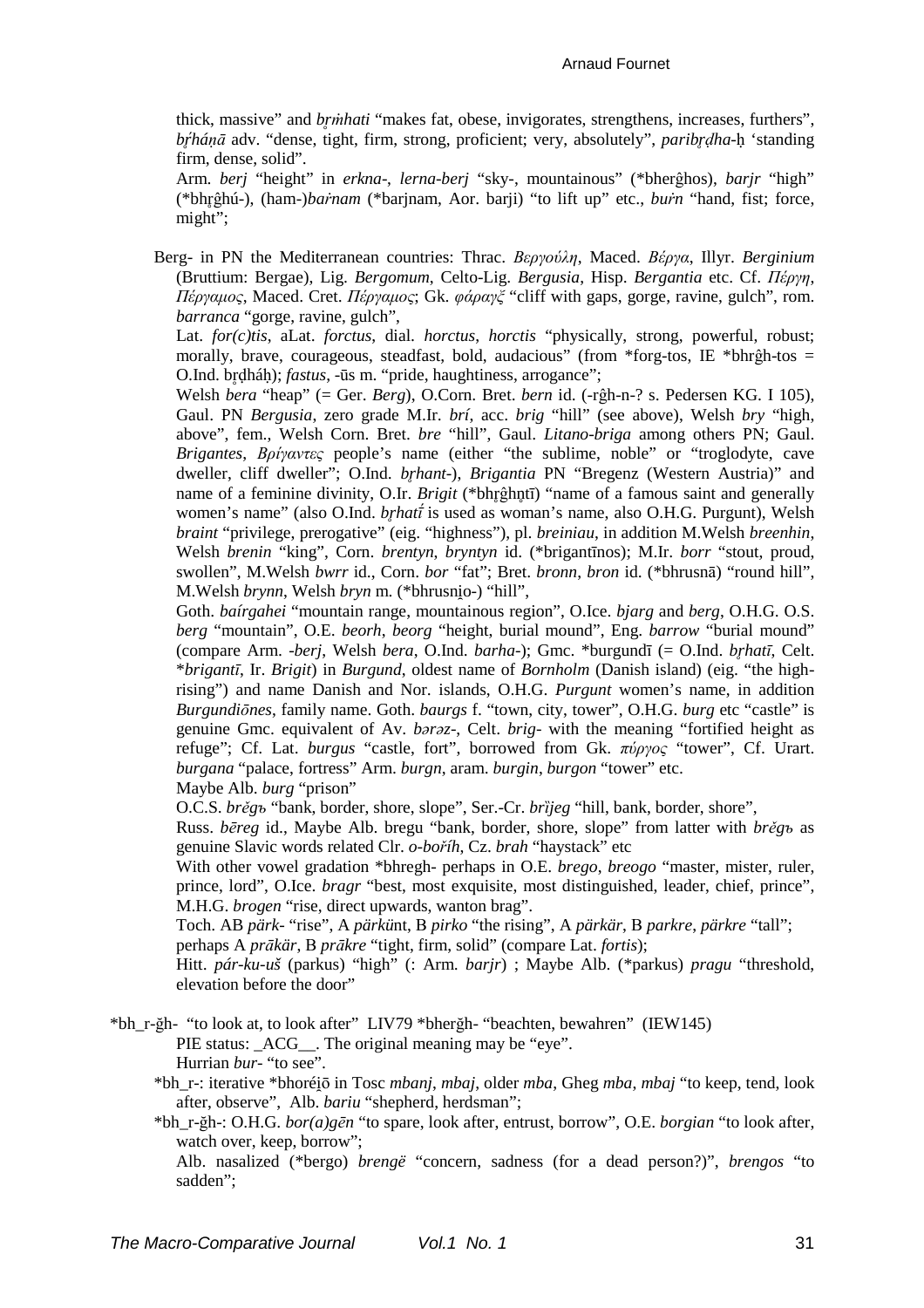O.C.S. *brěgǫ*, *brěšti* "to care, worry"; Slav. \*bergǫ in O.C.S. *brěgǫ*, *brěšti* "to care, worry" in *nebrěšti* "neglect", Russ. *beregú*, *beréčь* "beware, preserve, protect, spare, look after, spare", Ser.-Cr. older *bržem*, *brijeći* "to guard, watch, preserve, protect, care, worry; hold festivities":

\*bhr\_g- or -ğ- "to break" LIV91 \*bhreg- or -ğ- "brechen (intr.)" (IEW165)

PIE status: WACGT . Cf. \*bh g-

Not attested in Hurrian.

Lat. *frangō*, -*ere*, *frēgi* (: Goth. \*brēkum), *frāctum* "to break in pieces, dash to pieces, shiver, shatter, fracture", *fragilis* "frail, breakable, easily broken, brittle, fragile" etc. (\*bhreg), *fragor* m. "a breaking; a crashing, a noise of breaking, crack, crash, noise, din"; with ā (after frāctus etc): *suffrāgium* "a voting tablet, a vote, noisy applause, approval; the right to vote, franchise; in gen. judgment; approval, support"; *suffrāginēs* f. "the hollows of the knee (suffragines, are so called because they are broken underneath = *subtus franguntur*, that is, they bend downwards and not upwards like the arm)", lit. "bend, kink";

M.Ir. *tair-brech* "crash, blast";

Goth. *brikan*, O.S. *brekan*, O.E. *brecan*, O.H.G. *brehhan* "break, rupture";, ablaut. Goth. *brakja* "wrestling match"; lengthened grade M.H.G. *brache* f. "breaking in the ground, unbroken recumbent unsowed land after the harvest", O.E. *ā-brācian* "to press in", O.H.G. prahhen, brahhen, M.H.G. *braechen*, Ger. *prägen* (\*brēkjan), Causative to brechen; zero grade Goth. *gabruka* f. "piece, fragment" (\*bhreg-); O.E. *bryce* m. "the break, lump", O.H.G. *bruh* "break, cracked "; O.E. *brocian* "to press", *broc* "woefulness"; with gemination O.H.G. *brocco* "broken"; Nor. dial. *brank* n. "affliction , defect", *branka* "to injure, break, rupture";

\*bhre(n)gh-: O.Ind. *br̥háti* "wrenches, tears", O.Ice. *branga* "damage".

### \*bhr  $H_1$ -(g) "to smell" (IEW163)

PIE status: W<sub>G\_\_</sub>. Meager material. Not attested in Hurrian Lat. *fragrō*, -*āre* "to emit a smell, esp. a sweet smell" < \*bhrǝg-r-M.H.G. *brǣhen* "to smell" < \*brē-jō;

\*bhr\_H1ğ- "to be bright" LIV92 \*bhreH1ğ- "erstrahlen, erglänzen" (IEW139-40, 41-42) PIE status: WACGT . Cf. \*bh  $H_2$ -

Hurrian *buruhli* "east (or less probably south)".

\*bhrēg-: O.Ind. *bhrājatē* "glares, gleams, shines"; O.Pers. *brāzaiti* id. (\*bhrēĝō), Pers. *barāzīdan* "shine", barāz "jewellery";

Bal.-Slav. \*brēsk- from bhrēg-sk- in Lith. *brékšta*, *bréško*, *brékšti* "to break, (dawn), (as of the day)", *apūbrėškis* "time around daybreak"; Slov. *brę̂sk*, Cz. *břesk*, Pol. *brzask* "daybreak, dawn", Pol. *obrzasknąć* "to become bright", *brzeszczy się* "it dawns, the day breaks", O.C.S. *pobrězgъ* "dawn, twilight, daybreak", Russ. *brezg*, Pol. *brzazg* id.,

\*bhr\_k-: O.Ir. *brecc* "mottled, speckled", Welsh *brych* id., Gaul. PN *Briccius*; M.H.G. *brehen* "sudden and strong flash", O.Ice. *brjā*, *brā* (\*brehōn) "flash", *braga*, *bragða* "sparkle, glitter, flame, burn",

Toch. B *perne*, A *parno* "luminous", B *perne*, A *paräṃ* "majesty, grandeur";

- \*bh(e)rōĝ-: probably Swe. *brokig* "varicolored", Nor. dial. *brōk* "a young salmon with transverse bands" and O.H.G. *brahs(i)a*, *brahsina*, O.S. *bressemo* "bream, freshwater bream", Nor. *brasma*, *brasme* id., ablaut. O.Ice. *brosma* "a kind of codfish";
- \*bhērg-: Goth. *baírhts* "bright, gleaming, distinct", O.H.G. *beraht*, M.H.G. *berht* "gleaming" (also in names O.H.G. *Bert*-, -*bert*, -*brecht*), O.E. *beorht* "gleaming, radiating" (Eng. bright), O.Ice. *biartr* "light, bright";

Welsh *berth* "gleaming, beautiful", PN Bret. *Berth-walart*, Ir. *Flaith*-*bertach*;

Lith. *javaĩ béršt* "the grain becomes white"; probably also Nor. dial. *bjerk* "very bright" (compare noch berk " white trout ", Swe. *björkna* "Abramis blicca").

Hitt. pár-ku-iš (parkuiš) "clean, pure", pár-ku-nu-uz-zi (parkunuzi) "purified, clean";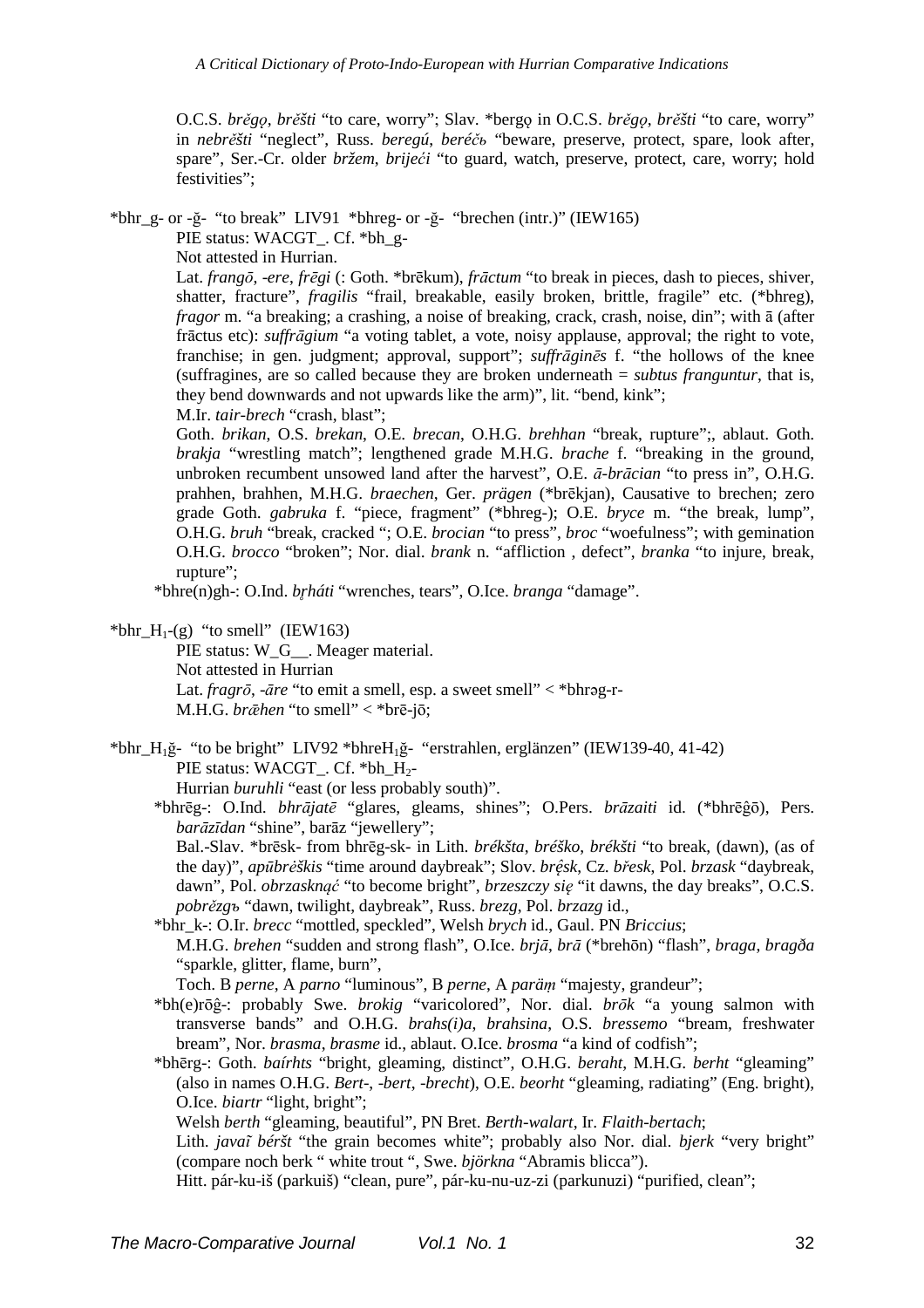#### **Arnaud Fournet**

- \*bhərəĝ-: Alb. barth (bardh-i) "white"; Bulg. brěz "white spotted" = Nor. bjørk s. o., Slov. brę́za "name of a white spotted cow or nanny goat"; Maybe Alb. brez "stripe"; Gk. φορκόν λευκόν, πολιόν, ρυσόν Hes.;
- In names of the birch (Slav. partly elm, Lat. ash tree): O.Ind. bhūrjá -h m. "a kind of birch"; Osset. bärz "birch": dak. PN Bersovia: Lat. farnus "ash tree" (\*fár[a]g-snos, originally adj. "ashen") frāxinus id. (\*bheraĝ-senós);

Maybe Alb.Gheg frashën "ash-tree": O.H.G. birihha (\*bheraĝ-iā), O.E. beorc, birce, O.Ice. bjork (\*bheraĝā) "birch"; Lith. béržas

m., pl. béržai "birch", ablaut. bìržtva f. "birch forest"; biržliai "birch twigs", Ltv. berzs m., O.Pruss. berse "birch"; Russ. berëza, Ser.-Cr. brëza, ačech. břieza "birch" Slav. \*berstъ in Russ. bérest m. "elm, framework", Ser.-Cr. brijest, Cz. brěst id., but with the meaning "birch": Russ. berësta f., berësto n. "birch bark". Cz. břesta "upper birch bark":

\*bhr\_-k- "to stuff, cram; house" LIV93 \*bhrekw- "zusammendrängen" (IEW110-1) PIE status: W\_CG\_. Dubious -w- in LIV. Possibly two roots. Hurrian burni, buruli "house".

- \*bh r-gh- (IEW145): Goth. bairgan "to save, store, keep", O.Ice. bjarga, O.E. beorgan, O.H.G. bergan, O.S. gibergan "to save, store"; changing through ablaut O.E. byrgan "to bury", byrgen (\*burgiznō), byrgels, O.S. burgisli "burial, funeral"; Clr. *oboříh*, gen. *oboróha* "havstack", Cz. brah "havstack, heap", Pol. bróg "barn, havstack" (=> Lith. brãgas id.); zero grade Cz. brh "cave, cottage, tent"; E.Lith. birginti "to spare". Perhaps Gallo-Rom. (rhät.-Illyr.) bargā "covered thatched hut";
- \*bh\_r-k-: Gk.  $\varphi \rho \dot{\alpha} \sigma \omega$ ,  $\varphi \rho \dot{\alpha} \tau \omega$  (\* $\varphi \rho \alpha \kappa \omega$  from \*bhrk\*-) "to enclose, cram into, crowd together",  $\delta \rho \dot{\rho} - \rho / \rho / \rho \dot{\alpha}$  (with or without -r-) "wooden shack, shed", in addition  $\phi \dot{\rho} \rho \dot{\alpha}$ τεῖχος Hes.

Lat. farcio, -īre "to fill full, stuff full, cram", fartus "stuff, fill up, gorge oneself, cram into", perhaps *frequ-ens*, -*tis* (\*bhrek-wen-t) "crowded, numerous, full; of places, full, frequented, populous; of time, repeated, frequent, constant; of persons, often doing a thing; of things, often done or used".

M.Ir. barc f. "fortress", probably from Gallo-Rom. \*bar(i)ca "framehouse, a wooden house"

\*bh ru- "to boil, to be hot" LIV81 \*bherw- "sieden, wallen" (IEW143-5) PIE status: W\_CG\_. A derivative of \*bh\_r- "to cook". Hurrian warini "baker".

\*bh r-: O.Ind. bhurváni-h "restless, wild", bhurván- "uncontrollable movement of water"; O.H.G. briuwan, O.E. brēowan "to brew", O.S. bryggia (from \*bryggwa) id.; Gmc. \*bruđain: O.Ice. O.E. brod, O.H.G. prod "broth"; M.H.G. brodelen, Ger. brodeln; Ltv. brauligs "horny, lustful";

Lat. ferveo, -ẽre, fervo, -ẽre "to be boiling hot, to boil, seethe, glow";

M.Ir. berbaim "to cook, simmer, seethe", Welsh berwi, Bret. birvi "to simmer, seethe, boil", bero, berv "cooked, boiled",

O.Ir. bruth "blaze, glow, fury", M.Ir. bruith "cook", eruithe "broth, meat broth" (en-"water", see under \*pen), O.Welsh brut "courage, spirit, vivacity; also pride, arrogance". Welsh brwd "hot", M.Ir. combruith "to simmer, seethe, boil"), brydio "to seethe, froth"; Russ. brodíto "to ferment, seethe",

- \*bhre-n-u- (present with nasal infix, compare Ger. brennen) with with respect on licking flames lies before in Goth. O.H.G. O.S. *brinnan*, ais. *brinna*, O.E. *beornan*, *birnan* "to burn", Caus. Goth. brannjan, O.Ice. brenna, O.H.G. brennan, O.E. bærnan "burn", O.H.G. bant "blaze", brunst " burn, blaze", O.Ice. bruni, O.E. bryne "blaze", O.H.G. bronado, O.E. bruna $\theta$ a "itchiness, heat in the body ", Swe. brånad "rutting";
- \*bh\_ru- "to ferment, get spoiled" (IEW143-5, 172) PIE status: WA G . Not attested in Hurrian.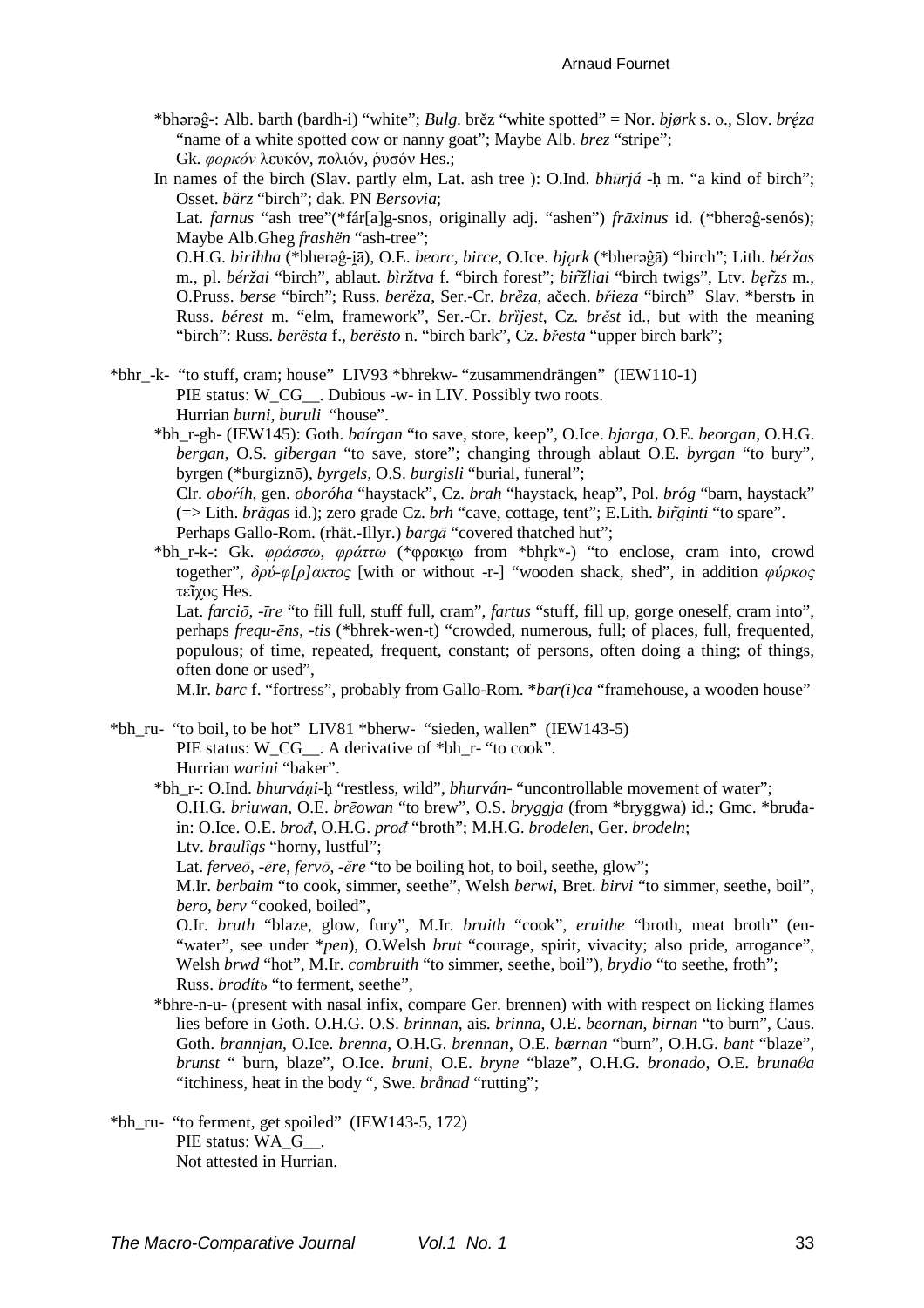- R.C.S. *obrězgnuti*, *obrьzgnuti* "to become sour"; Alb. *brum* m., *brumë* f. "sourdough", *mbruj*, *mbrünj* "knead"; Gmc. \*brauđa- in: O.Ice. *brauđ*, O.E. *brēad*, O.H.G. *brōt* "bread"; Lat. *dēfrū̆tum* "leaven, yeast; a kind of beer", Thrac. *βρῦτος*, *βρῦτον*, *βροῦτος* "a kind of barley beer"; O.Bret. *brot* "jealousy", Bret. *broud* "hot, fermenting"; Unclear: Lith. *bìrgelas* "basic, simple beer", O.H.G. *bilōthi*, *bilidi*, Ger. *Bild*; O.H.G. *billa* f. "sourdough";
- Cz. *břesk* "sharp taste", Pol. *brzazg* "unpleasant, sharp taste; bad mood"; (?) Russ. *brezgátь* (old *brězgati*) "to nauseate, feel disgust"; Nor. *brisk* "bitter taste", *brisken* "bitter, sharp";
- $*bh$  ru- "brown" (IEW136-7)

PIE status: W\_CG\_\_.

Not attested in Hurrian.

- \*bh\_r- "bear": O.Ind. *bhalla*-ḥ, *bhallaka*-ḥ *bhallū̆ka*-ḥ "bear" (-ll- from -rl-); O.H.G. *bero*, O.E. *bera* "bear" (\*bheron-), O.Ice. *biorn* id., O.Ice. *bersi* "bear"; ablaut. Lith. *béras*, Ltv. *b* $\tilde{e}$ *rs* "brown (from horses)";
- \*bhuro "brown" (\*bhrūro-); O.H.G. M.H.G. *brūn* "gleaming, brown", O.E. *brūn*, O.Ice. *brūnn* id.; Russ. dial. *bryně́tъ* "white, gray shimmer", *bruně́tъ* id., R.C.S. *bronъ* "white; varicolored (from horses)", Russ. *bronь* (and dial. *brynь*), Clr. *breńíty* "become dun (of a dull or dingy brown colour, dull greyish-brown), ripen",
- O.Ind. *babhrú*-ḥ "reddish brown; giant ichneumon kind", Av. *bawra*-, *bawri* "beaver"; Lat. *fiber*, *fibrī* "beaver" (also *feber* s. WH. I 491; probably i has changed for e, as also) Celt. (only in names): \*bibros, \*bibrus in Gaul. PN and FlN *Bibracte*, O.Brit. VN *Bibroci*, M.Ir. VN *Bibraige* (\*bibru-rīgion), PN *Bibar* (\*Bibrus) besides \*bebros in Gaul. FlN \*Bebrā, Fr. Bièvre; *Bebronnā*, Fr. *Beuvronne*, *Brevenne* etc; O.H.G. *bibar*, O.E. *beofor* (oldest *bebr*), M.L.G. *bever*, O.Ice. *biōrr* id. (urg. \*ƀeƀru-); Ger. FlN *Bever*, old *Biverna*; Slav. \*bebrъ in Pol. FlN Biebrza, Russ. etc. *bobr* (o-reduplication), \*bъbrъ in Ser.-Cr. *dȁbar* "beaver" and aRuss. *bebrjanъ* "made of beaver fur"; Lat. *fibrīnus* "of the beaver, beaver", Volsk. *Fibrēnus* brook name, Av. *bawraini*- "of the beaver"; O.H.G. *bibarīn*, Gaul. *bebrinus* (Schol. Iuv.), Lith. *bẽbrinis* id.;
- \*bhr\_u- "to gush" LIV96 \*bhreuH- "sprudeln" (IEW144-5) PIE status: W\_CG\_ . Not attested in Hurrian.
	- \*bh\_r- "mud" W\_CG\_\_: O.C.S. *brьnije* (*brenije*) "excrement", Slov. *br̂n* "river mud"; Fr. *bourbe* "slime, mud"; Gk. *φαρυµός* τολµηρός, θρασύς Hes. (\*bher-u-) and *φορυτός* "mixture, rubbish, chaff, crap, muck"; Lith. *birdà* "wet ordure",
	- "wellspring" WACG\_\_: (r/n-stem, perhaps bhrēuwr̥, bhrēuwn-, bhrun-); Arm. *aɫbiur*, *aɫbeur* (gen. *aɫber*) "wellspring" (from \*bhrēw(a)r = Gk. *φρέαρ*, -ᾱτος "stream, brook" (\*φρηFαρ-, ατος, Hom. *φρήατα*, *φρείατα*);

M.Ir. *tipra* f. "wellspring" (maybe from O.Ir. \*tiprar < \*to-ek̂s-bhrēur), gen. *tiprat* (\*to-ek̂sbhrēu̯n̥ tos); O.Ir. -*tiprai* "streams against..." (\*to-ek̂s-bhrēu̯ -īt?); Gaulish \*borvā "mineral water";

- \*bhrun-: Proto-Gmc.\*brunō, \*brun(e)n-, Goth. *brunna*, O.H.G. *brunno*, O.E. brunna, burna "well, water hole, spring " (O.Ice. brunn), with metathesis Ger. (N.Ger.) Born. Maybe Alb. *buronj* "to spring, originate", *burim* "origin, source, spring, bubbling water (as if boiling)" : Russ. *brujá* "current", Russ. *bruítь* "rapidly flowing, streaming in", maybe wRuss. *brújić* "to urinate, pass water"; M.H.G. *brunnen* and in Ger. dial. *brunzen*, bO.Ir. *brunnlen* "urinate, pass water";
- \*bhrus- (IEW171-172): N.Ger. *brūsen* "to simmer, seethe, boil; sprinkle, besprinkle"; Dutch *bruisen*, previous *bruischen* "to foam, froth, bubble", N.Ger. *brūsken* id., M.H.G. *brūsche* "douche, shower, spray, sprinkler"; Russ. *brūzgaju*, -atь "to spray, sprinkle, bubble";
- (?) O.Pruss. *Birdaw*, sea name,
- $*bh_ru-$  "belly" (IEW170-1) PIE status: WA\_G\_\_. Not attested in Hurrian.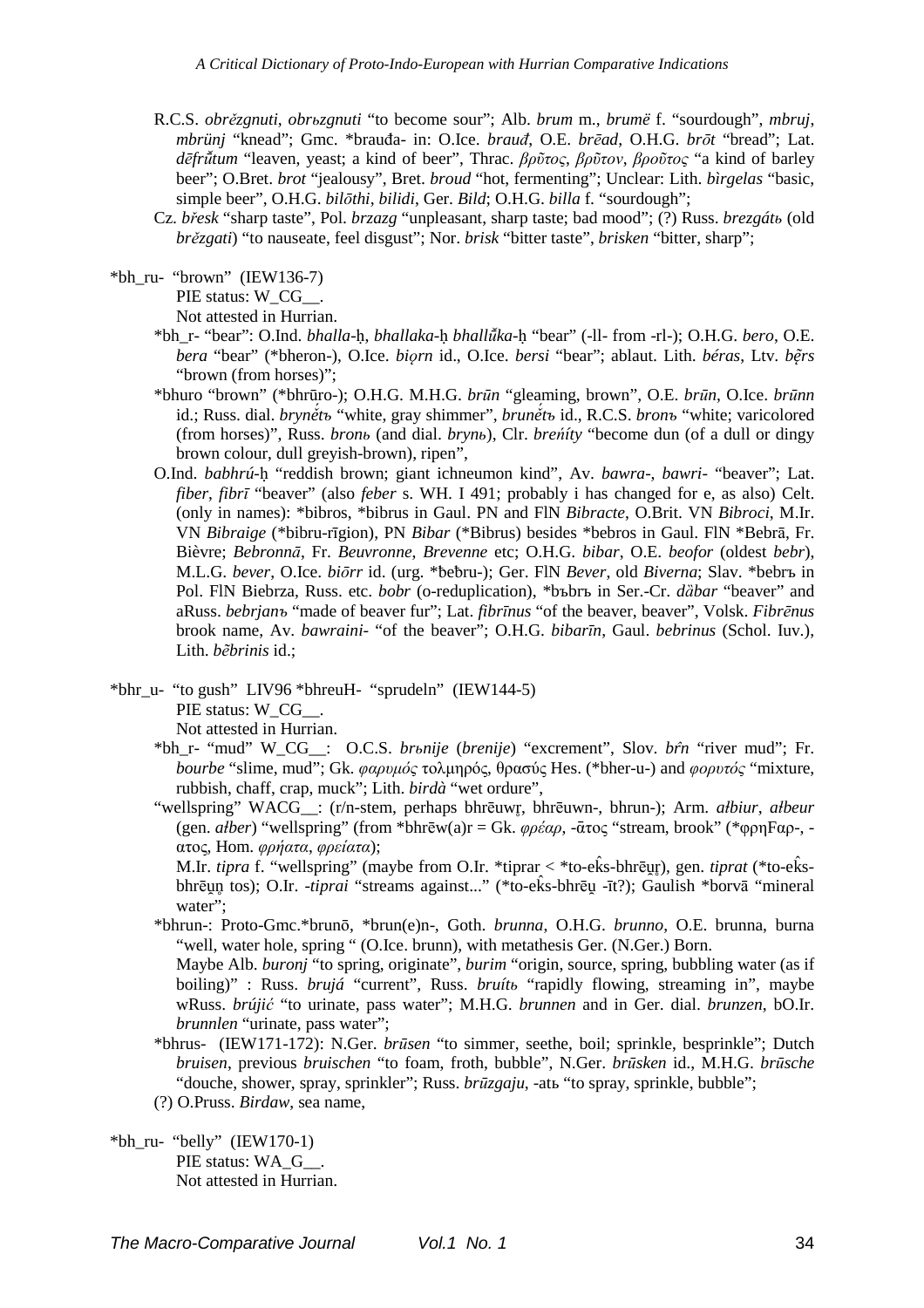#### **Arnaud Fournet**

\*bhr\_k- (IEW165): O.E. brēc pl. "buttocks", Eng. breech id., O.Ice. brōk, pl. brøkr "thigh, trouser", O.E. brōc, O.H.G. bruoh, Ger. Bruch id., Swiss bruech "pubic region"; geminated O.E. etc braccas "britches";

\*bhr us-: Alb. (\*brausch) bark "belly": Russ. briúcho "lower abdomen, belly, paunch", Cz. alt. břuch, břucho, nowadays břich, břicho "belly";

O.Ir. brollach "bosom" (\*bhrus-lāko-); O.Ir. brū f., gen. bronn "belly, body" (\*bhrus-ō[n]), *brūach* "big-bellied" (\*brus-ākos), Welsh *bru* m. "venter, uterus" (\*bhreuso-);

Swiss briescht id. (besides briesch id. from \*bhreus-ko-); O.S. briost N. pl., O.E. breost, O.Ice. briōst "brost", zero grade Goth. brusts f. pl., O.H.G. brust, Ger. Brust; schwäb. Brüste, bO.Ir. Brüsel, Briesel, Bries id., Dan. brissel, Swe. kalfbräss, with k- suffix: Dan. *bryske*, Eng. *brisket* "breast of the animals":

\*bhr un-: M.H.G. briune, brūne "lower abdomen, vulva";

\*(bh)s- "sand" LIV82 \*bhes- "(zer)kauen"; LIV98 \*bhseH- "kauen" (IEW145-6)

PIE status: W\_CG\_\_. the verbal root \*bh\_s- is non existent. The root \*Ps- "sand" is possible: Cf. Gk. petros and Hatti pi "stone".

Not attested in Hurrian.

Gk. ψάμμος f. "sand, beach, seaside" (\*bhsa-bh-), Dor. ψάφος "pebble":

Lat. sabulum "sand" (\*bhsə-bhlo-?):

M.H.G. samt (\*samatho-) besides O.H.G. sant "sand" (\*samtho-, Gmc. sanda- => finn. santa);

### \*bh s- "to scrape, rub"

PIE status: WACG .

Not attested in Hurrian.

\*bh s-  $(IEW170)$ :

Gk.  $\psi \dot{\alpha} \omega$ ,  $\psi \dot{\alpha} \omega$  "to rub",  $\psi \alpha \dot{\beta} \omega$  ds.,  $\psi \alpha \dot{\alpha} \omega$  "to touch",  $\psi \dot{\gamma} \gamma \omega$  "to rub off",  $\psi \dot{\alpha} \gamma \omega$  "to grind, pulverize";

\*bhr s- (IEW170):

Alb. *pres* "to cut, peel", *mpreh* "to whet, sharpen".

Slav. \*brušo \*brusiti (originally iterative) in Ser.-Cr. *brûsim brúsiti* "whet", Cz. *brousiti* id., Ser.-Cr. brûs (gen. brûsa), Russ. brus (gen. brúsa; mostly brusók) "grindstone, whetstone"; R.C.S. brosnuti "to scrape, shave", Russ. brósnuto "to peel flax", bros "offal" etc.; Bulg. brost "to rub off". With u the iterative grade: O.C.S. sv-brysati "to scrape", brysalo "a painter's brush or pencil; style";

Eng. brush "paintbrush, brush", M.Eng. bruschen, Eng. to brush "to comb with a brush",

### \*bh s- "to blow (wind)" (IEW146)

PIE status: W\_CG\_\_.

Not attested in Hurrian.

\*bh\_s-: O.Ind. bábhasti "to blow"; Gk.  $\psi \bar{u} \chi \omega$  "to blow, to cool off",  $\psi \bar{u} \chi \eta$  "breath, breeze, soul":  $\psi\tilde{v}\gamma\tilde{o}c$  "coldness",  $\psi\bar{v}\gamma\tilde{o}b\tilde{o}s$  "cold":

French bise "cold wind"; O.H.G. bīsa "north-east wind",

\*bhl s- (IEW158-159): Germ. blüstern "violent blow, storm, pant, sniff, snort", Eng. bluster "boom, blaster, rant, roister";

### \*bhr\_s- (IEW171-172): O.S. brūsa "storm", Nor. dial. brŏsa "storm gust"; (?) Alb. breshën, breshër "hail";

# \*bh s- "naked" (IEW163)

PIE status: W CG .

Not attested in Hurrian.

\*bh\_s-: Avestan LAv. mayna- [adj] "naked" (< Plr. \*magna-); Khotanese būnaa- [adj] "naked" (< PIr.\*bagnaka-); Sogdian (Buddh.)  $\beta Y^n$ k [adj] "naked", (Chr.)  $\beta Y^n$  [adj] "naked", Middle Persian brahnag [adj] "naked"; Ossetic bagnag [adj] "naked", Khwar. Bynn'k [adj] "naked";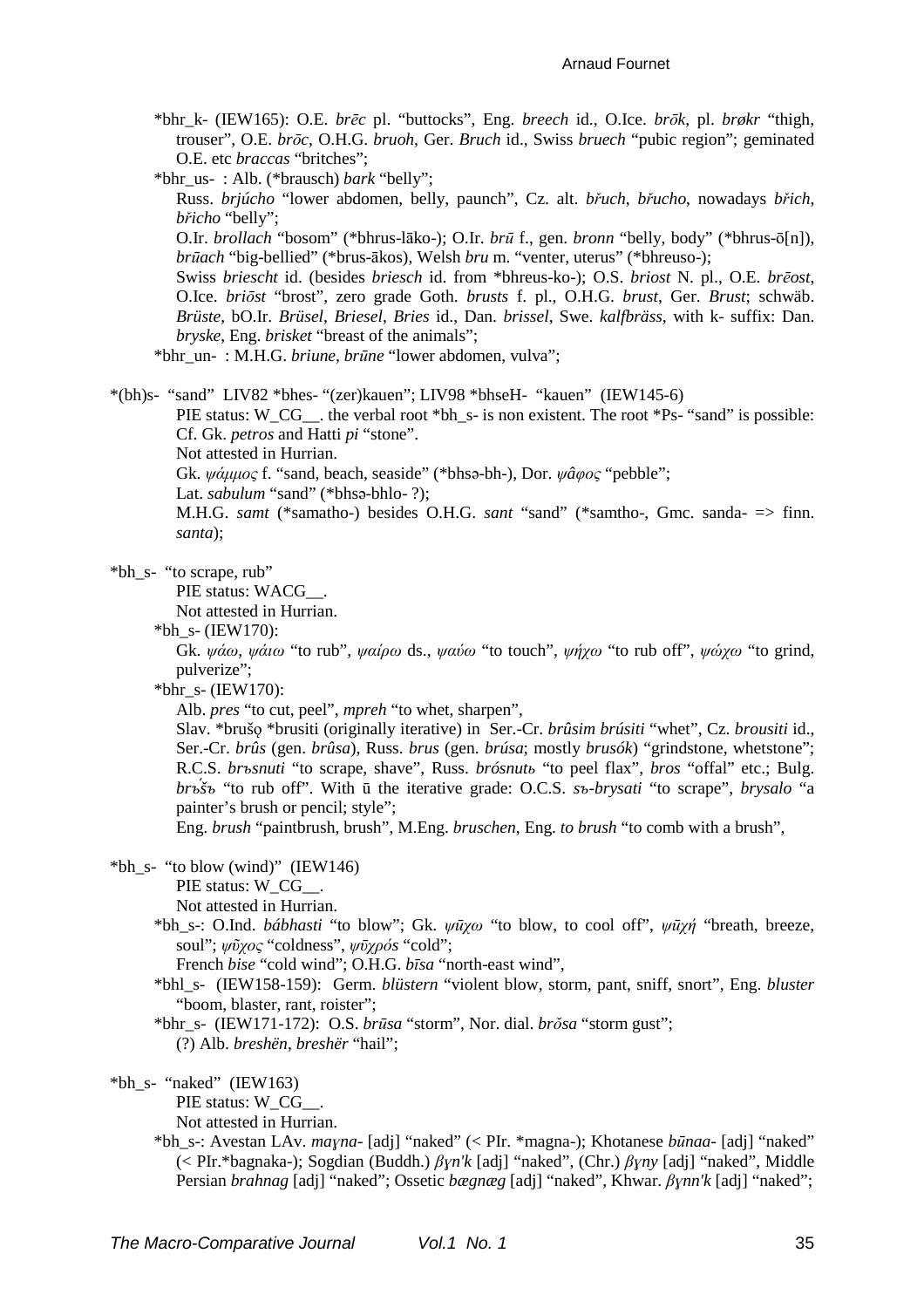Gk. *ψῑλός* "naked, bald, bleak, bare";

O.H.G. *bar* "naked, bare" (\*baza-), Ger. *bar*, O.E. *bær*, O.Ice. *berr* "naked, bare"; Lith. *bãsas*, Ltv. *bass*, Ltv. *bass* "barefoot", O.C.S. *bosъ* "barefoot";

Arm. *bok* "barefoot" (\*bhoso-go-).

(?) Alb. Gheg (\*bhas-) *zbath*- "barefoot";

\*bhl\_s- (IEW158): M.H.G. *blas* "naked, bald, bleak, pallid" (Ger. *blaß*) n. "torch, burning candle", O.E. *blæse* "torch, fire", Eng. *blaze* "to blaze, glow; white forehead spot", O.H.G. *blas*-ros "horse with with a bright spot" (with a bright spot on the forehead), M.L.G. *bles*, *blesse* (\*blasjō) "paleness", O.Ice. \*bles- in *blesōttr* "marked with a white spot";

\*bh\_udh- "to be aware" LIV82-3 "wach werden, aufmerksam werden" (IEW150-2)

PIE status: W\_CG\_\_. Cf. \*bh\_idh-

Hurrian *pudank* "to announce".

O.Ind. *bṓdhati*, *bṓdhate* "awakened, awakens, is awake, notices, becomes aware", Av. *baoδaiti* "perceives"; O.Ind. *buddhí*- f. "understanding, mind, opinion, intention";

Gk. *πεύθοµαι* and *πυνθάνοµαι* "to learn; to find out, perceive, watch" (πεύσοµαι, ἐπυθόµην, πέπυσµαι), *πευθώ* "knowledge, tidings"; *πύστις*, *πεῦσις* f. "question";

Welsh *bodd* (\*bhudhā ) "free will, approval", Corn. *both* "volition" (: O.Ice. *boð*), O.Ir. *buide* "contentedness, gratitude"; O.Ir. *ad-bond*- "to announce, promulgate", uss-bond- "to call off, cancel, refuse" (e.g. Verbaln. *obbad*); zero grade O.Ir. *robud* "admonishment", Welsh *rhybudd* "warning", *rhybuddio* "warn" (Russ. probudítь "awaken");

Lith. *bundù*, *bùsti* "to wake up, arouse" and (without nasal infix) *budù*, *budéti* "to watch", *bùdinu*, -*inti* "to waken, arouse, revive", *budrùs* "watchful, wakeful"; O.Bulg. *buždǫ*, *buditi* "to waken, arouse, revive", Russ. *bužú*, *budítь* id.;

Goth. *anabiudan* "to order, dispose", *faúrbiudan* "to forbid", O.Ice. *bjōða* "to offer, bid, give recognition", O.E. *bēodan* , O.S. *biodan*, O.H.G. *biotan* "offer, bid, proffer", Ger. *bieten* "gebieten, verbieten, *Gebiet* lit. "(area of) command"; O.Ice. *boð* n., O.E. *gebod* n., M.H.G. *bot* n. "commandment", O.H.G. etc. *boto* "summoner", O.H.G. *butil* (Ger. *Büttel*), O.E. *bydel* "summoner, court servant";

Goth. *anabūsns* f. " commandment " (\*-bhudh-sni-), O.S. *ambūsan* f. id., O.E. *bȳsen* f. "model, example", O.Ice. *b* $\bar{v}$ *sn* n. "wonder, miracle" (from "\*warning"), *b* $\bar{v}$ *sna* "foretoken, warn";

\*bh\_udh- "ground, bottom" not in LIV (IEW174)

PIE status: W\_CG\_\_. With some phonetic difficulties. Not attested in Hurrian.

\*bhudhn- WAC\_\_\_: O.Ind. *budhná*-ḥ "ground, bottom"; Av. *bū̆nō* id. (\*bhundhno-) (=> Arm. *bun* id.; Proto-Iran. \*bundhas > Cheremis *pundaš* "bottom, ground");

Gk. *πυθµήν* (\*φυθ-) m. "bottom, sole, base of a vessel", *πύνδαξ* m. id.;

Lat. *fundus*, -ī m. "ground; the bottom or base of anything; a farm, estate" (\*bhundhos), *profundus* "deep" = M.Ir. *bond*, *bonn* m. "sole, foundation, groundwork, basis, pad, prop".

maybe Alb. (\*fundus), *fund* "bottom, end", *fundos* "to sink (to the bottom)";

Maybe Alb. (bod-) *botë* "bottom, ground, earth, world" (Cf. Gaul. *bitu* "world");

\*bhudhm-: O.H.G. *bodam*, Ger. *Boden*, O.S. *bodom*, O.E. \*boðm > M.Eng. *bothem* m. O.E. *bodan* "bottom, ground", O.E. *byðme* "bilge, floor, bottom";

bhudm-: O.N. *botn* "bottom", *bytme*, *bytne* id.; O.E. *botm* m. > Eng. *bottom* and O.Ice. *bytna* "to come to the bottom" (Cf. Mordvin *potmaks* "bottom");

\*bh\_ug- "to use, enjoy" LIV84 "jmdm nützen, Nutzen bringen" (IEW153) PIE status: W\_CG\_\_.

Not attested in Hurrian.

O.Ind. *bhuṅktḗ* (with instr., newer acc.) "to enjoy", *bhunákti*, *bhuñjati* "to grant pleasure, enjoy, consume", *bubhukṣā* "hunger", *bhṓga*-ḥ "enjoyment";

Lat. *fungor* "to occupy oneself with anything, to perform, execute, undergo, usually with abl.; to be affected, suffer", with acc., later abl., *dēfungor* "to perform, discharge, have done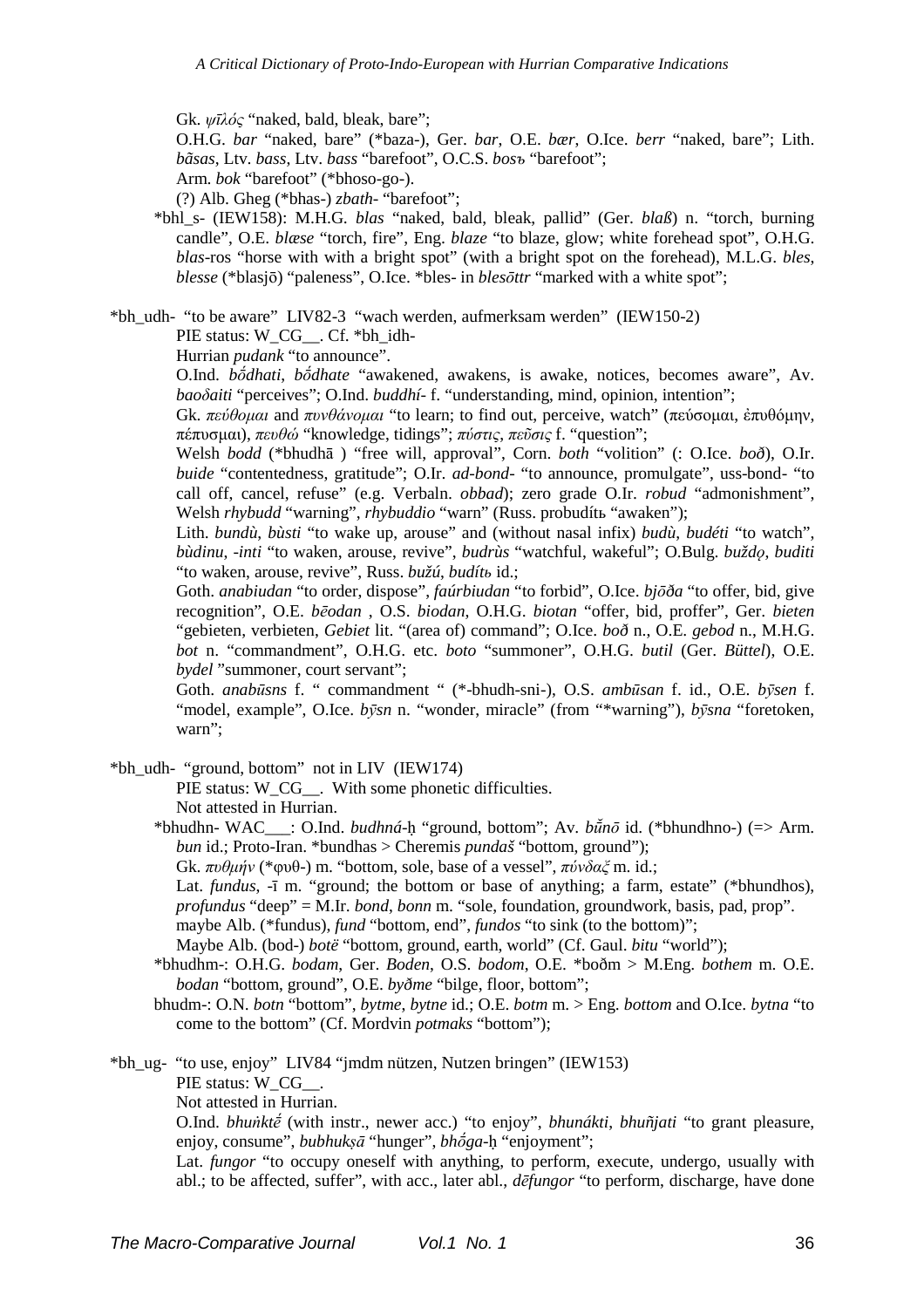with, bring to an end, survive", perfungor "to perform fully, execute, discharge; to go through, endure";

\*bhru(H)g- (IEW173) LIV96 \*bhreuHg- or -ğ- "geniessen, gebrauchen" W\_G\_: Lat. frūgī  $(+dat. **useful, honest, discrete, moderate")$  "fruitful", *fruor*, -i, *fructus* and *fruitus sum* "to" relish" (< \*frūgwor), *frūniscor* "to relish " (< \*frūg-nīscor);

Goth. brūkjan, O.H.G. brūhhan, O.S. brūkan, O.E. brūcan "to need, lack", Goth. brūks, O.H.G. brūhhi, O.E. bryce "usable";

\*bh\_uH- "(he-)goat" (IEW174)

PIE status: W\_CG\_\_. Phonetic irregularities. Not attested in Hurrian.

- \*bhuHg-W: Tsigan. buzni "goat"; Av. būza m. "he-goat", Pers. buz "goat, he-goat; billy goat"; Pers. dial. boča "young goat", püm. buč, büč; Arm. buz "lamb"; Gmc. \*bukka- in O.Ice. bukkr, bokkr, bokki, O.E. bucca, nEng. buck, O.H.G. M.H.G. boc, -ekes, Ger. Bock;
- \*bhuHk-: M.Ir. bocc, pocc, Ir. boc, poc, Welsh bwch, Corn. boch, Bret. bouc'h "he-goat; billy goat"; M.Ir. boccānach "ghost, bogeyman"; O.Ind. (with -kk-) bukka-h "he-goat";

Cf. O.Ice. *brusi* "he-goat, billy goat",